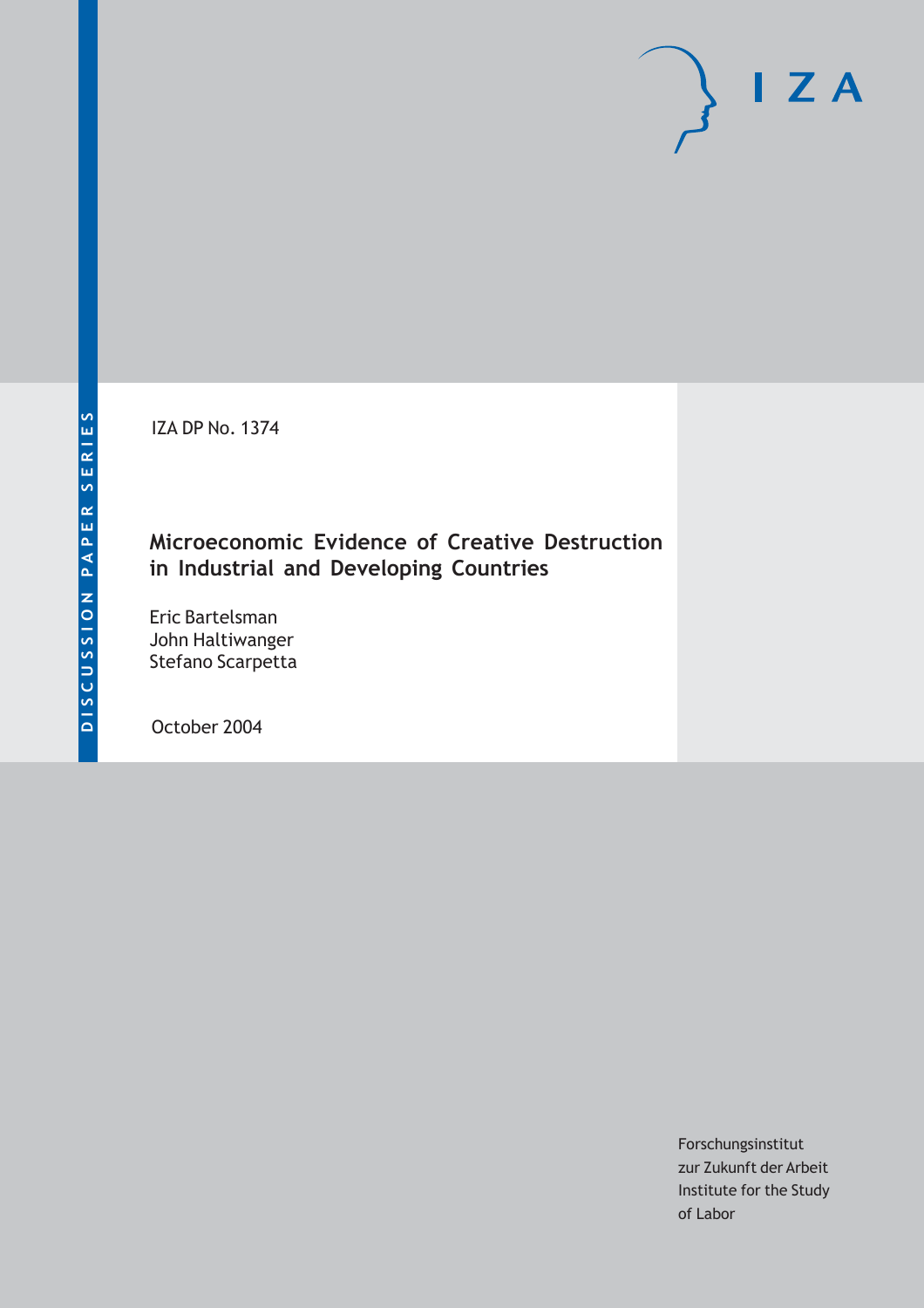# **Microeconomic Evidence of Creative Destruction in Industrial and Developing Countries**

# **Eric Bartelsman**

*Free University of Amsterdam and Tinbergen Institute*

# **John Haltiwanger**

*University of Maryland, U.S. Census Bureau, NBER and IZA Bonn*

# **Stefano Scarpetta**

*World Bank* 

# Discussion Paper No. 1374 October 2004

IZA

P.O. Box 7240 53072 Bonn Germany

Phone: +49-228-3894-0 Fax: +49-228-3894-180 Email: [iza@iza.org](mailto:iza@iza.org)

Any opinions expressed here are those of the author(s) and not those of the institute. Research disseminated by IZA may include views on policy, but the institute itself takes no institutional policy positions.

The Institute for the Study of Labor (IZA) in Bonn is a local and virtual international research center and a place of communication between science, politics and business. IZA is an independent nonprofit company supported by Deutsche Post World Net. The center is associated with the University of Bonn and offers a stimulating research environment through its research networks, research support, and visitors and doctoral programs. IZA engages in (i) original and internationally competitive research in all fields of labor economics, (ii) development of policy concepts, and (iii) dissemination of research results and concepts to the interested public.

IZA Discussion Papers often represent preliminary work and are circulated to encourage discussion. Citation of such a paper should account for its provisional character. A revised version may be available directly from the author.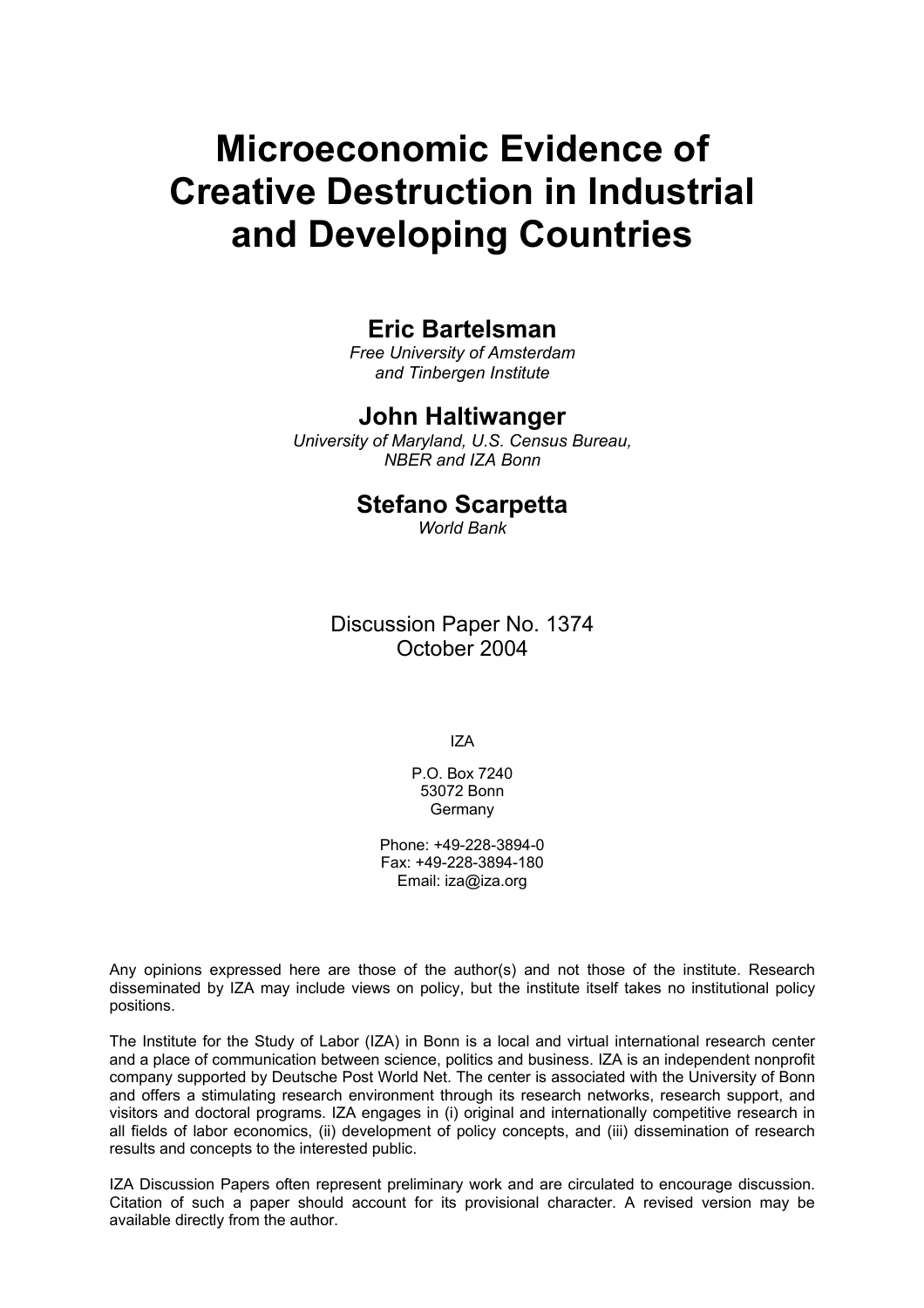IZA Discussion Paper No. 1374 October 2004

# **ABSTRACT**

# **Microeconomic Evidence of Creative Destruction in Industrial and Developing Countries**[∗](#page-2-0)

In this paper we provide an analysis of the process of creative destruction across 24 countries and 2-digit industries over the past decade. We rely on a newly assembled dataset that draws from different micro data sources (business registers, census, or representative enterprise surveys). The novelty of our approach is in the harmonisation of firm level data across countries, which enables international comparisons and the identification of country specific factors as opposed to sectoral and time effects. All countries display a massive reallocation of resources, with the entry and exit of many firms in all markets, the failure of many newcomers and the expansion of successful ones. This process of creative destruction affects productivity directly, by reallocating resources towards more productive uses, but also indirectly through the effects of increased market contestability. There are also large differences across groups of countries. While entry and exit rates are fairly similar across industrial countries, post entry performance differs markedly between Europe and the U.S., a potential indication of the importance of barriers to firm growth as opposed to barriers to entry. Transition economies show an even more impressive process of creative destruction and, amongst them, those that have progressed the most towards a market economy show better outcomes from this process. Finally, Mexico shows large firm dynamics with many new firms entering the battle but also many failing rapidly, while Argentina resembles more of Continental Europe with smaller flows and less impressive post-entry growth of successful firms.

JEL Classification: L11, G33, D92

Keywords: entry, exit, survival, firm size, productivity, micro data

Corresponding author:

 $\overline{a}$ 

John Haltiwanger Department of Economics University of Maryland College Park, MD 20742-7211 USA Email: [haltiwan@econ.umd.edu](mailto:haltiwan@econ.umd.edu)

<span id="page-2-0"></span><sup>∗</sup> We are grateful to the World Bank for financial support of this project and to Helena Schweiger and Victor Sulla for excellent research assistance. The views expressed in this paper are those of the authors and should not be held to represent those of the World Bank or its countries.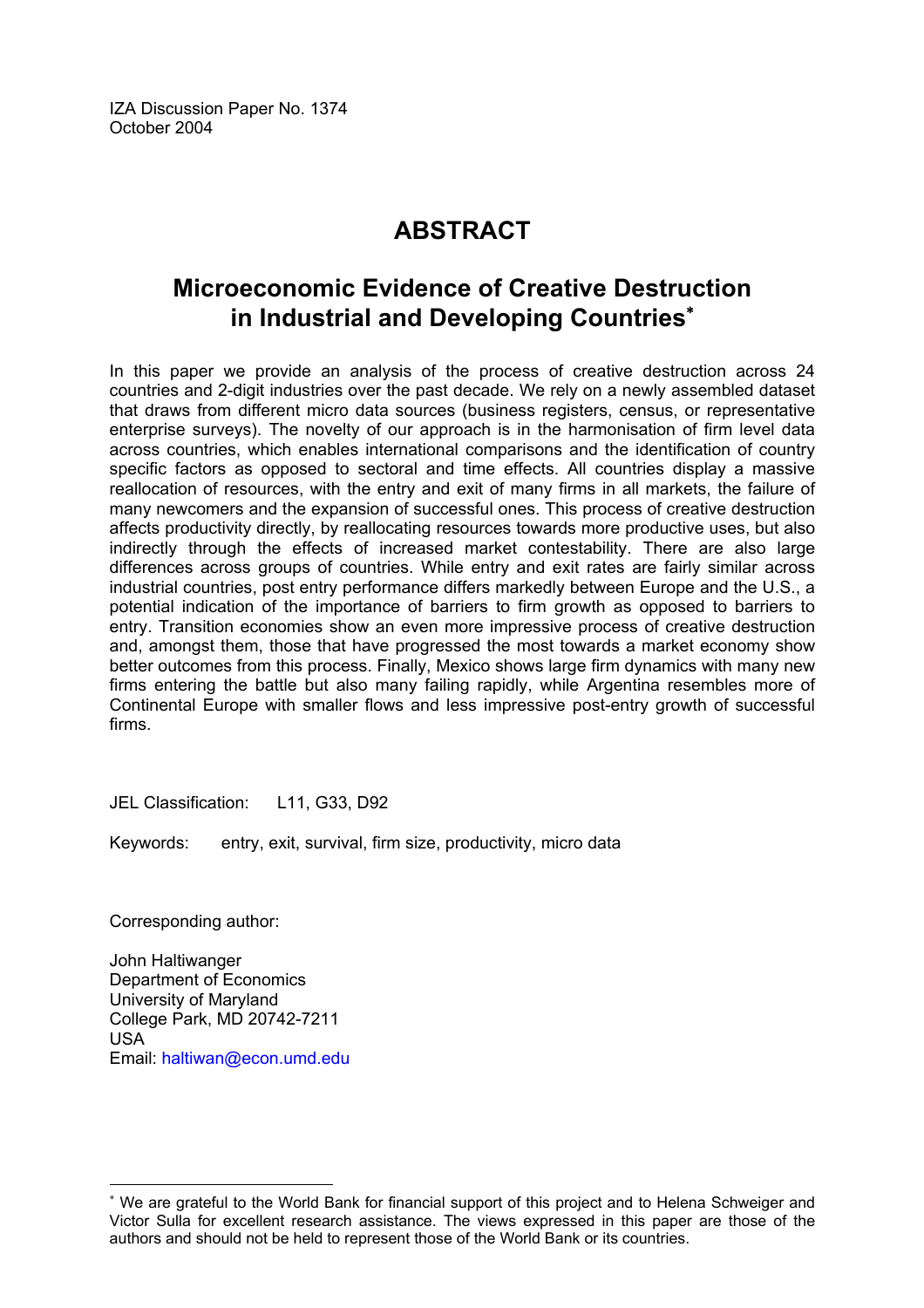### **1. Introduction**

 $\overline{a}$ 

 A rapidly growing number of studies provide evidence of heterogeneity in firm behavior, even within narrowly-defined industries or markets (see Caves, 1998; Bartelsman and Doms, 2000; and Ahn, 2000 for surveys). In all countries studied, there is evidence that the population of firms undergo significant changes over time, both through resource reallocation between existing firms and the process of firm entry and exit. . For the study of productivity, the role of within-firm productivity growth *vs*. the productivity growth induced by the reallocation of resources from less productive to more productive businesses has been the focus of much recent research (see, e.g., Olley and Pakes (1996), Griliches and Regev (1995) and Foster, Haltiwanger and Krizan (2001,2002)). The impact of changing patterns of international trade on an economy is increasingly viewed through these lenses, with evolving trade relations changing the market structure and mix of businesses (e.g. Helpman, Melitz, and Yeaple, 2004). At the same time, the substantial churning of firms, along with the reallocation of labor across continuing firms, implies that workers and firms incur in significant search and other adjustment costs (see, e.g., Mortensen and Pissarides, 1999; and Caballero and Hammour, 2000**)**. As such, the efficiency of an economy in dealing with such reallocation is important not only for the productivity dynamics of the economy, but also for the dynamics of the labor market and in particular of unemployment. For all of these reasons, firm-level dynamics appear to be crucial for the relative success of developed economies and also for the trajectories of transition and emerging economies as they develop and open up markets (see Eslava et. al., 2004; Roberts and Tybout, 1997; Aw, Chung and Roberts, 2002; and Brown and Earle, 2004 for studies on Latin America, East Asia and transition economies, respectively).

 Much useful work on these issues has proceeded on a country-by-country basis, using firm-level datasets for a specific country. But there also is a clear interest and need to combine data from multiple countries. This allows in principle an assessment of how much of the observed dynamism at the micro level is due to industry-specific technological factors and market characteristics, and how much is the results of different institutional and policy settings that influence firm behavior and competitive forces in each market. In this paper, we do not specifically address the role of policy and institutions. Instead, we conduct exploratory data analysis exercises of the panel dataset exploiting the variation across countries, industries and time. The dataset, constructed through 'distributed micro-data analysis' as described in detail in Bartelsman, Scarpetta, and Haltiwanger (2004), includes indicators built up from (confidential) micro-level sources available to researchers in each of the countries included.<sup>2</sup>

 We present evidence on the process of creative destruction in a selection of industrialized and developing economies. We focus on the distribution of firm-size over time, the frequency and size of firm entry and exit, the evolution of the (size) distribution of firms by entrycohort. Further, we analyze the sources of productivity growth at the industry and aggregate levels. We look at the contribution of firm entry and exit to productivity growth as well as at the contribution coming from the reallocation of resources across existing firm. Overall, we provide a comprehensive picture of the magnitude, characteristics and effectiveness of the creative

<sup>2.</sup> The approach to collecting and constructing harmonized firm-level data in this project differs from projects like the ICA project that use the same survey instrument in a number of countries. A discussion of the advantages and disadvantages of the alternative approaches as well as the relationship on key findings from the ICA dataset vs. the type of firm-level data used here is provided in Haltiwanger and Schweiger (2004). Recent papers that have used the ICA data to study firm performance include Bastos and Nasir (2004), Dollar et. al. (2003), Hallward-Driemeier et al. (2003).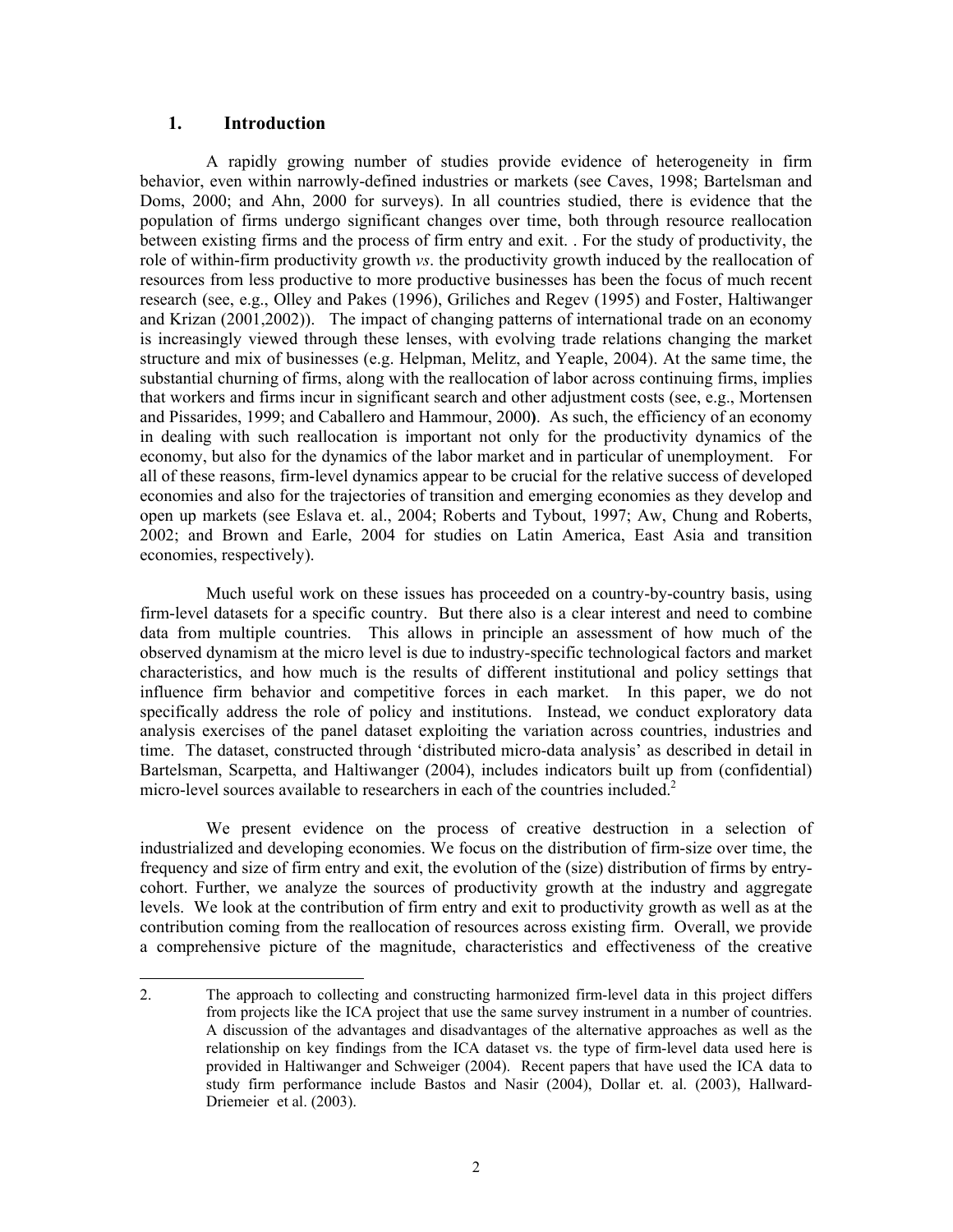destruction process and, by exploiting the different dimensions of our data, we make the first attempt at understanding the sources of the observed variations across countries and industries. Our country dataset includes 24 economies over a period covering most of the past decade; ten industrial countries, five Central and Eastern European countries in transition, and nine emerging economies in Latin America and East Asia. These countries differ significantly along different dimensions including the underlying economic conditions and the policy and institutional settings.

 The remainder of the paper is organized as follows. In Section 2, we briefly review the recent theory on the reasons behind firms' heterogeneity and the importance of experimentation and learning by doing. In this section, we also discuss how policy and institutional settings may influence firm heterogeneity. We argue that different policy settings may influence firm behavior in multiple ways and that several firm-level indicators are needed to assess how the different policy choices ultimately affect economic efficiency. In Section 3, we provide a brief description of the data for 24 industrial, transition and emerging economies. We then turn to the empirical evidence. In Section 4 we first present the distribution of firms by size; we then document the magnitude and key features of firm dynamics (entry and exit of firms) and, finally, we study post entry performance of different cohorts of new firms. In Section 5 we analyze the effectiveness of creative destruction for productivity growth. We distinguish between the productivity contribution coming from the process of creative destruction (entry and exit of firms) to that stemming from within-firm efficiency improvements and reallocation of resources across incumbents. In the final section, we draw some preliminary conclusions and propose a research agenda to start exploring the links between policy and firm dynamics.

# **2. Firm heterogeneity, market structure and institutions**

## *Stylized Facts*

 Over the past two decades, evidence has mounted suggesting sizable heterogeneity of firms across different interrelated dimensions, size, growth, market shares, life cycle etc. In particular, some regularities have been found in the growing empirical literature, including (see e.g. Sutton, 1997; Pakes and Ericson, 1998, Geroski, 1995 for surveys): $3$ 

- *1. Size and growth:* The probability of survival tends to increase with firm (or plant) size; but, conditional on survival, the proportional rate of growth of a firm is decreasing in size (see Evans 1987a, 1987b; Dunne et al. 1988, 1989).
- *2. The firm life cycle:* For any given size of firm, the proportional rate of growth is smaller the older the firm, but its survival probability is greater (see Foster *et al.* 2001; and the survey of post entry performance of firms in the *International Journal of Industrial Organization, 1995*).
- 3. *Shakeouts:* The number of producers in a given market tends first to rise to a peak, and later to fall to some lower level. Entry rates tend to be higher for more recent industries but tend to decline as the industry matures (Klepper and Graddy, 1990; Klepper and Simons, 1993; Geroski, 1995).

l 3. Amongst others, see Aghion and Howitt (1992) and Caballero and Hammour (1994, 1996). Foster, Haltiwanger and Krizan (2001), Caves (1998) and Bartelsman and Doms (2000) offer further discussion of this literature.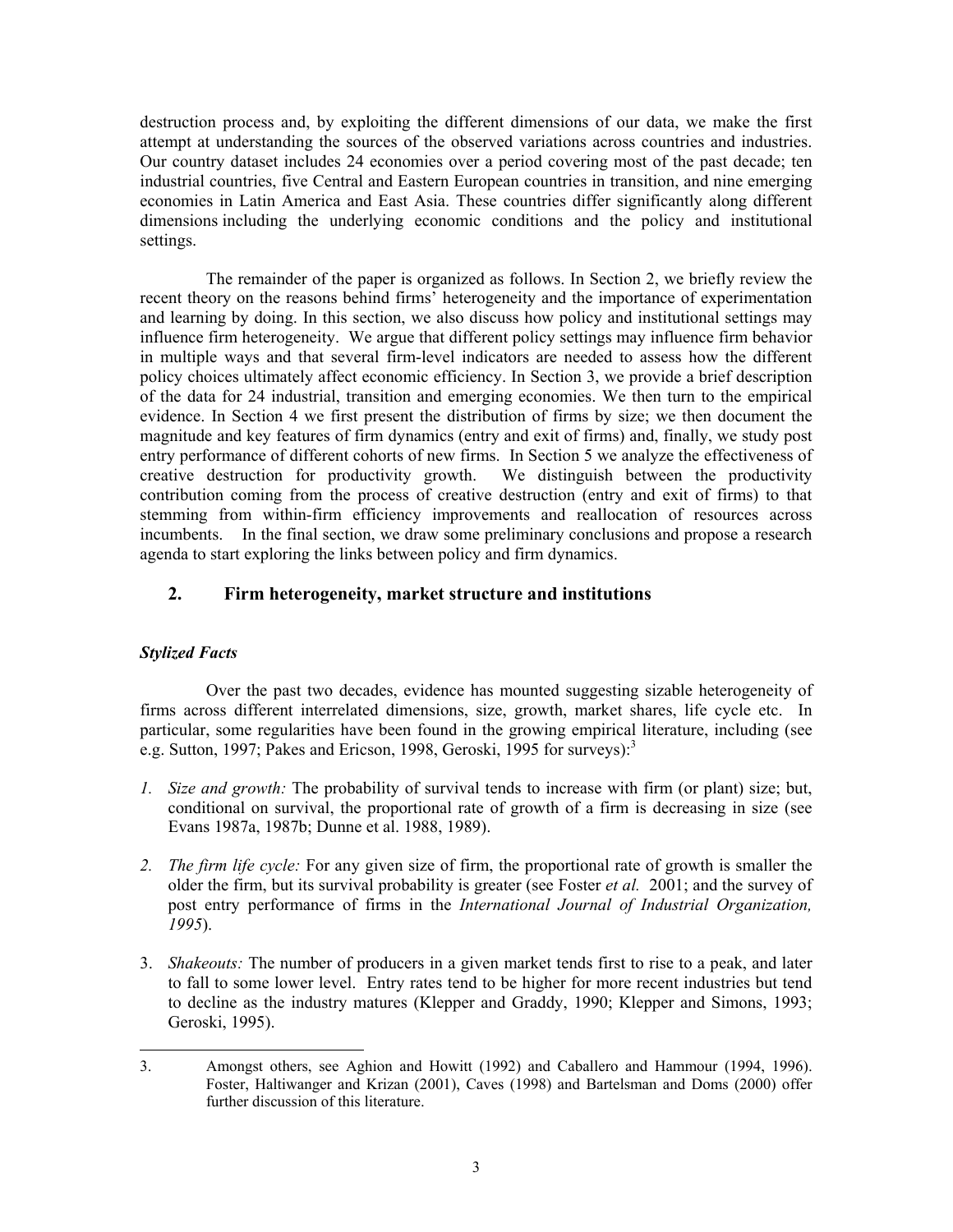- *4. Churning:* There is a high pace of the reallocation of outputs and inputs across businesses that (i) is largely within narrowly defined sectors; (ii) differs substantially across sectors and firm characteristics (e.g., much more churning amongst young and small businesses);and (iii) where entry and exit of businesses account for a substantial fraction of the variation and the positive correlation between gross entry rates and gross exit rates across industries helps account for the differences in churning rates across sectors (e.g. Geroski, 1995, Ahn, 2000 and Davis and Haltiwanger, 1999 for surveys of the literature).
- *5. Reallocation and Productivity:* The pattern of reallocation is far from random. In well-developed market economies, the evidence is overwhelming that the pattern of reallocation is productivity enhancing. Accounting exercises show that a large fraction of total factor productivity and labor productivity growth at the industry level is accounted for by the reallocation of outputs and inputs from less productive to more productive businesses (see e.g. Olley and Pakes, 1996, Griliches and Regev, 1995, and Foster, Haltiwanger and Krizan, 2001, 2002)*.*.

#### *What are firms so heterogeneous?*

 These statistical regularities depict a story whereby entrant firms start business with a different initial size reflecting differences in their own perceived ability. Because of the inherent uncertainty in their potentials, even an entrant who is very successful, *ex post*, tends to begin with a smaller size at the initial stage of his life. This provides an explanation why small and young survivors show rapid growth. Competition continuously separates winners and losers with unsuccessful firms exiting the market relatively rapidly, and successful survivors growing and adapting. The accumulation of experience and assets, in turn, strengthens survivors and lowers the likelihood of failure.

 Several theories have been developed to explain these observed patterns of firm dynamics survival and growth. They generally relate to the process of 'creative destruction' (usually ascribed to Joseph Schumpeter). The distinguishing element of Schumpeter's theory from 'standard' theories of firm behavior is that it recognizes heterogeneity amongst producers and that the continual shift in the composition of the population of firms through entry, exit, expansion and contraction is essential in developing and creating new processes, products and markets.

 The first two regularities are consistent with one class of models of firm learning process, the *passive learning model* of Jovanovic (1982). In his model, a sequence of firms that do not know their own potential profitability enters the market. Only after entry does the firm start to learn about the distribution of its own profitability based on noisy information from realized profits. By continually updating such learning, the firm decides to expand, contract, or to exit. One of the main implications of this model is that smaller and younger firms should have higher and more variable growth rates.

 Cabral (1995 and 2003) offers an alternative theoretical explanation for the observed negative relation between firm size and growth (the so called *Gibrat's law*). His model assumes that firms must incur a sunk cost in building production capacity. Since small entrants have a higher probability of exit than large firms, it is optimal for them to invest more gradually, and thus experience higher growth rates if successful, than larger entrants. Cabral also suggests that financial constraints are an alternative for *sunkness* of capacity and technology investment. Since cash constraints are expected to be less binding after start up, cash constrained start-ups should expect higher-than-average growth rates.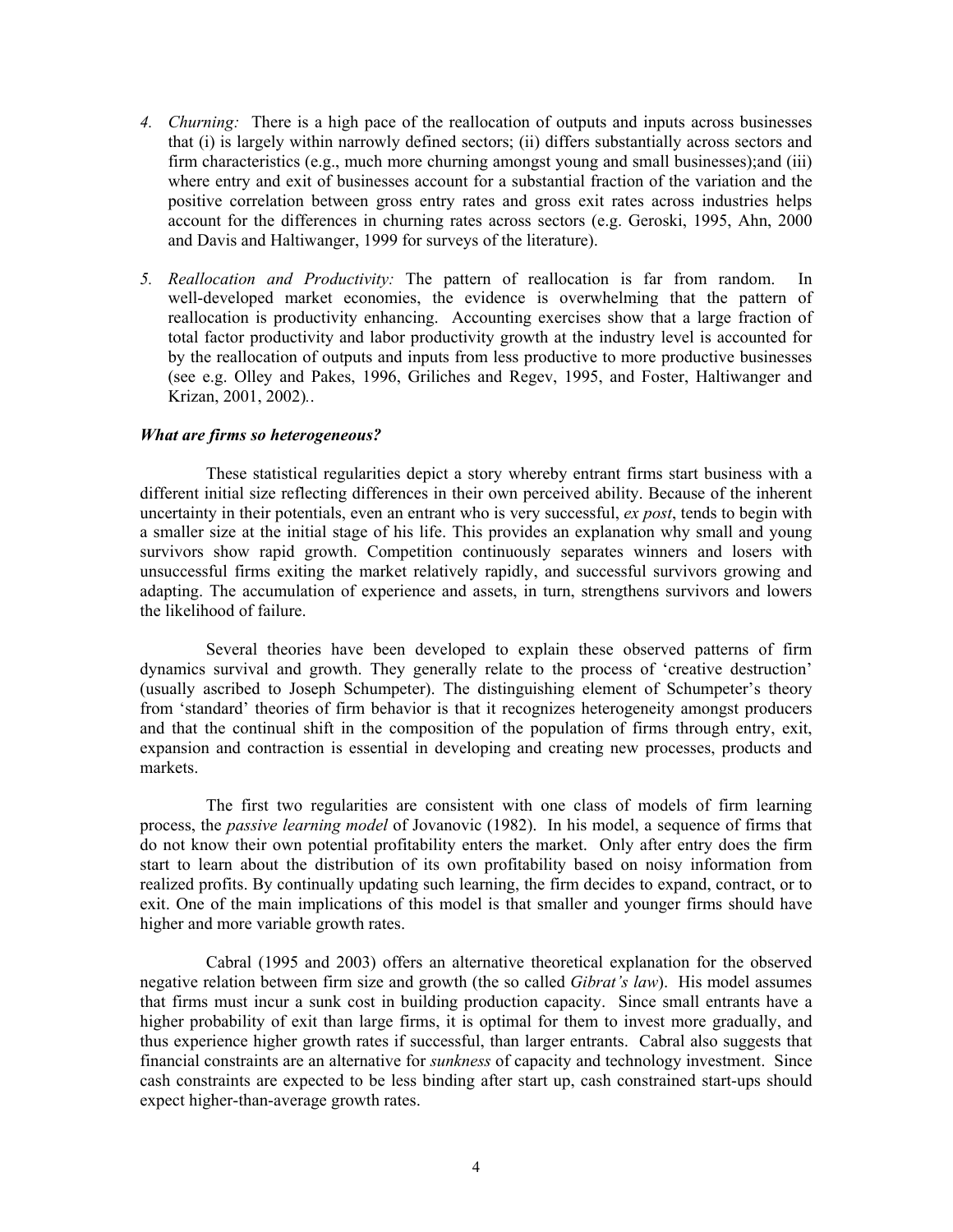Jovanovic and MacDonald (1994) propose a model that is consistent with the observed shakeout of firms as product markets mature. They postulate that at the beginning firms all use a common technology, but over time a new technology emerges which offers low unit costs but higher level of output per firm. The transition to the new technology involves a shakeout of first generation firms, and the survival of a smaller number of firms which employ the new largerscale technology. Klepper (1996) combines a stochastic growth process for firms who enter by developing some new products, with the idea that each firm spends some fixed amount to lower its unit costs. Assuming some imperfection in capital markets and inertia in sales, larger firms will invest more on fixed costs for product innovation, and over time tend to displace smaller firms generating the shakeout.

 The presence of high turbulence in most markets is consistent with the *active learning*  model developed by Ericson and Pakes (1995).<sup>4</sup> In their model, a firm explores its economic environment actively and invests to enhance its profitability under competitive pressure from both within and outside the industry. Its potential and actual profitability changes over time in response to the stochastic outcomes of the firm's own investment, and those of other actors in the same market. The firm grows if successful, shrinks or exits if unsuccessful.

 Vintage models of technological change also offer possible explanations for the observed regularities in firm dynamics and performance. These models stress that new technology is often embodied in new capital which often requires a retooling process in existing plants (see *e.g*. Solow, 1960; Cooper, Haltiwanger and Power, 1997). Related to this idea are models (*e.g*. Caballero and Hammour, 1994; Mortensen and Pissarides, 1994; Campbell, 1997) that emphasize the potential role of entry and exit: if new technology can be better harnessed by new firms, productivity growth will be dependent upon the entry of new units of production that displace outpaced establishments. Moreover, the existence of sunk costs implies that new firms using the "state-of-the-art" production technology coexist with older and less productive firms generating the observed heterogeneity.

 In this paper, we look at harmonized firm-level data for several industrial, transition and developing countries to seek confirmation of the statistical regularities highlighted in previous studies and to assess the possible sources of firm heterogeneity exploiting cross sectoral and well as cross-country variations. As such, this is the first paper, to our knowledge, to exploit a crosscountry sample beyond industrialized countries.

### *The Role of Market Structure and Institutions*

 $\overline{a}$ 

 It is tempting at first glance to hypothesize that countries -- and/or sectors -- where the creative destructive process is distorted in some manner will have less churning and lower productivity levels and productivity growth rates. Indeed, it is not hard to take extreme versions of the models discussed in the prior section and generate just this prediction. That is, making entry and exit (and adjustment more generally) prohibitively costly via distorted market structure and institutions will lead to a reduced pace of churning and lower productivity (see, e.g., Davis and Haltiwanger, 1999 for the illustration of this prediction in a calibration exercise using an extreme example where all reallocation is shutdown). Taken literally, this prediction can be tested by examining the variation by country, sector and year in our harmonized data and relating

<sup>4.</sup> Various empirical papers have attempted to identify passive and active learning processes. For example, using US data, Pakes and Ericson (1998) claim that manufacturing firms are more consistent with the active learning model whilst retailing firms are more consistent with the passive learning model.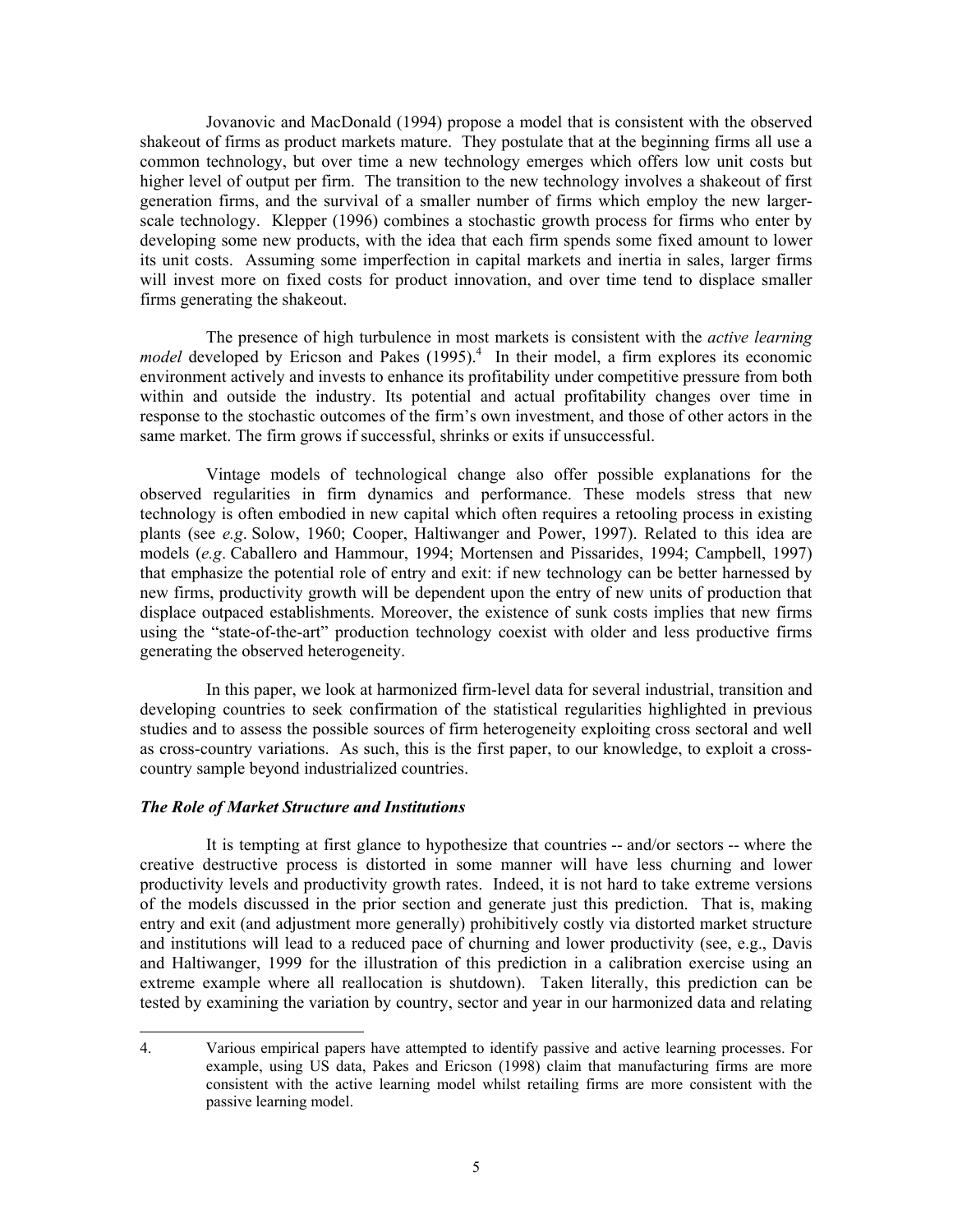such variation to country, sector and year variations in institutions. Even more simply, the immediate temptation is to test this prediction implicitly by examining the rank ordering of firm turnover and productivity dynamics across countries and to match that rank ordering up with priors about the rank ordering of market structure and institutions across countries.

 However, further reflections suggest that the predictions regarding distortions in market structure and institutions are in fact not so clear. The reason is that distortions may affect the reallocation dynamics on different margins in a variety of ways. For example, artificially high barriers to entry will lead to reduced firm turnover and to a less efficient allocation of resources. But given the high barrier to entry (and in turn the implied ability of marginal incumbents to increase survival probabilities), the average productivity of entrants will rise while the average productivity of incumbents and exiting businesses will fall. Similar predictions apply to policies that subsidize incumbents and/or restrict exit in some fashion. The point is that institutional distortions might yield a larger gap in productivity between entering and exiting businesses.

 Alternatively, some types of distortions in market structure and institutions might make the entry and exit process less rational (i.e., less driven by market fundamentals but more by random factors). Such randomness may be associated with either a higher or lower pace of churning. Pure randomness would, in principle, increase the pace of churning but the random factors might be correlated with other factors (e.g., firm size) and thus the impact would be to distort the relationship between churning and such factors with less clear predictions on the overall pace of churning. In any event, such randomness would imply less systematic differences between entering, exiting and incumbent businesses – in the extreme when all entry and exit is random there should be no differences between entering, exiting and incumbent businesses.

 Another related problem is that a business climate that encourages more market experimentation might have a larger long run contribution but a smaller short run contribution from the creative destruction process. That is, the greater market experimentation may be associated with more risk and uncertainty in the short run so that it is only after the trial and error process of the experimentation has worked its way out (through learning and selection effects) that the productivity payoff is realized. Thus, a business climate that encourages market experimentation might have a lower short run contribution from entry and exit but a higher long run contribution from entry and exit.

 In short, the gap between the productivity of entering and exiting businesses is not by itself sufficient to gauge the contribution or efficiency of the creative destruction process. In addition, different types of distortions might be acting simultaneously in a country. It might be that different policies act to subsidize incumbents (preferential treatment for incumbents), other policies artificially increase the barriers to entry (poorly functioning financial markets and/or regulatory barriers), while other policies make exit more random for some types of businesses (e.g., poorly functioning financial markets for young and small businesses). As such, there might be too little churning on some dimensions and too much on others, the gap between entering and exiting businesses might be too large on some margins and too small on others.

 All of these remarks suggest the need for both caution and creativity in using the firm demographic and productivity dynamic statistics that we analyze below. On the one hand, even this brief discussion makes clear that simple cross country comparisons on specific dimensions may be misleading or inadequate. On the other hand, this discussion suggests that creativity needs to be used to examine the connection between the churning and productivity dynamics along multiple dimensions. In like fashion, this discussion helps make clear why it is likely important to exploit variation beyond simple country variation but instead exploit variation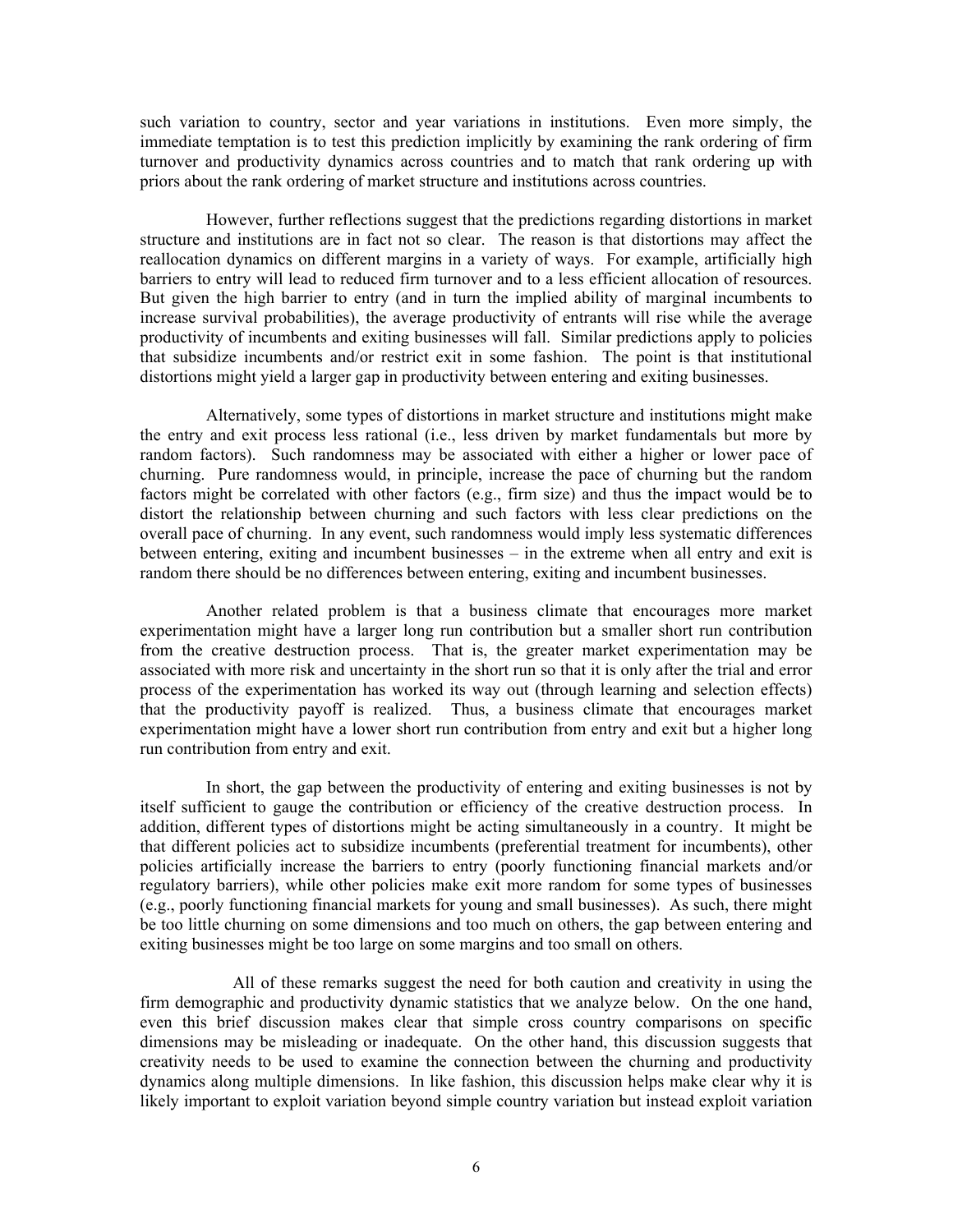on additional dimensions like sector and size using difference-in-differences (e.g., exploiting differences in the cross-industry variation across countries).

 As will become clear in our discussion of the data in the next section, limitations in the data in different dimensions across countries and compromises that were made to generate 'comparable' data, may hamper analysis of certain questions and generally suggest caution in interpreting simple cross country differences. We now turn to a discussion of the data.

# **3. A new dataset of firm-level data from industrial and developing countries**

 The dataset used in the study was collected in various stages. Most recently, the firm-level project organized by the World Bank collected indicators for 14 countries (Estonia, Hungary, Latvia, Romania, Slovenia; Argentina, Brazil, Chile, Colombia, Mexico, Venezuela, Indonesia, South Korea and Taiwan.(China)) An earlier OECD study collected indicators based on information on firms from: Canada, Denmark, Germany, Finland, France, Italy, the Netherlands, Portugal, United Kingdom and United States.

 These projects made use of a common analytical framework and the data analysis and collection was conducted by active experts in each of the countries.<sup>5</sup> The framework involves the harmonization, to the extent possible, of key concepts (e.g. entry, exit, or the definition of the unit of measurement) as well as the definition of common methodologies for studying firm-level data. The methodology for collecting the country/industry/time panel dataset built up from underlying micro-level datasets has been referred to as 'distributed micro-data analysis' (Bartelsman 2004). A detailed technical description of the dataset may be found in Bartelsman, Haltiwanger and Scarpetta (2004).

 The distributed micro-data analysis was conducted for two separate analytical themes. The first set of analyses gathered data relating to firm demographics, such as entry and exit, jobs flows, size distribution and firm survival. The second theme gathered indicators of movements of firms and resources related to productivity, such as productivity contributions of entry/exit and other measures of resource reallocation. The synthetic indicators used in the analysis for these two themes are discussed in details in Box 1.

 The analysis of firm demographics is based on business registers, census, social security databases, or employment-based register containing information on both establishments and firms (see Table 1). Data for the analysis of productivity growth come more frequently from business surveys. Using these data, time-series indicators on firm demographics were generated for

 $\overline{a}$ 5. In addition to the authors of this paper, the researchers involved in the distributed micro-data analysis network for the various projects are: John Baldwin (Canada); Tor Erickson (Denmark); Seppo Laaksonen, Mika Maliranta, and Satu Nurmi (Finland); Bruno Crépon and Richard Duhautois (France); Thorsten Schank (Germany); Fabiano Schivardi (Italy); Karin Bouwmeester, Ellen Hoogenboom and Robert Sparrow (the Netherlands); Pedro Portugal Dias (Portugal); Ylva Heden (Sweden); Jonathan Haskel, Matthew Barnes, and Ralf Martin (United Kingdom); Ron Jarmin and Javier Miranda (United States); Gabriel Sánchez (Argentina), Marc Muendler and Adriana Schor (Brazil), Andrea Repetto (Chile), Maurice Kugler (Colombia and Venezuela), David Kaplan (Mexico), John Earle (Hungary and Romania), Mihails Hazans (Latvia), Raul Eamets and Jaan Maaso (Estonia), Mark Roberts (Korea, Indonesia and Taiwan (China)), Milan Vodopivec (Slovenia).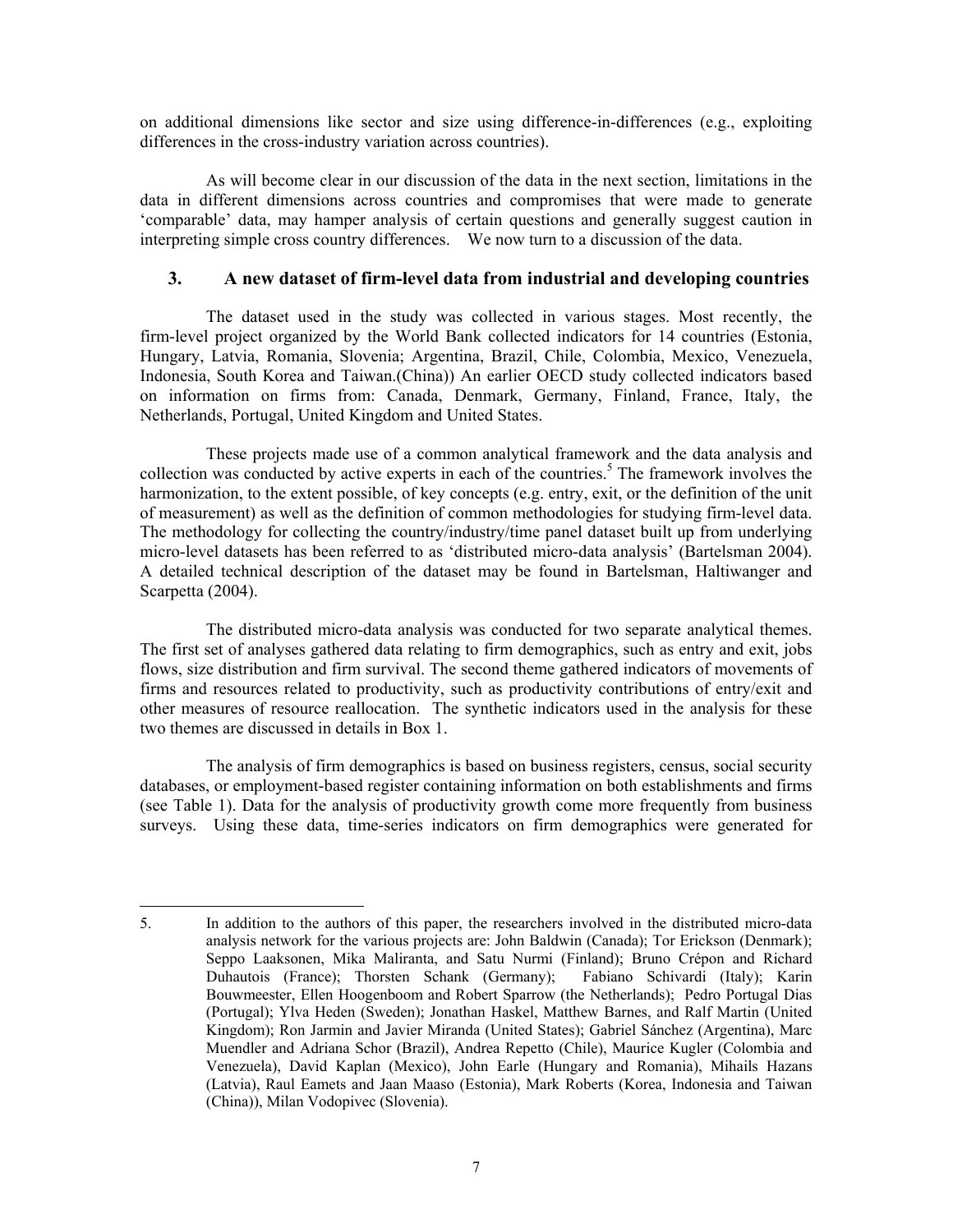disaggregated sectors for each country. The classification into about 40 sectors (roughly the 2 digit level detail of ISIC Rev3) coincides with the OECD Structural Analysis (STAN) database.<sup>6</sup>

 The other set of indicators in the dataset concerns productivity and its components. The data sources used for the analysis of productivity differ from those used for firm demographics in many countries. For productivity measures, data are needed on output, employment and possibly other productive inputs such as intermediate materials and capital services. Using these source data, indicators are calculated on labor productivity by industry and year, and on the decomposition of productivity growth into within-firm and reallocation components (see below).

#### **Box 1 Main indicators available in the firm-level database**

The use of annual data on firm dynamics implies a significant volatility in the resulting indicators. In order to limit the possible impact of measurement problems, it was decided to use definitions of continuing, entering and exiting firms on the basis of three (rather than the usual two) time periods. Thus, the tabulations of firm demographics contained the following variables:

**Entry**: The number of firms entering a given industry in a given year. Also tabulated, where available, was the number of employees in entering firms. Entrant firms (and their employees) were those observed as (out, in, in) the register in time  $(t_{-1}, t, t_{+1})$ .

**Exit**: The number of firms that leave the register and the number of people employed in these firms. Exiting firms were those observed as (in, in, out) the register in time  $(t_{-1}, t, t_{+1})$ .

**One-year firms**: The number of firms and employees in those firms that were present in the register for only one year. These firms were those observed as (out, in, out) the register in time  $(t_{-1}, t, t_{+1})$ .

**Continuing firms**: The number of firms and employees that were in the register in a given year, as well as in the previous and subsequent year. These firms were observed as (in, in, in) the register in time  $(t_{-1}, t, t_{+1})$ .

 The above indicators were split into 8 firm-size classes including the class of firms without employees.<sup>7</sup> The data thus allow detailed comparisons of firm-size distributions between industries and countries.

**Firm survival:** available data allow to track entering firms over time, This allows to calculate survival probabilities over the initial life of firms and to assess their changes in employment over time.

**Decomposition of productivity growth:** The database includes different types of productivity decomposition for manufacturing industries and some service industries. Depending on the availability of output and input measures, productivity data are available in the database with reference to labor productivity, multifactor productivity using either gross output or value added as the indicator of output (see Bartelsman et al. 2004 for more details). In this paper, the analysis is limited to labor productivity, generally defined as deflated gross output per worker. Firm level nominal values of output are deflated at the industry level

l

<sup>6.</sup> See www.oecd.org/data/stan.htm

<sup>7.</sup> For the OECD countries there are only 6 groups, with the groups between 1 and 20 combined and the groups between 100 and 500 combined.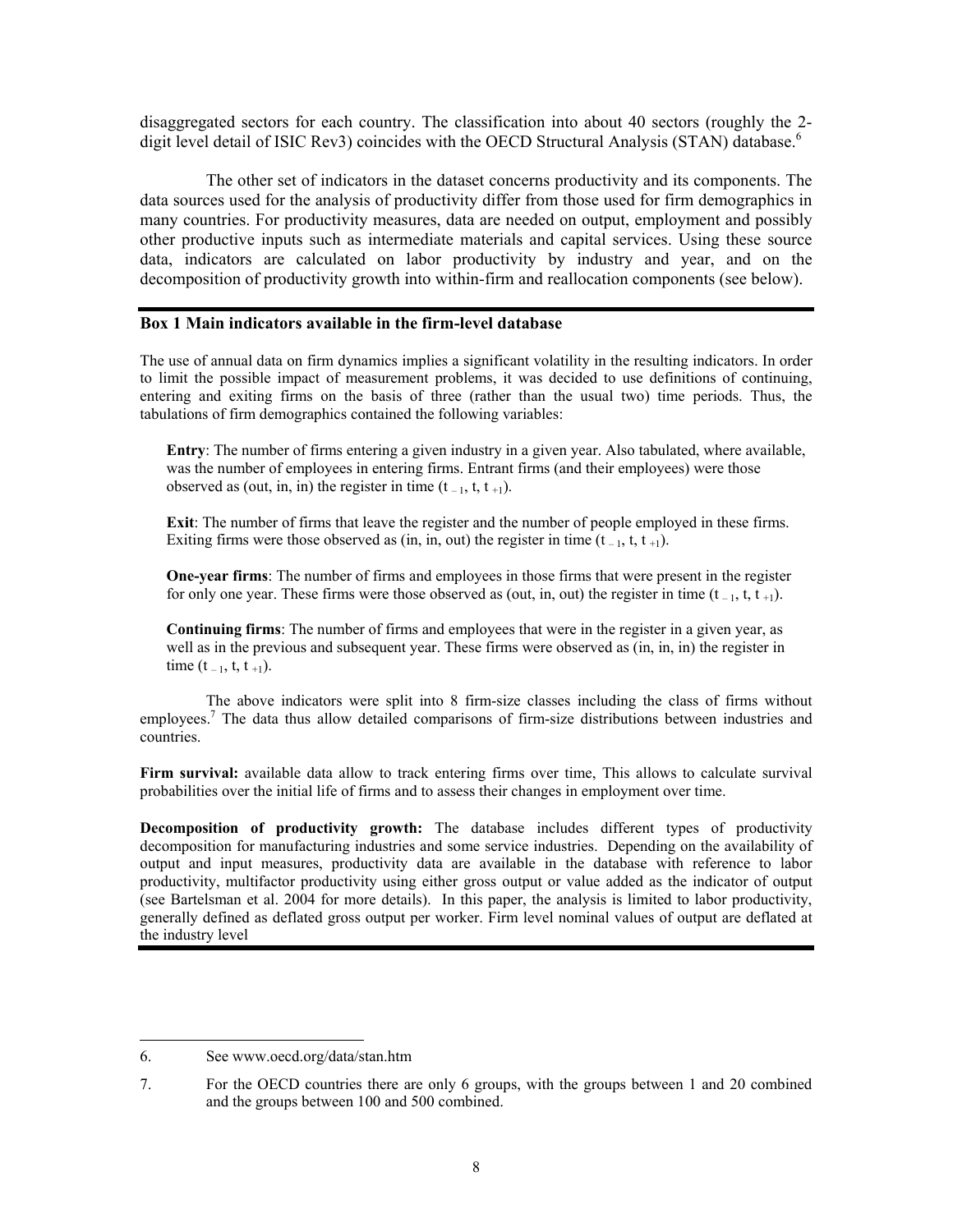# **Table 1. Data sources**

|                                | Firm demographics and survival                                |                      |                                      | <b>Labor productivity</b>                         |                  |                                       |                                                                   |
|--------------------------------|---------------------------------------------------------------|----------------------|--------------------------------------|---------------------------------------------------|------------------|---------------------------------------|-------------------------------------------------------------------|
| Country                        | Source                                                        | Period               | <b>Threshold</b>                     | Source                                            | Period           | <b>Threshold</b>                      | <b>Sectors</b>                                                    |
| Canada                         | Business register                                             | 84-98                | $Emp \geq 1$                         |                                                   |                  |                                       | All Economy                                                       |
| Denmark                        | Business register                                             | 81-94                | $Emp \geq 1$                         |                                                   |                  |                                       | All                                                               |
| Finland                        | Business register                                             | 88-98                | $Emp \geq 1$                         | Census                                            | 95-00 to 97-02   |                                       | All                                                               |
|                                |                                                               |                      | Turnover:<br>Man: Euro 3.8m          |                                                   | 85-90 to 90-95   | Turnover:<br>Man: Euro                |                                                                   |
| France                         | Fiscal database                                               | 89-97                | Serv: Euro 1.1m                      | Fiscal database                                   | 95-00 to 97-02   | 3.8 <sub>m</sub>                      | All<br>All but civil                                              |
| Germany (West) Social security |                                                               | 77-99                | $Emp \geq 1$                         | Survey, pop.<br>weighted                          |                  |                                       | service,<br>self employed                                         |
| Italy                          | Social security                                               | 86-94                | $Emp \geq 1$                         | Survey                                            | 82-87 to 93-98   | Turnover:<br>Euro 5m                  | All                                                               |
| Netherlands                    | Business register                                             | 87-97                | None                                 | Survey, pop.<br>weighted                          | 94-99 to 1996-01 |                                       | Private Business                                                  |
| Portugal                       | Employment-<br>based register                                 | 83-98                | $Emp \geq 1$                         | Employment-<br>based register                     | 86-91 & 89-94    |                                       | All but public<br>administration                                  |
|                                | United Kingdom Business register                              | 80-98                | $Emp \geq 1$                         | Survey, pop.<br>weighted                          | 95-00 & 96-01    |                                       | Manufacturing                                                     |
| <b>USA</b>                     | Business register                                             | 88-97                | $Emp \geq 1$                         | Census                                            | 87-92 to 92-97   | Emp>1                                 | Private businesses                                                |
| Argentina                      | Register, based on<br><b>Integrated System</b><br>of Pensions | 95-02                | $Emp \geq 1$                         | Annual Industrial 90-95 to 96-01<br>Survey. INDEC |                  | $Emp \geq 9 &$<br>\$2m<br>threshold   | Firm<br>$d$ emographics =<br>all; productivity =<br>manufacturing |
| Brazil                         | Census                                                        | 96-01                |                                      | Annual Industrial<br>Survey                       | 1997-2001        | $Emp \geq 30 +$<br>sample of<br>10-29 | Manufacturing                                                     |
| Chile                          | Annual Industry<br>Survey (ENIA)                              | 79-99                |                                      | Annual Industry<br>Survey (ENIA)                  | 80-85 to 94-99   | Emp. $\geq 10$                        | Manufacturing                                                     |
| Colombia                       | Annual<br>Manufacturing<br>survey (EAM)                       | 82-98                | $Emp. \geq 10$<br>Emp. $\geq 10$     | Annual<br>Manufacturing<br>survey (EAM)           | 82-86 to 94-98   | $Emp. \geq 10$                        | Manufacturing                                                     |
| Estonia                        | <b>Business Register</b>                                      | 95-01                | $Emp \geq 1$                         | Business register 95-00 to 96-01                  |                  | $Emp \geq 1$                          | All                                                               |
| Hungary                        | Fiscal register<br>(APEH)                                     | 92-01                | $Emp \geq 1$                         | Fiscal register<br>(APEH)                         | 92-96 to 97-01   | Emp>1                                 | $\overline{All}$                                                  |
| Indonesia                      | Manufacturing                                                 | 90-95                |                                      | Manufacturing                                     | $90 - 95$        | $Emp. \geq 10$                        | Manufacturing                                                     |
| Korea (Rep.)                   | survey<br>Census                                              | $83-93(3)$<br>years) | Emp. $\geq 10$<br>$Emp \geq 5$       | survey<br>Census                                  | 88 & 93          | $Emp \geq 5$                          | Manufacturing                                                     |
| Latvia                         | Business register                                             | 96-02                | $Emp \geq 1$                         | Business register 96-01 97-02                     |                  | $Emp \geq 1$                          | All                                                               |
| Mexico                         | Social security                                               | 85-01                | $Emp \geq 1$                         |                                                   |                  |                                       | All                                                               |
| Romania                        | Business register                                             | 92-01                | $Emp \geq 1$                         | Business register 95-98 to 96-99                  |                  | $Emp \geq 1$                          | All                                                               |
| Slovenia                       | Business register                                             | 92-01                | $Emp \geq 1$                         | Business register                                 | 92-97 to 97-01   | Emp>1                                 | All                                                               |
| Taiwan (China)                 | Census                                                        | 86-91 (2<br>years)   | $Emp \geq 1$                         | Census                                            | 86-91 to 91-96   | $Emp \geq 1$                          | Manufacturing                                                     |
| Venezuela                      | Annual Industrial<br>Survey                                   | 95-00                | $Emp \geq 15$ , sample<br>of smaller | Annual Industrial 95-99 to 96-00<br>Survey        |                  | $Emp \geq 5$                          | Manufacturing                                                     |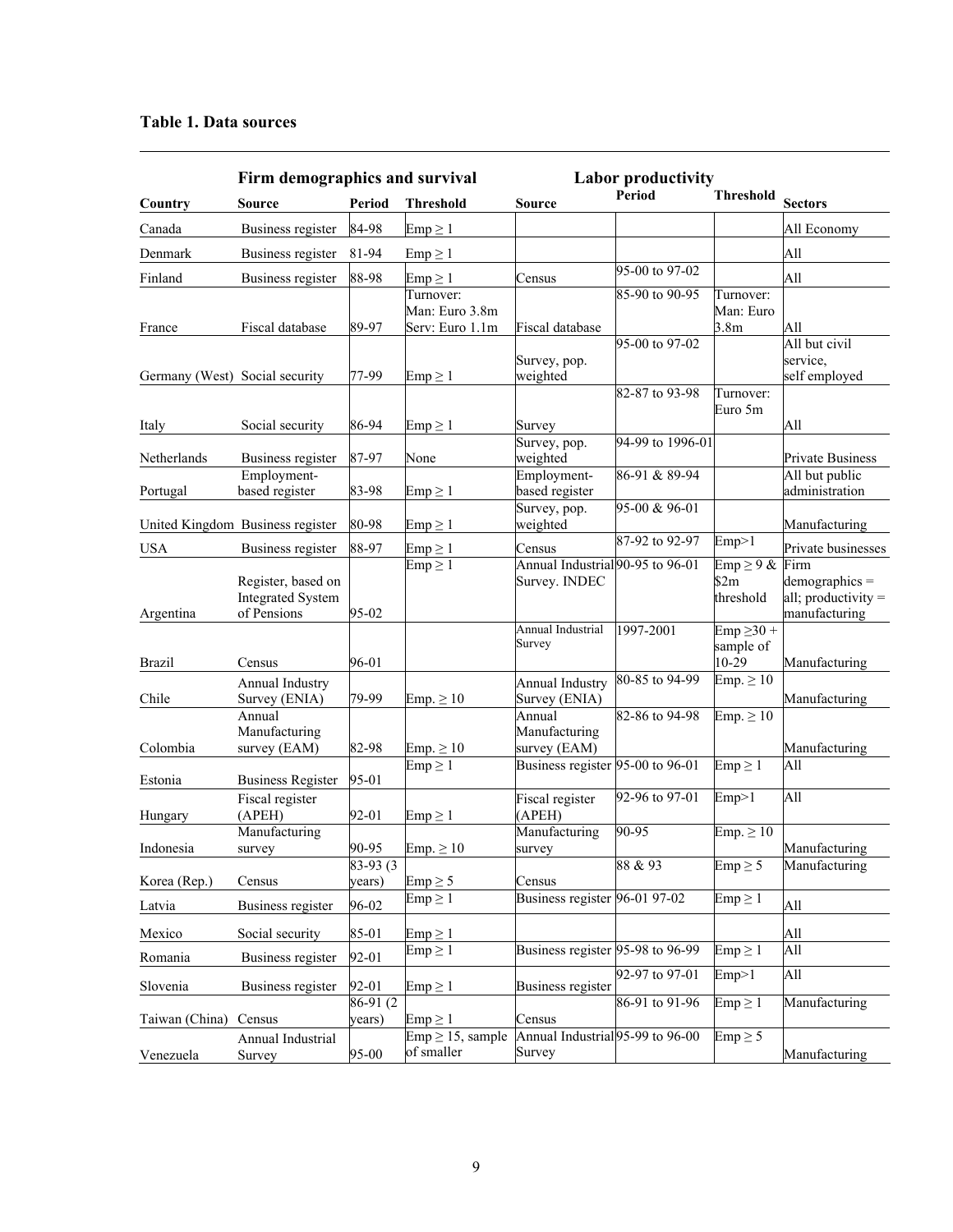# **4. Assessing the process of creative destruction**

#### *The distribution of firms by size: sectoral specialization or framework conditions*

 The first step in our analysis of creative destruction is to look at the distribution of firm by size across countries and industries. Firm size is an important dimension in our analysis for several reasons. As discussed above, small firms seem to be affected by greater churning, but also have greater potential for expansion. Thus, a distribution of firms skewed towards small units may imply higher entry and exit, but also greater post entry growth of successful firms. Alternatively, it may point to a sectoral specialization of the given country towards newer industries, where churning tends to be larger and more firms experiment with different technologies. However, as for all our firm-level indicators, any observed difference in one single indicator – like firm size -- cannot, per se, be taken to indicate differences in the magnitude or characteristics of creative destruction. The distribution of firm by size is likely to be influenced by the overall dimension of the internal market – especially for non-tradeables – as well as the business environment in which firms operate that can discourage firm expansion (see below). So, the analysis of firm size should be taken as one of the aspects that together with the others on firm demographics and the productivity decomposition will enable to identify a coherent story about cross-country differences in creative destruction.

 It should be stressed at the outset that our analysis is affected by the different thresholds used on firm size. For most countries the data cover all firms with at least one employee. But the cutoff size is 5 employees in South Korea and Venezuela (with a random sample of smaller), $8$  10 employees in Chile, Colombia and Indonesia. Second, even amongst the countries for which data cover all firms with at least one employee, data may be at the establishment level instead of the plant level, and the definition of both may vary across countries. Third, data for some countries are based on other selection criteria, which might induce some bias in the results which cannot be determined a priori (e.g. in France data exclude firms with a turnover below a given threshold). Finally, from a sectoral perspective, community services and utilities are more difficult to compare, given the important role of the public sector, whose coverage changes from country to country, and of regulation in these sectors.

 Table 2 suggests that in all countries the population of firms is dominated by micro units (with less than 20 employees).<sup>9</sup> They account for at least 80 per cent of the total firm population. Their share in total employment is much lower and ranges from less than 15 percent in some transition economies (e.g. Romania) -- which still reflects the presence of large (formerly or still) state-owned firms inherited from the central plan period -- to less than 20 percent in the United States and around 30 per cent or more in some small European economies.<sup>10</sup>

 $\overline{a}$ 

<sup>8.</sup> However, the enterprise survey in Venezuela is representative of all firms with at least 15 employees, and only includes a random sample of firms below this threshold. In our analysis, we have used the data for Venezuela with reference to firms with 20+ employees, given the lack of coverage for the lover size classes.

<sup>9.</sup> For proper comparability, the Table excludes all countries for which the size threshold is 5 or 10 employees instead of one.

<sup>10.</sup> The Table reports the share of firms with fewer than 20 employees over the total number of firms or total employment for the countries for which we have all firms with at least 1 employee.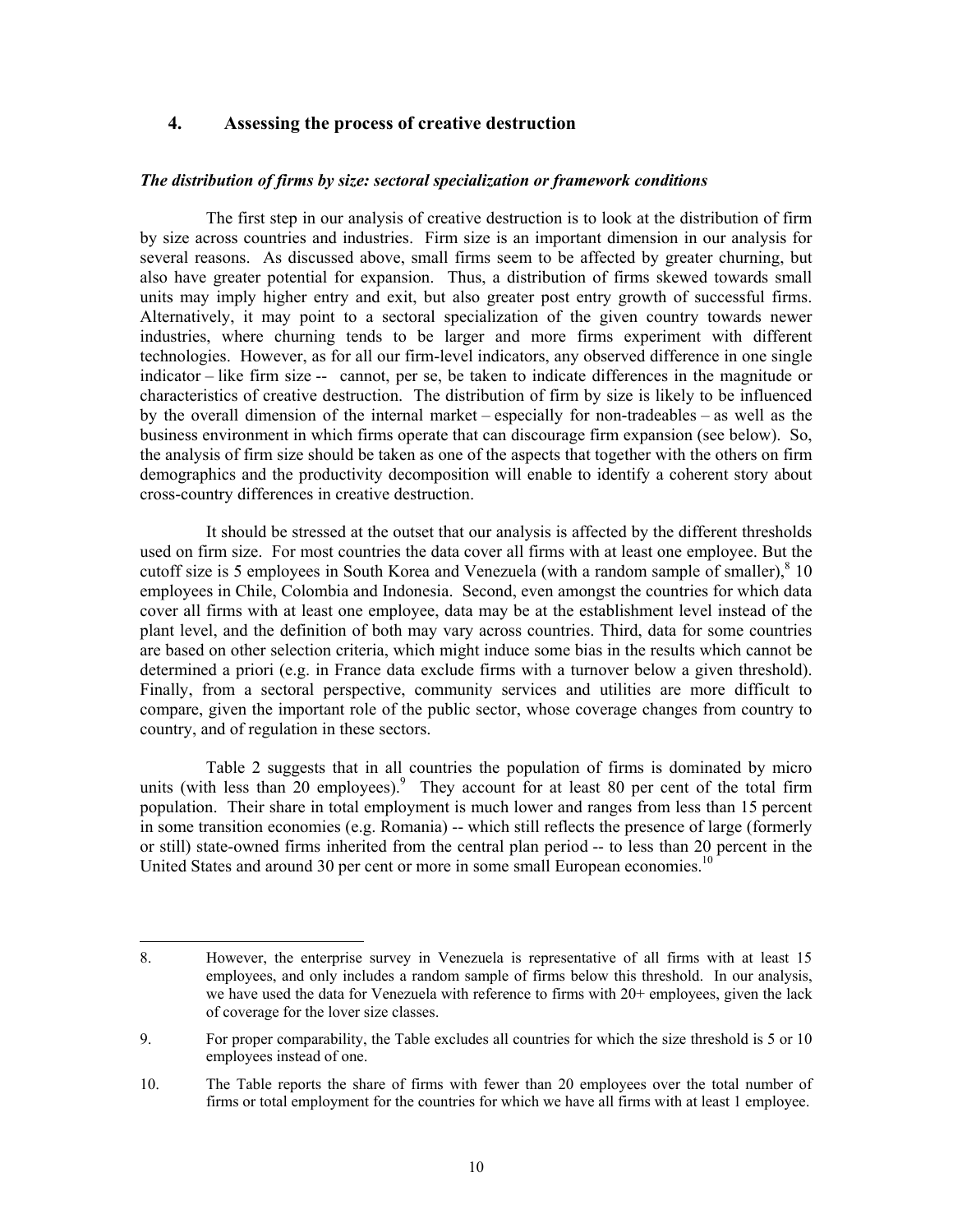|                             |         | ∽ r             | Firms         |          |         |                 | Employment*            |       |
|-----------------------------|---------|-----------------|---------------|----------|---------|-----------------|------------------------|-------|
|                             |         | Non-            |               |          |         | Non-            |                        |       |
|                             |         | Agriculture     |               |          |         | Agriculture     |                        |       |
|                             | Total   | <b>Business</b> |               | Total    | Total   | <b>Business</b> |                        | Total |
|                             | economy | Sector (1)      | Manufacturing | services | economy | Sector (1)      | Manufacturing services |       |
| <b>Industrial countries</b> |         |                 |               |          |         |                 |                        |       |
| Denmark                     | 91.3    | 89.5            | 76.6          | 92.3     | 32.7    | 31.1            | 17.6                   | 35.0  |
| France                      | 82.1    | 82.3            | 77.9          | 82.0     | 15.9    | 16.0            | 19.9                   | 13.6  |
| Italy                       | 93.8    | 93.8            | 88.6          | 96.0     | 35.9    | 39.6            | 31.3                   | 36.4  |
| Netherlands                 | 96.3    | 96.5            | 88.3          | 97.1     | 31.8    | 36.8            | 18.3                   | 32.9  |
| Finland                     | 93.6    | 92.7            | 85.4          | 95.3     | 29.5    | 32.7            | 13.5                   | 39.1  |
| <b>West Germany</b>         | 89.6    | 85.8            | 83.3          | 0.0      | 25.8    | 23.8            | 16.6                   | 0.0   |
| Portugal                    | 89.2    | 88.9            | 75.3          | 93.8     | 32.2    | 31.4            | 18.9                   | 42.9  |
| UK                          |         |                 | 81.3          |          |         |                 | 12.4                   |       |
| <b>USA</b>                  | 88.0    | 88.0            | 72.6          | 88.7     | 18.4    | 19.3            | 6.7                    | 19.9  |
| <b>Latin America</b>        |         |                 |               |          |         |                 |                        |       |
| Brazil                      |         |                 | 82.4          |          |         |                 | 17.7                   |       |
| Mexico                      | 90.1    | 90.0            | 82.8          | 92.2     | 23.2    | 24.5            | 13.9                   | 28.5  |
| Argentina                   | 90.0    | 89.4            | 82.1          | 91.2     | 27.7    | 27.7            | 21.3                   | 27.7  |
| <b>Transition economies</b> |         |                 |               |          |         |                 |                        |       |
| Slovenia                    | 87.7    | 88.0            | 71.6          | 93.1     | 13.4    | 13.5            | 5.1                    | 26.0  |
| Hungary                     | 84.4    | 85.5            | 71.1          | 90.8     | 16.0    | 16.4            | 8.8                    | 23.6  |
| Estonia                     | 80.6    | 81.3            | 64.6          | 87.1     | 22.8    | 22.6            | 11.5                   | 34.2  |
| Latvia                      | 87.7    | 87.7            | 87.8          | 87.6     | 24.7    | 24.8            | 26.9                   | 24.2  |
| Romania                     | 90.9    | 91.5            | 77.1          | 95.6     | 12.9    | 12.8            | 4.2                    | 31.6  |
| <b>East Asia</b>            |         |                 |               |          |         |                 |                        |       |
| Korea <sup>2</sup>          |         |                 | 57.0          |          |         |                 | 11.1                   |       |
| Taiwan                      |         |                 | 82.5          |          |         |                 | 26.6                   |       |

**Table 2. Small firms across broad sectors and countries, 1990s (firms with fewer than 20 employees as a percentage of total)** 

\* Share of Employment with less than 20 employees

(1) This aggregates excludes agriculture (ISIC 1-5) and community services (ISIC3: 75-79)

(2) In Korea, data cover firms with 5 or more employees.

 Average firm size in aggregate manufacturing or business services in some countries may largely result from a specialization towards industries with a small efficient scale. To assess the role of sectoral specialization *versus* within sector differences we need a more disaggregated analysis based on a shift-and-share decomposition. The idea behind this technique is to determine how much of the overall deviation of average size from a given benchmark (in our case the crosscountry average) is due to country specialization in sectors with different underlying technological and size characteristics and how much to the fact that average size within sectors tends to be different from that of the benchmark. For example, it could be that overall larger size of manufacturing in the United States is mostly due to the fact that the United States has a productive structure specialized in sectors with large size. The decomposition exploits the following identity:  $\bar{s}_j = \sum_i \omega_{ij} s_{ij}$ , where  $\bar{s}_j$  is the average firm size in manufacturing in country *j,*  $s_{ij}$  is the average firm size in sub-sector *i* and  $\omega_{ij}$  is the share of firms in sub-sector *i* with respect to the total number of firms in manufacturing. Define now  $\bar{s}$  as the overall mean in manufacturing across countries and  $\overline{\omega}_i$  as the share of overall number of firms in sub-sector *j*. Then the difference between country *j* and overall mean can be decomposed as follows:

$$
\overline{s}_j - \overline{s} = \sum_i \omega_{ij} s_{ij} - \sum_i \overline{\omega}_i \overline{s}_i = \sum_i (\omega_{ij} - \overline{\omega}_i) \overline{s}_i + \sum_i (s_{ij} - \overline{s}_i) \overline{\omega}_{ii} + \sum_i (s_{ij} - \overline{s}_i) (\omega_{ij} - \overline{\omega}_i) =
$$
  
=  $\Delta_{\omega} + \Delta_{\text{s}} + \Delta_{\omega \text{s}}$  [1]

 The first term accounts for differences in the sectoral composition of firms, the second for cross-country differences in firm size within each sector and the last an interaction term,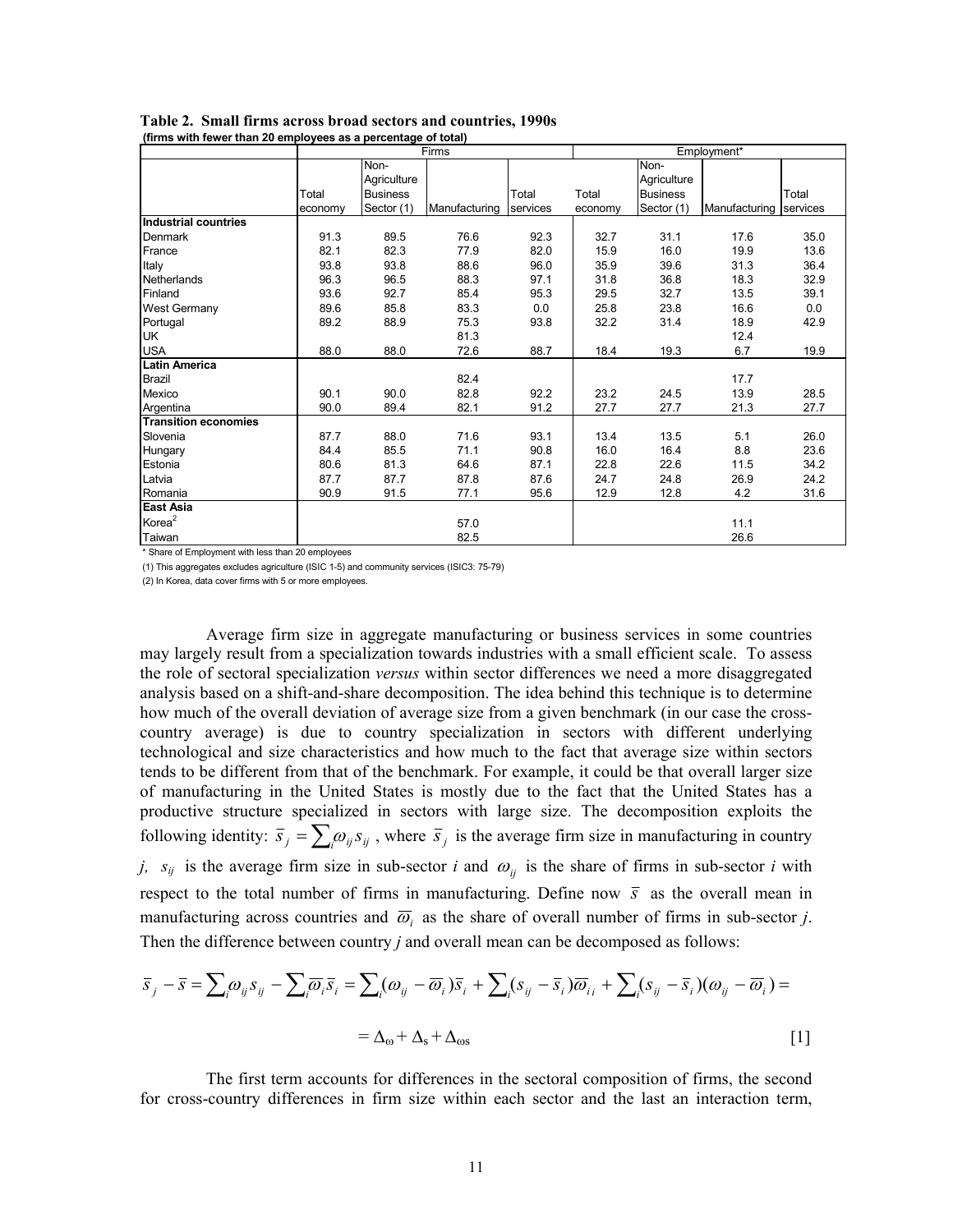which can be interpreted loosely as an indicator of covariance: if it is positive, size and sectoral compositions deviate from the benchmark in the same direction.

 The decomposition (Table 3) suggests that within sector differences generally play the most important role in explaining differences in overall size across countries: this component is much larger (in absolute terms) that the sectoral composition in many countries.<sup>11</sup> The withinindustry size component is particularly large in the United States, confirming the idea that a larger internal market tends to promote larger firms, but also in some transition economies (Slovenia and especially Romania) where some very large firms of the central-plan period have survived during the transition. However, the sectoral composition also play an important role – similar to the within sector component – in some small European countries such as Denmark and Portugal but also in a relatively larger country like France and an emerging economy like Mexico. These results suggest that both the size structure and the sectoral composition should be controlled for when analyzing firms dynamics and its effects on aggregate performance.

|  |  |  |  |  | Table 3. Shift and share analysis of the determinants of firm size |  |  |
|--|--|--|--|--|--------------------------------------------------------------------|--|--|
|--|--|--|--|--|--------------------------------------------------------------------|--|--|

|                    | contribution coming from differences in: |              |                  |         |
|--------------------|------------------------------------------|--------------|------------------|---------|
|                    |                                          | Average      | Interaction      |         |
|                    | Sectoral                                 | Size of      | between sectoral |         |
| Country            | composition                              | <b>Firms</b> | comp. and size   | Total   |
| Denmark            | 0.14                                     | $-0.03$      | $-0.09$          | 0.01    |
| France             | 0.08                                     | $-0.05$      | $-0.05$          | $-0.02$ |
| Italy              | $-0.02$                                  | $-0.17$      | $-0.01$          | $-0.20$ |
| <b>Netherlands</b> | 0.01                                     | $-0.13$      | $-0.04$          | $-0.16$ |
| Finland            | $-0.02$                                  | $-0.05$      | $-0.02$          | $-0.09$ |
| Portugal           | $-0.05$                                  | $-0.04$      | 0.02             | $-0.07$ |
| UK.                | $-0.01$                                  | $-0.02$      | $-0.03$          | $-0.06$ |
| USA                | 0.00                                     | 0.42         | $-0.07$          | 0.34    |
| Canada             | 0.01                                     | 0.03         | $-0.02$          | 0.01    |
| Brazil             | 0.00                                     | $-0.08$      | $-0.01$          | $-0.09$ |
| Mexico             | 0.06                                     | $-0.06$      | $-0.02$          | $-0.02$ |
| Argentina          | 0.04                                     | $-0.14$      | $-0.02$          | $-0.12$ |
| Slovenia           | 0.01                                     | 0.30         | $-0.07$          | 0.24    |
| Hungary            | 0.01                                     | 0.14         | $-0.02$          | 0.12    |
| Estonia            | $-0.03$                                  | 0.07         | 0.02             | 0.06    |
| Latvia             | $-0.03$                                  | $-0.20$      | 0.04             | $-0.20$ |
| Romania            | 0.08                                     | 0.97         | $-0.36$          | 0.68    |
| Korea              | 0.04                                     | 0.12         | 0.02             | 0.18    |
| Taiwan             | 0.03                                     | $-0.14$      | $-0.03$          | $-0.14$ |

The *Total* represents the percentage deviation of average size from the cross-country average:

the other columns decompose the total into sub-components

 $\overline{a}$ 

 The decomposition also suggests that the sectoral composition and differences within sectors are not highly correlated: the interaction term is negative in most cases, and the sign of the sectoral composition and within sector terms is equal in only a few cases. These results do not support the hypothesis that if a country has an institutional setting that favors a certain size structure, say large firms, it is also characterized both by large firms within sector and a sectoral specialization tilted towards productions naturally characterized by large firms (Davis and Henrekson, 1999).

<sup>11.</sup> In a sensitivity analysis, we have also replicated the decomposition for the sample of OECD countries and the non-OECD countries (including also Hungary and Mexico) separately. The results are broadly unchanged in the two sub-samples. Moreover, we have replicated the decomposition at a finer level of sectoral disaggregation and again the results are broadly unchanged.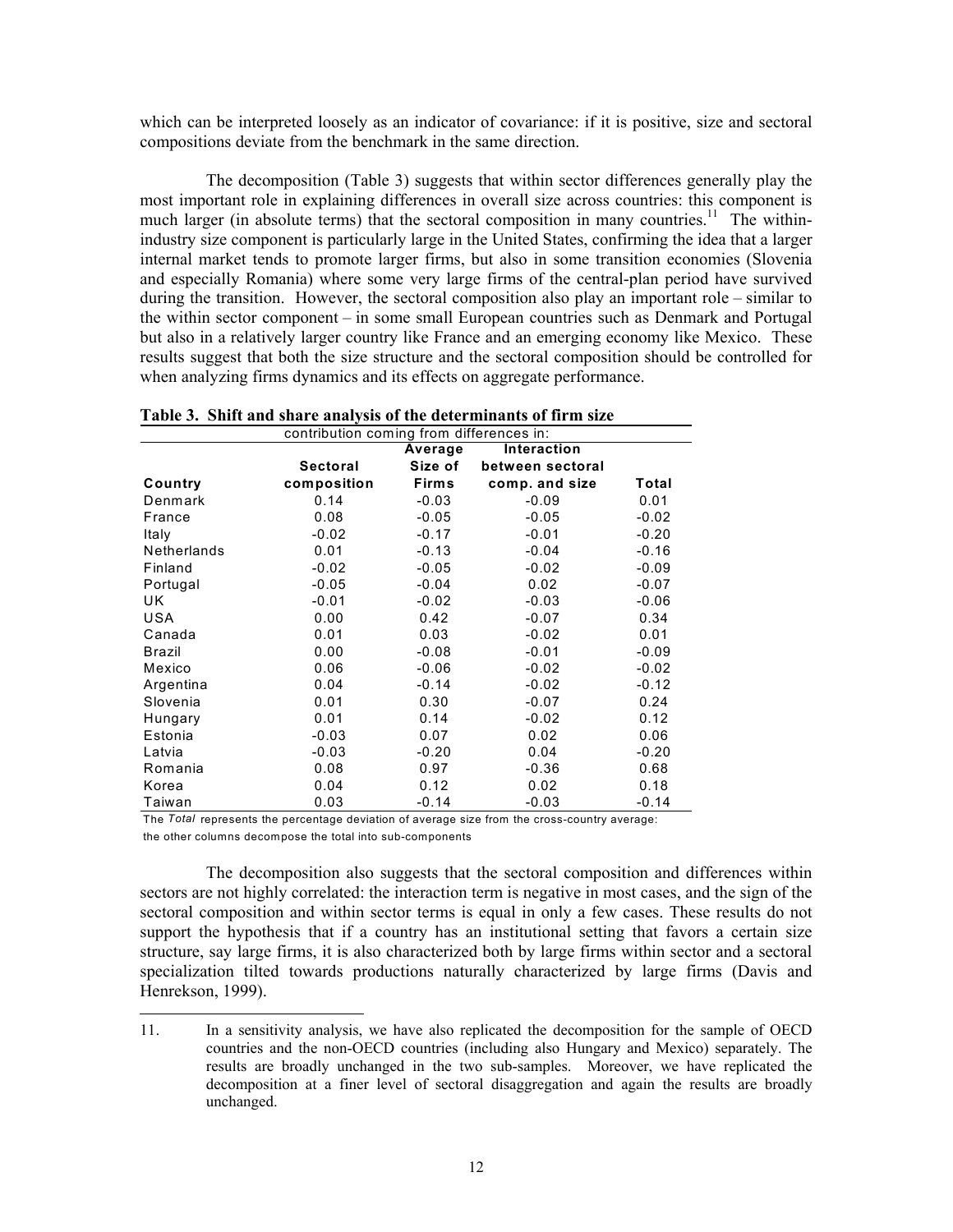It is also interesting to look at the dispersion of firm by size within each sector of the economy and to see whether cross-country differences in the dispersion differ across sectors of the economy. Table 4 presents coefficient of variation of firm size, normalized by the overall cross-country coefficient of variation.<sup>12</sup> If technological factors were predominant in determining the heterogeneity of firm size across countries, we should find that the values in the country columns in Table 3 to be concentrated around one. If, on the contrary, the size differences were explained mainly by national factors inducing a consistent bias within sectors, then we would expect the countries with an overall value above (below) the average (i.e. in the "Total" category) to be characterized by values generally above (below) one in the sub-sectors. The first element emerging from the table is that there are clear sectoral patterns which persist across countries. Service sector activities display greater within-industry dispersion in firm size. This is due to the higher degree of aggregation of most service sectors compared with manufacturing and to the fact that in most service industries small businesses coexist with large multi-plant enterprises. Within manufacturing, high-tech industries (electrical equipment, motor vehicles) have a greater dispersion in firm size than other more traditional manufacturing activities.

 From a country perspective, industrial economies seem to have a greater dispersion in firm size, within each sector, than the other countries. And within the industrial countries, the United States show a much larger dispersion in firm size, even controlling for the greater average size of firms: in total manufacturing the dispersion in the US is double that in the average of industrial countries (even controlling for differences in average size) and the differences are even larger in some high-tech industries such as those related to the information and communication technology (ICT). Amongst transition economies, the transport sector still accounts for much of the overall variation being characterized by the presence of old state-owned firms together with new private (and generally smaller) ventures, while in the emerging economies of Latin America and especially East Asia the within-sector dispersion in firm size tend to be smaller than in the industrial countries. Still, it is interesting that every country but Finland has at least one sector with greater dispersion than the cross-country average and every country but the U.S. has at least one sector (and typically many) with less dispersion than the cross-country average.

 All in all, overall differences in average firm size are largely driven by within-sector differences, although in some countries sectoral specialization also plays a significant role. Smaller countries tend to have a size distribution skewed towards smaller firms, but the average size of firms as well as the dispersion within and across countries do not map precisely with the overall dimension of the domestic market. The United States tend to have larger firms and wider dispersion within most industries. Other industrial countries, including France, UK, Portugal, also have relatively larger shares of large firms, but not necessarily large dispersion in firm size within industries. Significant differences are also found across emerging and transition economies. While some common patterns can be identified amongst transition economies and can be easily linked to remaining elements of the central plan period, no single factor can be brought to explain the observed cross-country differences in the other countries. Overall, these results point to the possible influence of differences in business environment conditions in shaping firm characteristics and the degree of heterogeneity of firms in the economy and further encourage us to continue our journey into the firm level analysis.

l

<sup>12.</sup> We use the coefficient of variation because the dispersion of size across industries or countries is not independent from the average size: sectors (or countries) with larger size also tend to display higher standard deviations.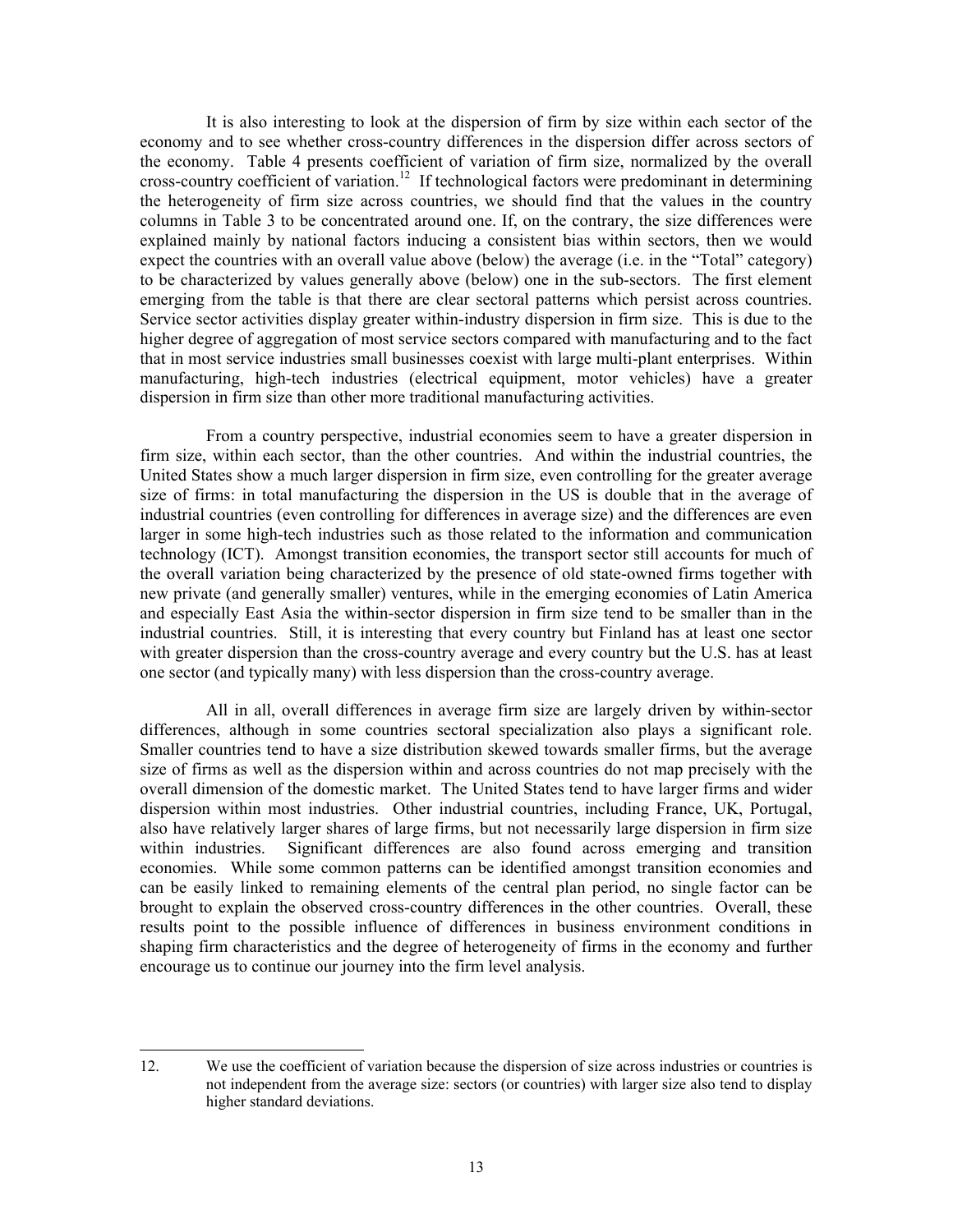# **Table 4 Within-industry coefficient of variation of firm size**

(as a ratio to cross-country sectoral average)

|                                                           | cross-country |               |          |         |       |        |         |        |        |         |           |
|-----------------------------------------------------------|---------------|---------------|----------|---------|-------|--------|---------|--------|--------|---------|-----------|
|                                                           | average       | <b>Mexico</b> | Slovenia | Hungary | Korea | Taiwan | Estonia | Brazil | Latvia | Romania | Argentina |
| <b>Sectors</b>                                            |               |               |          |         |       |        |         |        |        |         |           |
| <b>Total economy</b>                                      | 12.4          | 0.94          | 0.52     | 1.09    | 0.45  | 0.47   | 0.48    | 0.63   | 0.66   | 1.60    | 0.77      |
| <b>Agriculture, Hunting, Forestry And Fishing</b>         | 6.3           | 1.46          | 0.47     | 0.38    |       |        | 0.39    |        |        | 0.86    | 0.62      |
| <b>Mining And Quarrying</b>                               | 5.7           | 0.71          | 0.60     | 0.56    |       |        | 0.84    | 1.62   | 0.39   |         | 0.67      |
| total manufacturing                                       | 7.5           | 0.78          | 0.49     | 0.66    | 0.74  | 0.77   | 0.40    | 1.04   | 0.64   | 1.29    | 0.68      |
| Food Products, Beverages And Tobacco                      | 5.8           | 1.08          | 0.33     | 0.56    | 0.56  | 2.40   | 0.39    | 1.56   | 1.18   |         | 0.94      |
| Textiles. Textile Products. Leather And Footwear          | 4.0           | 1.06          | 0.89     | 0.68    | 1.06  | 0.83   | 0.63    | 1.74   | 0.91   |         | 1.17      |
| Wood And Products Of Wood And Cork                        | 3.2           | 1.02          | 0.81     | 0.92    | 1.09  | 1.07   | 0.63    | 1.07   | 1.23   |         | 1.28      |
| Publishing, Printing And Reproduction Of Recorded Media   | 5.9           | 0.64          | 0.73     | 0.71    | 0.46  | 0.74   | 0.37    | 0.99   | 0.62   | 2.23    | 0.62      |
| Coke, Refined Petroleum Products And Nuclear Fuel         | 2.7           | 0.63          | 0.67     | 1.09    | 0.97  |        | 0.37    | 1.22   | 0.30   | 0.44    | 1.87      |
| <b>Chemicals And Chemical Products</b>                    | 4.4           | 0.81          | 0.66     | 0.96    | 0.62  | 1.54   | 0.54    | 1.04   | 0.44   | 0.93    | 0.73      |
| <b>Rubber And Plastics Products</b>                       | 3.9           | 0.72          | 1.34     | 0.76    | 0.75  | 1.13   | 0.41    | 0.99   | 0.50   | 1.45    | 0.69      |
| Other Non-Metallic Mineral Products                       | 4.2           | 1.16          | 0.56     | 0.70    | 0.67  | 0.73   | 0.42    | 0.95   | 0.76   | 0.80    | 0.84      |
| <b>Basic Metals</b>                                       | 4.6           | 1.19          | 0.45     | 0.66    | 1.11  | 0.60   | 0.24    | 1.75   | 0.23   | 0.95    | 1.57      |
| Fabricated Metal Products, Except Machinery And Equipment | 3.7           | 1.12          | 1.09     | 0.86    | 1.11  | 0.81   | 0.49    | 1.23   | 0.68   | 1.17    | 0.73      |
| Machinery And Equipment, N.E.C.                           | 4.7           |               | 0.67     | 0.83    | 0.93  | 0.65   | 0.47    | 1.09   | 0.87   | 0.96    | 0.52      |
| Office, Accounting And Computing Machinery                | 5.3           |               | 0.27     | 0.77    | 0.49  | 0.77   | 0.22    | 0.79   | 0.46   | 0.90    | 0.25      |
| Electrical Machinery And Apparatus, Nec                   | 5.1           |               | 0.60     | 1.35    | 0.59  | 1.00   | 0.62    | 1.19   | 0.28   | 0.70    | 0.53      |
| Radio, Television And Communication Equipment             | 5.3           |               | 0.54     | 0.67    | 1.09  |        | 0.85    | 0.84   | 0.65   | 0.66    | 0.85      |
| Medical, Precision And Optical Instruments                | 5.1           |               | 0.78     | 0.79    | 0.62  | 0.45   | 0.49    | 0.72   | 0.83   | 0.62    | 0.40      |
| Motor Vehicles, Trailers And Semi-Trailers                | 6.6           | 0.61          | 0.46     | 0.57    | 1.24  | 0.69   | 0.37    | 1.51   | 0.15   | 0.49    | 0.88      |
| Other Transport Equipment                                 | 5.6           | 0.79          | 0.39     | 0.48    | 1.33  | 1.18   | 0.50    | 1.24   | 0.31   | 0.43    | 0.63      |
| Manufacturing Nec; Recycling                              | 4.1           | 1.18          | 0.63     | 0.63    | 1.04  | 0.70   | 0.79    | 0.97   | 0.50   | 1.04    | 0.52      |
| Electricity, Gas And Water Supply                         | 5.8           | 1.69          | 0.26     | 0.43    |       |        | 1.15    |        | 0.52   | 1.10    | 0.84      |
| Construction                                              | 5.0           | 0.81          | 0.75     | 0.67    |       |        | 0.36    |        | 0.89   | 1.09    | 0.87      |
| <b>Services</b>                                           | 15.9          | 0.95          | 0.64     | 1.50    |       |        | 0.39    |        | 0.55   | 2.33    | 0.72      |
| ---bus sector services                                    | 17.1          | 0.69          | 0.62     | 1.42    |       |        | 0.37    |        | 0.51   | 2.23    | 0.63      |
| Wholesale And Retail Trade; Restaurants And Hotels        | 10.0          | 0.79          | 0.55     | 0.68    |       |        | 0.23    |        | 0.47   | 0.80    | 1.04      |
| Transport And Storage And Communication                   | 15.8          | 0.64          | 0.71     | 1.25    |       |        | 0.44    |        | 0.92   | 1.65    | 0.76      |
| Finance, Insurance, Real Estate And Business Services     | 11.8          | 1.19          | 0.58     | 0.95    |       |        | 0.25    |        | 0.59   | 0.45    | 0.73      |
| Community Social And Personal Services                    | 9.3           | 1.92          | 0.41     | 0.62    |       |        | 0.23    |        | 0.85   | 1.11    | 1.25      |

#### (as a ratio to cross-country sectoral average)

|                                                           | cross-country |            |                 |        |       |                    |                |          |           |            |
|-----------------------------------------------------------|---------------|------------|-----------------|--------|-------|--------------------|----------------|----------|-----------|------------|
|                                                           | average       | Industrial | Other countries | France | Italy | <b>Netherlands</b> | <b>Finland</b> | Portugal | <b>UK</b> | <b>USA</b> |
| <b>Sectors</b>                                            |               |            |                 |        |       |                    |                |          |           |            |
| <b>Total economy</b>                                      | 12.4          | 1.19       | 0.87            |        | 1.69  | 1.35               | 0.31           | 0.68     |           | 2.36       |
| Agriculture, Hunting, Forestry And Fishing                | 6.3           | 1.23       | 0.81            | 2.07   | 0.56  | 0.48               |                | 0.66     |           | 1.92       |
| <b>Mining And Quarrying</b>                               | 5.7           | 1.31       | 0.68            | 1.26   | 1.24  | 0.97               | 0.31           | 0.52     |           | 3.55       |
| total manufacturing                                       | 7.5           | 1.28       | 0.74            | 1.04   | 2.18  | 1.19               | 0.49           | 0.48     | 1.03      | 2.83       |
| Food Products, Beverages And Tobacco                      | 5.8           | 1.14       | 0.85            | 0.77   | 1.51  | 0.86               | 0.42           | 0.51     | 0.82      | 2.96       |
| Textiles, Textile Products, Leather And Footwear          | 4.0           | 1.04       | 0.96            | 0.67   | 0.93  | 0.98               | 0.55           | 0.67     | 1.15      | 2.32       |
| Wood And Products Of Wood And Cork                        | 3.2           | 1.01       | 0.99            | 0.74   | 0.81  | 0.87               | 0.74           | 0.87     | 1.18      | 1.76       |
| Publishing, Printing And Reproduction Of Recorded Media   | 5.9           | 1.15       | 0.86            | 0.59   | 2.33  | 0.73               | 0.66           | 0.48     | 0.74      | 2.46       |
| Coke, Refined Petroleum Products And Nuclear Fuel         | 2.7           | 1.26       | 0.77            | 0.90   | 1.61  | 0.89               | 0.43           | 0.75     | 1.53      | 2.71       |
| <b>Chemicals And Chemical Products</b>                    | 4.4           | 1.24       | 0.78            | 1.50   | 1.11  | 0.90               | 0.65           | 0.66     | 0.93      | 2.70       |
| <b>Rubber And Plastics Products</b>                       | 3.9           | 1.11       | 0.90            | 0.83   | 1.82  | 0.64               | 0.48           | 0.49     | 0.95      | 2.52       |
| Other Non-Metallic Mineral Products                       | 4.2           | 1.21       | 0.81            | 1.03   | 1.27  | 0.91               | 0.59           | 0.64     | 1.05      | 2.81       |
| <b>Basic Metals</b>                                       | 4.6           | 1.20       | 0.84            |        | 2.50  | 1.59               | 0.72           | 0.57     | 0.82      | 1.63       |
| Fabricated Metal Products, Except Machinery And Equipment | 3.7           | 1.04       | 0.97            |        | 0.80  | 0.91               | 0.59           | 0.77     | 0.96      | 2.10       |
| Machinery And Equipment, N.E.C.                           | 4.7           | 1.19       | 0.77            | 1.02   | 1.45  | 0.54               | 0.68           | 0.44     | 1.06      | 2.88       |
| Office, Accounting And Computing Machinery                | 5.3           | 1.46       | 0.53            |        | 2.00  | 1.49               | 0.58           | 0.20     | 1.16      | 3.63       |
| Electrical Machinery And Apparatus, Nec                   | 5.1           | 1.22       | 0.74            | 1.28   | 1.35  | 0.78               | 0.67           | 1.01     | 0.99      | 2.21       |
| Radio, Television And Communication Equipment             | 5.3           | 1.25       | 0.69            | 1.26   | 1.86  | 2.21               | 0.48           | 0.58     | 1.38      | 2.07       |
| Medical, Precision And Optical Instruments                | 5.1           | 1.27       | 0.68            | 1.64   | 1.06  | 1.00               | 0.68           | 0.65     | 0.95      | 2.68       |
| Motor Vehicles, Trailers And Semi-Trailers                | 6.6           | 1.46       | 0.58            | 0.76   | 2.76  | 0.94               | 0.52           | 0.54     | 1.47      | 3.48       |
| Other Transport Equipment                                 | 5.6           | 1.44       | 0.59            | 1.16   | 1.74  | 1.88               | 1.00           | 0.70     | 1.61      | 2.57       |
| Manufacturing Nec; Recycling                              | 4.1           | 1.19       | 0.82            | 1.46   | 0.77  | 1.66               | 0.55           | 0.51     | 0.96      | 2.66       |
| Electricity, Gas And Water Supply                         | 5.8           | 1.09       | 0.91            | 0.52   | 3.14  | 0.26               | 0.44           | 0.73     |           | 1.68       |
| Construction                                              | 5.0           | 1.21       | 0.80            | 1.12   | 1.39  | 1.03               | 0.43           | 1.07     |           | 2.28       |
| <b>Services</b>                                           | 15.9          | 0.94       | 1.05            | 0.72   | 1.23  | 1.21               | 0.20           | 0.79     |           | 1.83       |
| --bus sector services                                     | 17.1          | 1.06       | 0.95            | 0.68   | 1.53  | 1.48               | 0.18           | 0.79     |           | 2.17       |
| Wholesale And Retail Trade; Restaurants And Hotels        | 10.0          | 1.35       | 0.68            | 0.93   | 0.96  | 1.17               | 0.21           | 0.49     |           | 4.20       |
| Transport And Storage And Communication                   | 15.8          | 1.10       | 0.91            | 0.31   | 1.85  | 1.81               | 0.30           | 0.82     |           | 2.14       |
| Finance, Insurance, Real Estate And Business Services     | 11.8          | 1.26       | 0.76            | 0.89   | 1.85  | 2.31               | 0.23           | 0.85     |           | 2.36       |
| Community Social And Personal Services                    | 9.3           | 0.94       | 1.04            | 0.87   | 1.16  | 1.03               |                | 0.50     |           | 1.32       |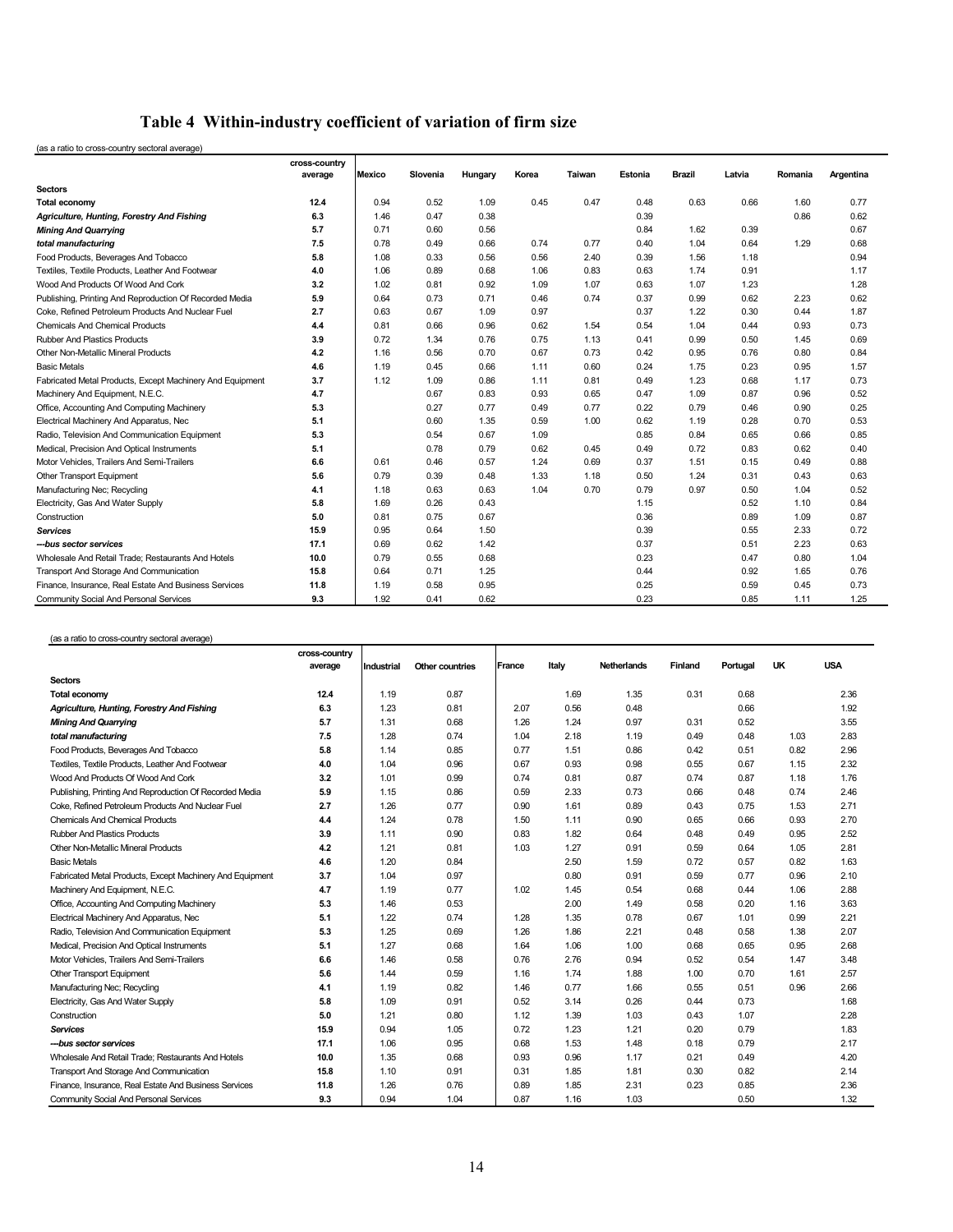#### *The creative destruction process: gross and net firm flows*

The second obvious step in our analysis is to look at the magnitude and characteristics of firm creation and destruction. Figure 1 shows entry and exit rates averaged over time (1989 onwards) for the business sector and for manufacturing. Confirming one of the key regularities highlighted in the previous literature, the Figure point to a high degree of turbulence in all countries. Many firms enter and exit most markets every year. Limiting the tabulations to firms with at least 20 employees to maximize the country coverage, total firm turnover (entry plus exit rates)<sup>13</sup> is in between 3-8 per cent in most industrial countries and more than 10 per cent in some of the transition economies. Extending the tabulations to also include micro units (1 to 19 employees) increases total turnover to between one-fifth and one-fourth of all firms. These data confirm previous findings that in all countries net entry (entry minus exit) is far less important than the gross flows of entry and exit that generate it. This suggests that the entry of new firms in the market is largely driven by a search process rather than augmenting the number of competitors in the market (a point also highlighted by Audretsch, 1995).

There are also interesting differences across countries. In transition economies firm entry largely out-paced firm exit, while more balanced patterns are found in other countries. Obviously this is related to the process of transition and is not sustainable over the longer run. Still it points to the fact that new firms not only displaced obsolete incumbents in the transition phase but also filled in new markets which were either nonexistent or poorly populated in the past. This is also reflected in the discrepancies between firm entry and exit across firm size. The Latin America region shows a wide variety of experiences: while Mexico, Chile (manufacturing) and Venezuela (manufacturing) show vigorous firm turnover, Colombia and especially Argentina show less turbulence, closer to the values observed in some Continental European countries.



 $\overline{a}$ 



<sup>13.</sup> The entry rate is defined as the number of new firms divided by the total number of incumbent and entrants firms producing in a given year; the exit rate is defined as the number of firms exiting the market in a given year divided by the population of origin, *i.e*. the incumbents in the previous year.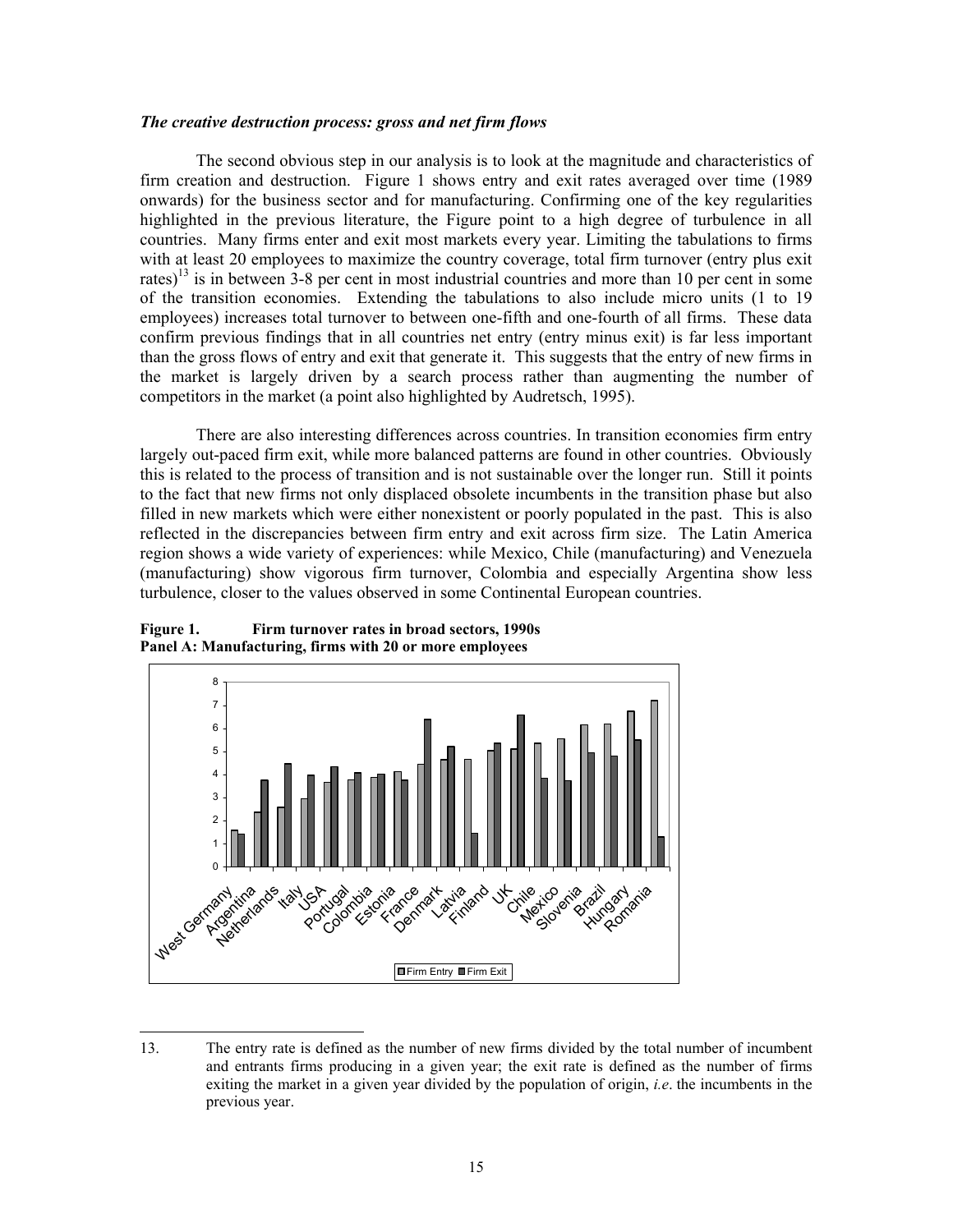

**Panel B: Manufacturing, firms with at least 1 employee** 

**Panel C: Total business sector, firms 20 or more employees** 



**Panel D: Total business sector, firms with at least 1 employee** 

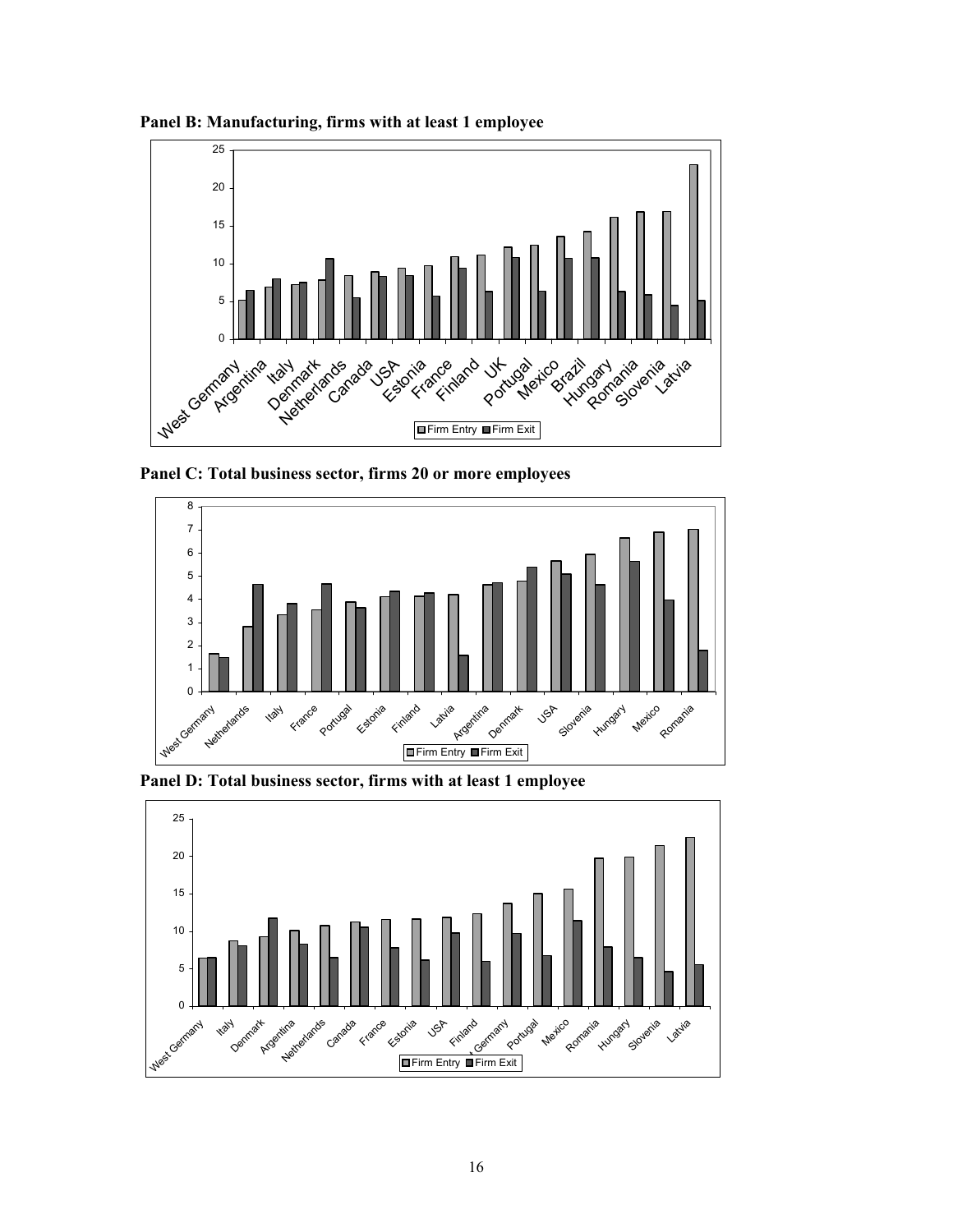Data for the transition economies clearly show the role of market forces in shaping firm dynamics (Figure 2). At the beginning of their transition to a market economy, both gross and net firm flows were large compared to industrial and other emerging economies: in some of the transition economies a large fraction of firms were closed down and replaced by new small ventures, and this process accounted for more than 10 percent of total employment. As the transition moved forward gross and especially net flows declined to reach, at the end of the 1990s, values fairly close to those observed in other countries.



**Figure 2: The evolution of gross and net firm flows in transition economies, business sector Panel A: Gross firm flows** 

**Panel B: Employment-weighted firm flows** 

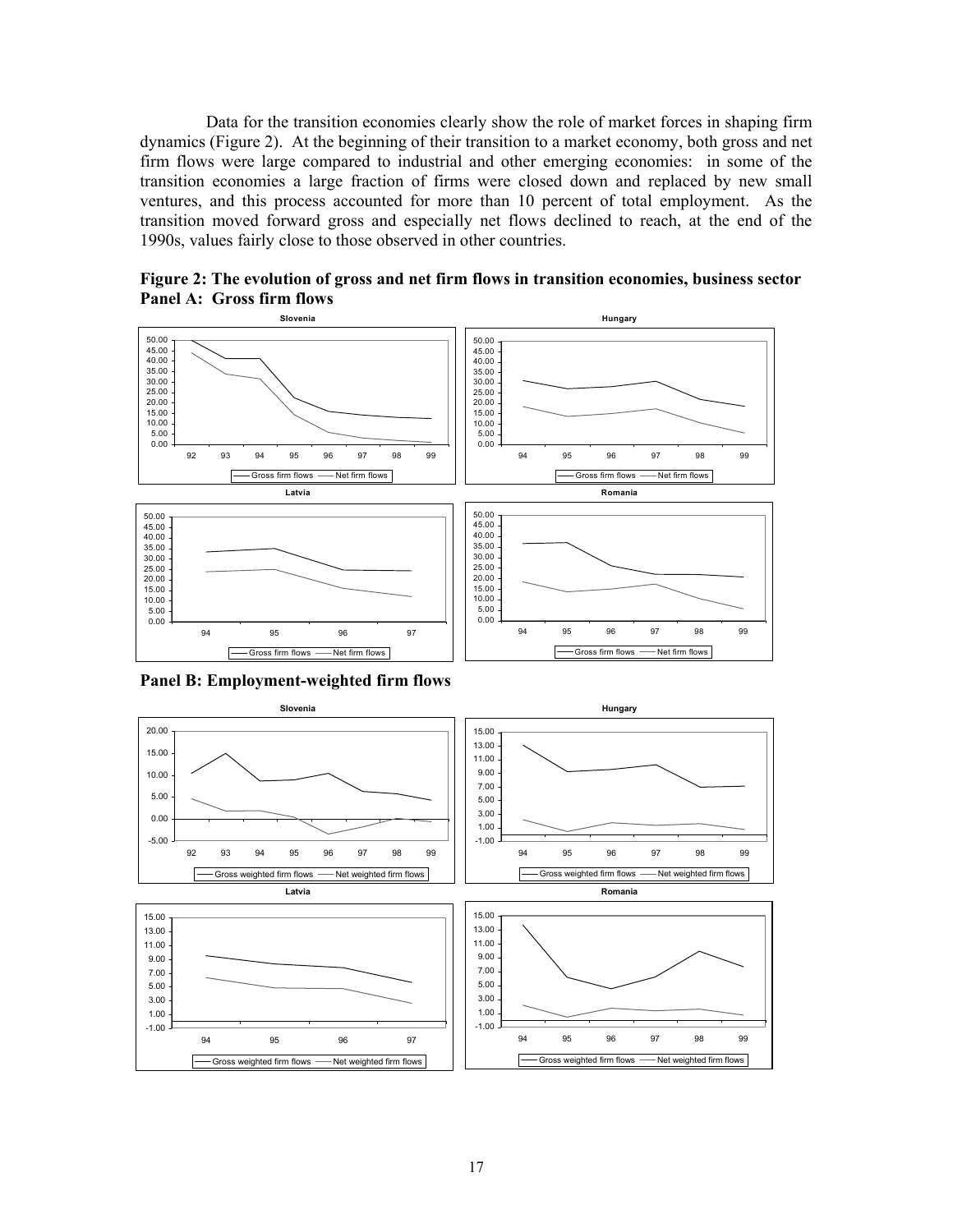The high turnover rates amongst small firms suggest that the process of entry and exit of firms involves a proportionally low number of workers. Indeed, including all firms with at least 1 employee suggests that less than 10 per cent of employment is, on average, involved in firm creation and destruction. The difference between un-weighted and employment-weighted firm turnover rates arises from the fact that both entrants and exiting firms are generally smaller than incumbents. For most countries, new firms are only 20 to 60 per cent the average size of incumbents (Figure 3).



**Figure 3. Relative firm size of entering and exiting firms relative to the average incumbent** 

 The small size of entrants relative to the average incumbents is driven by different factors across countries.

- o In Canada and especially the United States the small relative size of entrant it reflects both the large size of incumbents (see above) and the small average size of entrants compared to that in most other countries (in the United States, about 2.5 employees in the total economy and about 5 in manufacturing). In other words, entrant firms are further away from the efficient size in the United States than in most other countries for which data are available. There are a number of different possible explanations for this. First, the larger market of the United States may partly explain the larger average size of incumbents.<sup>14</sup> Second, the wider gap between entry size and the minimum efficient size in the United States may reflect economic and institutional factors, *e.g.* the relatively low entry and exit costs may increase incentives to start up relatively small businesses. We will return to this issue later.
- o In the transition economies, new firms are substantially different from most of the existing firms that were drawn from the centrally-planned period. Indeed the net entry of firms (entry rate minus exit rate) is particularly large amongst micro units (20 or fewer

l 14 . Geographical considerations may also affect the average size of firms: firms with plants spreading into different US states are recorded as single units, while establishments belonging to the same firm but located in different EU states are recorded as separate units.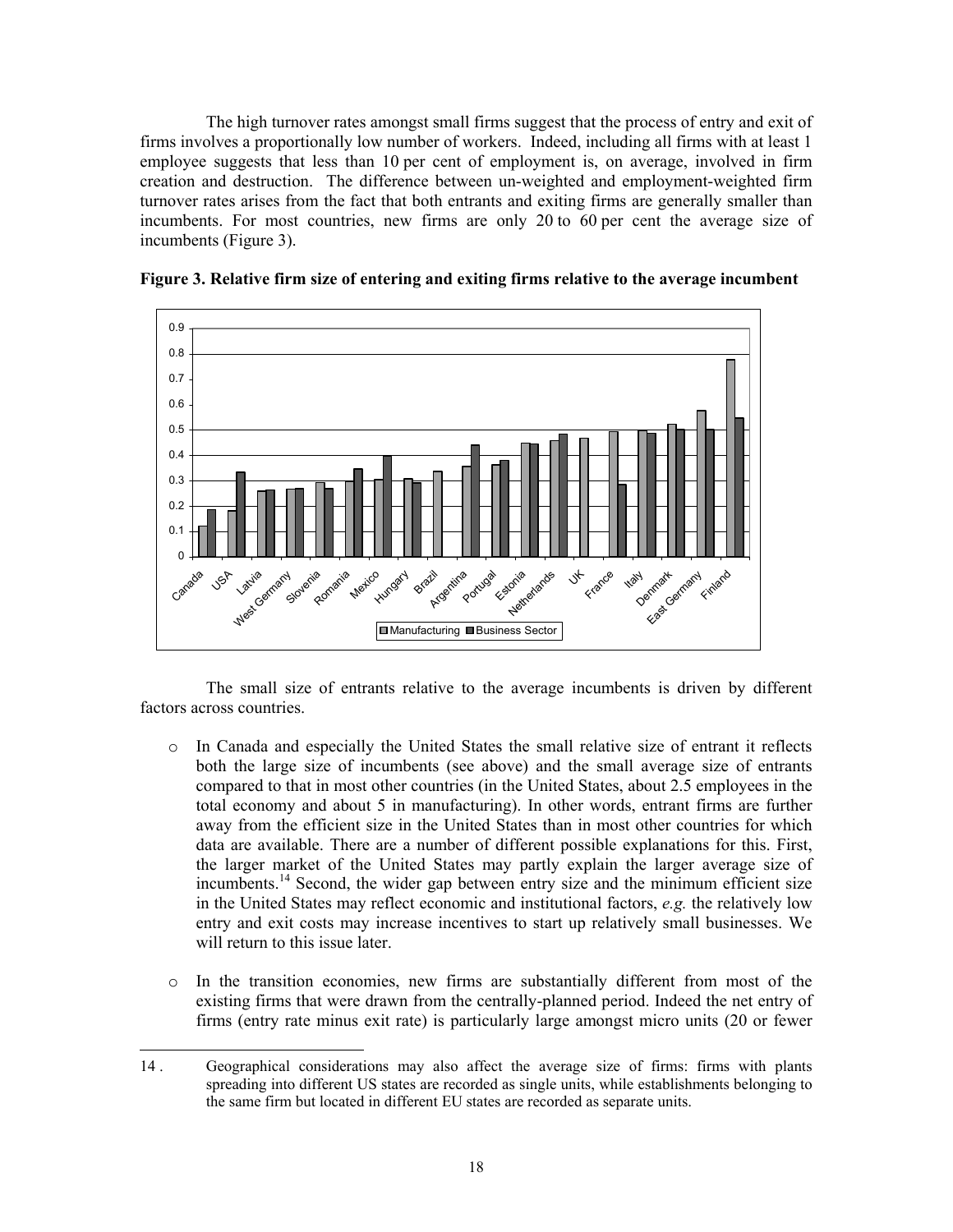employees): during the centrally planned system there were relatively few of these micro firms which however exploded during the transition in most of business service activities.

 Turnover rates vary significantly across sectors in each country. Table 5 presents the sectoral gross turnover rates (entry plus exit rates weighted by employment) normalized by the overall cross-country average. As before, if technological factors were predominant in determining the heterogeneity of firm dynamics across countries, we should find that the values in the country columns of Table 5 are concentrated around one. The first element to report is that the variability of turnover rates for the same industry across countries is comparable in magnitude to that *across industry* in each country.15 Turnover rates (especially if weighted by employment) are somewhat higher in the service sector (especially in trade) than in manufacturing.<sup>16</sup> However, in most countries, some high-tech industries with rapid technological changes and market experimentation had relatively high entry rates in the 1990s (e.g. *office, computing and equipments* and *radio, TV and communication*). Transition, but also emerging economies in Latin America tend to have greater firm churning than in the industrial countries, on average. This result is dominated by some sector dominated by few firms (e.g. *fuel and petroleum)* as well as some traditional activity (e.g. *construction*) but also some high-tech industry exposed to intense competition and FDI (e.g. *radio, TV and communication*).

 It is also interesting to compare entry and exit rates across sectors to test two competing theories: one hypothesis is that entry and exit rates at the sectoral level are mostly driven by sectoral shocks. Sectors with positive profit shocks will have high entry and sectors with negative profit shocks will have high exit. If sectoral profit shocks are the predominant source of variation, then the cross-sectional correlation between entry and exit rates should be negative. Alternatively, entry and exit rates at the sectoral level might be driven by the within sector creative destruction process. A sector with a high dispersion of idiosyncratic shocks and/or low barriers to entry and exit will exhibit both high entry and high exit rates. If the creative destruction process is the predominant factor driving entry and exit, then the cross-sectional correlation of entry and exit should be positive.

 In most of the industrial countries annual entry and exit rates are generally positively correlated across industries (Table 6), confirming previous evidence (*e.g.* Geroski, 1991*a*; Baldwin and Gorecki, 1991). And the correlations are particularly strong when the entry and exit rates are weighted by employment. The table also presents the correlations between the average entry and exit rates over the 1990s which account for the possibility that industry changes in entry and exit do not occur in the same year. Indeed, the correlations based on the average over the

 $\overline{a}$ 

<sup>15.</sup> Two sectors stand out as clear outliers*: agriculture*, where some countries have very high turnover rates in absolute and relative terms; and *electricity, gas and water,* where turnover is very low in some countries. This latter result is perhaps not surprising given that this industry is often dominated by public utilities.

<sup>16 .</sup> In Italy and especially Finland, however, there appears to be only small differences in churning between manufacturing and services. In the case of Italy this is particularly evident for the employment-weighted turnover and likely reflects the small differences in average size of firms between manufacturing and services. For Finland, the high turnover in manufacturing is likely the result of major restructuring, which took place in the aftermath of the deep recession of the early 1990s. The lower turnover rate in the French service sector compared with that in manufacturing is likely to depend on the existence of a size threshold in the French data, which tends to be more binding in the service sector than in manufacturing. As an indication, the French data also suggest a higher average size of firms in the service sector than in manufacturing, in contrast with all other countries.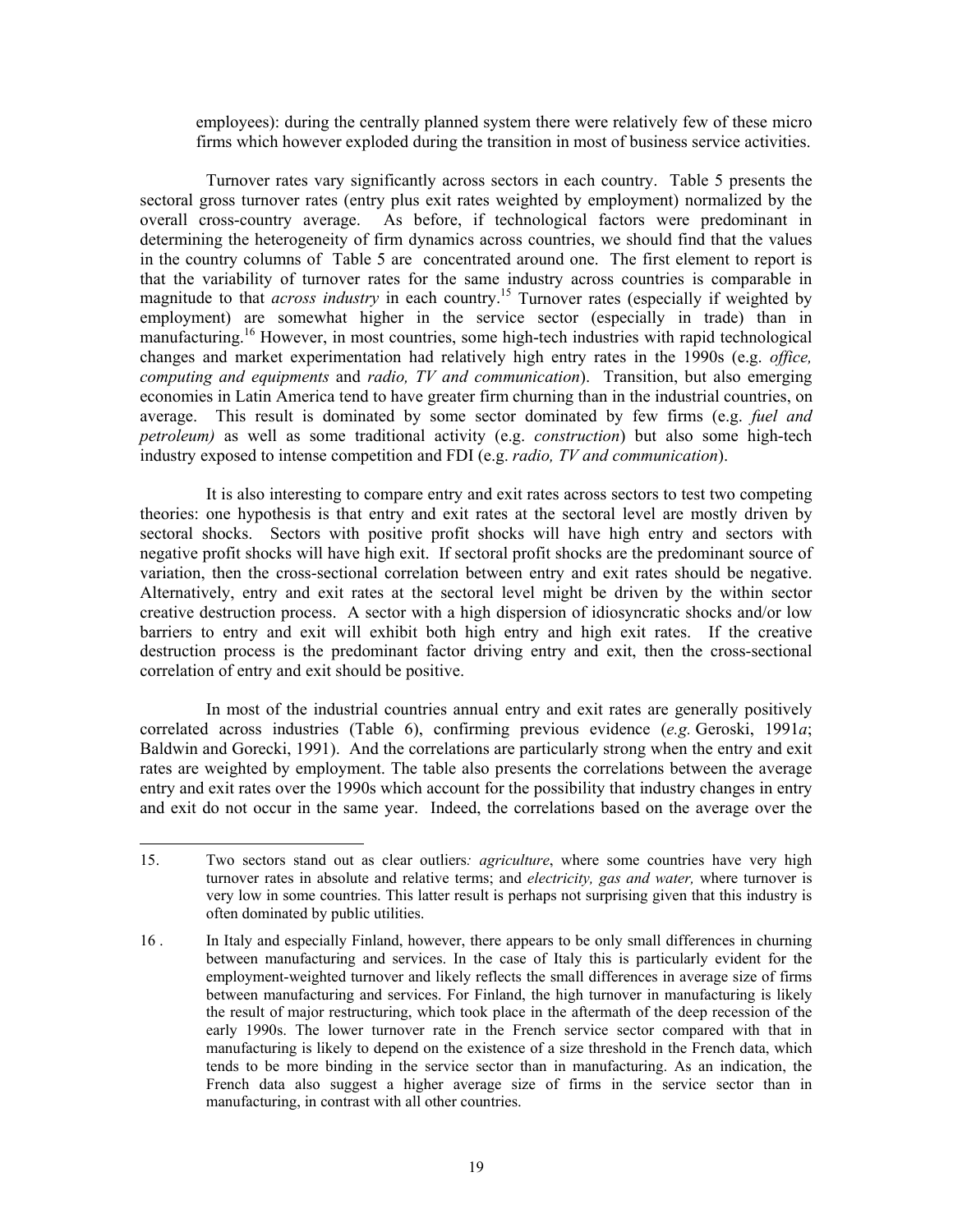decade tend to be even stronger. Perhaps not surprisingly, entry and exit rates are loosely or even negatively correlated in some of the transition economies where traditional manufacturing sectors are losing ground while new service sectors are expanding and in some emerging economies (Colombia and Venezuela) where, again, rapid structural changes have occurred in the period observed by the data.

 These finding suggests that entries and exits are largely part of a creative destruction process in which entry and exit reflects within sector reallocation reflecting idiosyncratic differences across firms within sectors.<sup>17</sup> Taken at face value, there are a few countries with negative correlations which might reflect a greater role for sectoral profitability shocks in those countries (and/or might reflect measurement error).

|  |  |  |  | Table 5. Gross firm turnover across countries and sectors (employment-weighted flows) |
|--|--|--|--|---------------------------------------------------------------------------------------|
|--|--|--|--|---------------------------------------------------------------------------------------|

| (as a ratio to cross-country sectoral average)            |                              |            |                    |                |        |       |                    |         |                 |          |      |            |
|-----------------------------------------------------------|------------------------------|------------|--------------------|----------------|--------|-------|--------------------|---------|-----------------|----------|------|------------|
|                                                           | cross-<br>country<br>average | Industrial | Other<br>countries | <b>Denmark</b> | France | Italy | <b>Netherlands</b> | Finland | West<br>Germany | Portugal | UK   | <b>USA</b> |
| total economy                                             | 8.1                          | 0.95       | 1.08               | 1.26           | 0.86   | 1.06  | 1.24               | 1.47    | 0.48            | 1.15     |      | 0.86       |
| Agriculture, Hunting, Forestry And Fishing                | 9.4                          | 1.09       | 0.87               | 1.45           | 1.13   | 0.96  | 0.75               |         | 0.99            | 1.63     |      | 1.24       |
| <b>Mining And Quarrying</b>                               | 7.1                          | 0.87       | 1.21               | 0.80           | 1.48   | 1.40  | 0.47               | 1.78    | 0.13            | 0.98     |      | 0.80       |
| <b>Total Manufacturing</b>                                | 7.1                          | 1.00       | 1.00               | 1.19           | 1.45   | 1.20  | 1.17               | 1.67    | 0.35            | 1.10     | 1.58 | 0.50       |
| Food Products, Beverages And Tobacco                      | 6.8                          | 1.08       | 0.90               | 1.63           | 2.21   | 1.47  | 1.41               | 1.34    | 0.48            |          | 1.68 | 0.34       |
| Textiles. Textile Products. Leather And Footwear          | 8.3                          | 1.02       | 0.97               | 1.37           | 1.34   | 1.23  | 1.47               | 1.30    | 0.41            | 1.14     | 1.47 | 0.85       |
| Wood And Products Of Wood And Cork                        | 9.1                          | 0.92       | 1.09               | 1.02           | 1.14   | 0.81  | 0.97               | 1.18    | 0.28            | 1.26     | 1.63 | 0.95       |
| Publishing, Printing And Reproduction Of Recorded Media   | 7.6                          | 1.02       | 0.98               | 1.03           | 1.25   | 0.87  | 1.14               | 2.40    | 0.32            | 0.99     | 1.46 | 0.51       |
| Coke, Refined Petroleum Products And Nuclear Fuel         | 9.5                          | 0.48       | 1.48               |                | 1.74   | 1.55  |                    | 0.10    | 0.44            |          |      | 0.12       |
| <b>Chemicals And Chemical Products</b>                    | 4.3                          | 1.13       | 0.87               | 0.96           | 1.98   | 1.61  | 1.69               | 1.98    | 0.49            | 1.24     |      | 0.41       |
| <b>Rubber And Plastics Products</b>                       | 6.3                          | 0.96       | 1.04               | 1.06           | 1.36   | 0.99  | 1.52               | 1.55    | 0.40            | 1.31     |      | 0.65       |
| Other Non-Metallic Mineral Products                       | 6.4                          | 1.08       | 0.91               | 1.24           | 1.34   | 1.18  | 1.39               | 1.98    | 0.35            | 1.07     | 1.67 | 0.69       |
| <b>Basic Metals</b>                                       | 6.2                          | 1.08       | 0.93               | 1.52           |        | 2.28  | 0.12               | 1.25    |                 | 1.58     | 1.16 | 0.56       |
| Fabricated Metal Products, Except Machinery And Equipment | 8.1                          | 0.99       | 1.01               |                |        | 1.00  | 1.07               | 1.42    |                 | 1.11     | 1.44 | 0.59       |
| Machinery And Equipment, N.E.C.                           | 7.8                          | 0.87       | 1.13               | 0.74           | 0.96   | 0.91  | 0.84               | 1.29    |                 |          | 1.37 | 0.45       |
| Office, Accounting And Computing Machinery                | 12.5                         | 0.93       | 1.07               |                |        | 1.13  | 1.12               | 1.36    |                 | 3.96     | 1.52 | 0.18       |
| Electrical Machinery And Apparatus, Nec                   | 6.8                          | 1.12       | 0.88               |                | 1.21   | 1.25  | 1.21               | 2.26    |                 | 0.68     | 1.60 | 0.42       |
| Radio, Television And Communication Equipment             | 9.0                          | 0.88       | 1.13               |                | 1.11   | 0.98  | 0.31               | 1.08    |                 | 1.37     | 1.40 | 0.43       |
| Medical, Precision And Optical Instruments                | 6.4                          | 1.17       | 0.85               |                | 1.39   | 1.18  | 1.14               | 1.42    |                 | 0.52     | 2.18 | 0.35       |
| Motor Vehicles. Trailers And Semi-Trailers                | 5.2                          | 0.93       | 1.06               |                | 1.09   | 0.73  | 2.68               | 1.65    |                 | 0.49     | 1.22 | 0.25       |
| Other Transport Equipment                                 | 9.7                          | 1.01       | 0.99               |                | 0.77   | 1.21  | 1.59               | 1.84    |                 | 1.50     | 1.37 | 0.11       |
| Manufacturing Nec; Recycling                              | 9.0                          | 0.90       | 1.10               | 1.02           | 1.51   | 1.00  | 0.69               | 1.16    | 0.40            | 0.79     | 1.53 | 0.72       |
| Electricity, Gas And Water Supply                         | 5.7                          | 1.04       | 0.94               | 0.18           | 1.72   | 5.16  | 2.96               | 1.23    | 0.13            | 0.02     |      | 0.14       |
| Construction                                              | 11.7                         | 0.87       | 1.19               | 1.07           | 0.96   | 1.02  | 0.63               | 1.26    | 0.44            | 0.94     |      | 1.03       |
| <b>Services</b>                                           | 9.1                          | 0.95       | 1.06               | 1.16           | 0.68   | 0.80  | 1.19               | 1.40    |                 | 1.10     |      | 0.83       |
| <b>Market Services</b>                                    | 9.6                          | 0.96       | 1.05               | 1.17           | 0.64   | 0.94  | 1.10               | 1.27    |                 | 1.06     |      | 0.95       |
| Wholesale And Retail Trade: Restaurants And Hotels        | 10.5                         | 0.91       | 1.11               | 1.05           | 0.78   | 0.98  | 0.78               | 1.07    |                 | 1.06     |      | 0.89       |
| Transport And Storage And Communication                   | 7.8                          | 1.07       | 0.89               | 0.99           | 1.07   | 0.76  | 1.05               | 1.79    | 0.65            | 2.27     |      | 0.72       |
| Finance, Insurance, Real Estate And Business Services     | 9.6                          | 0.96       | 1.05               | 1.35           | 0.51   | 0.87  | 1.54               | 1.30    |                 | 0.72     |      | 1.05       |
| Community Social And Personal Services                    | 8.7                          | 0.77       | 1.24               | 1.00           | 0.73   | 0.60  | 1.29               |         |                 | 1.07     |      | 0.53       |

 $\overline{a}$ 

<sup>17.</sup> Dunne *et al*. (1988) suggest that entry and exit rates are correlated with a lag in the United States. However, even then the entry rate in a given five-year period is positively correlated with exit rates in the following five years. For an extensive discussion on this issue see Caves (1998). Caves also signals that the correlation between entry and exit reverts to negative in early and late phases of products' life cycle,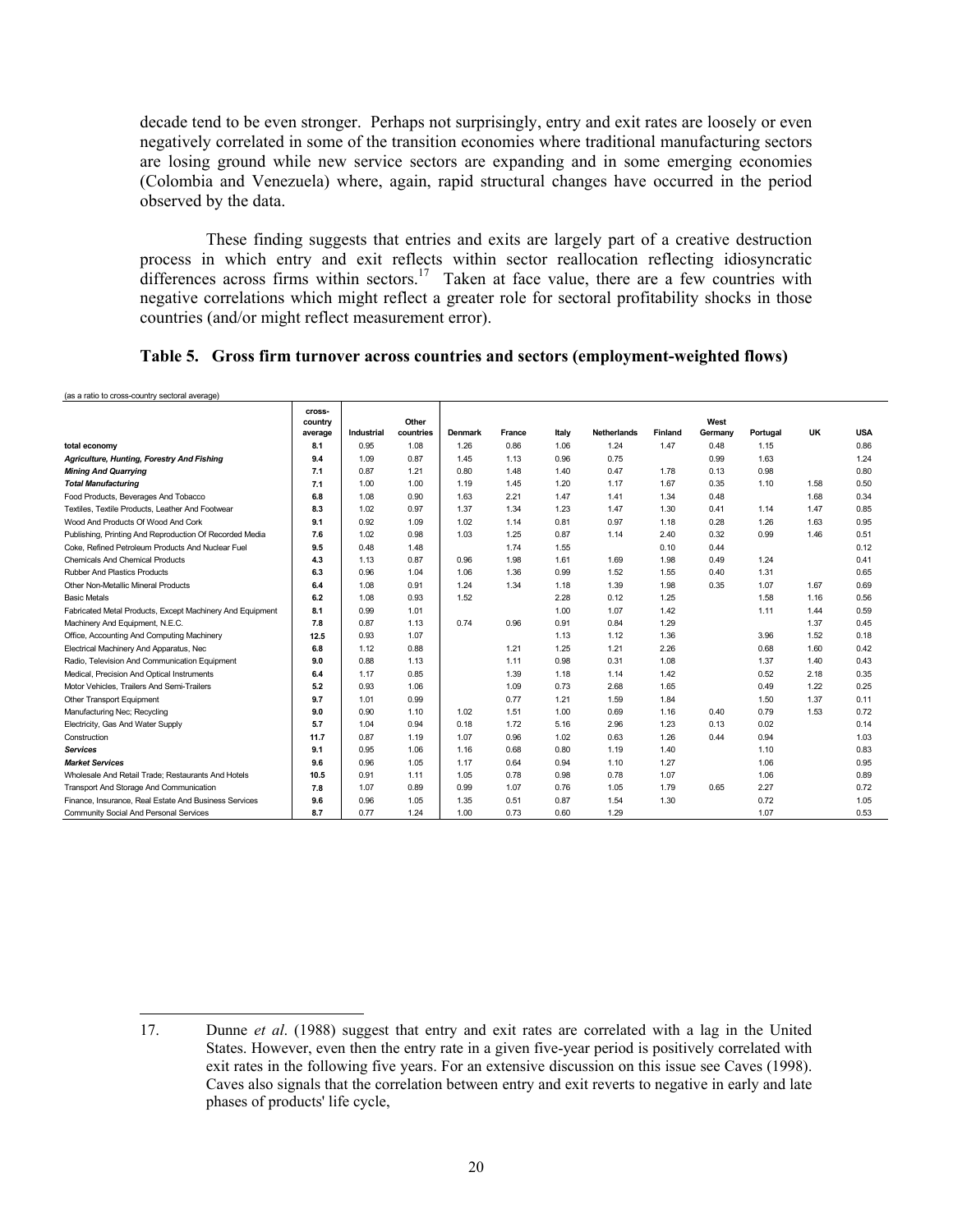| (as a ratio to cross-country sectoral average) |
|------------------------------------------------|
|------------------------------------------------|

Т

Τ

|                                                           | cross-<br>country |       |          |               |          |         |         |        |        |         |           |
|-----------------------------------------------------------|-------------------|-------|----------|---------------|----------|---------|---------|--------|--------|---------|-----------|
|                                                           | average           | Chile | Colombia | <b>Mexico</b> | Slovenia | Hungary | Estonia | Brazil | Latvia | Romania | Argentina |
| total economy                                             | 8.1               |       |          | 1.16          | 1.08     | 1.16    | 1.16    |        | 0.91   | 0.99    | 1.00      |
| Agriculture, Hunting, Forestry And Fishing                | 9.4               |       |          | 0.79          | 1.05     | 0.72    | 1.20    |        |        | 0.73    | 0.93      |
| <b>Mining And Quarrying</b>                               | 7.1               |       |          | 1.04          | 1.44     | 0.77    | 2.37    | 0.92   | 1.45   |         | 0.89      |
| <b>Total Manufacturing</b>                                | 7.1               | 1.01  | 0.77     | 0.97          | 1.14     | 1.23    | 1.13    | 1.30   | 1.01   | 0.87    | 0.84      |
| Food Products, Beverages And Tobacco                      | 6.8               | 1.08  | 0.68     | 0.85          | 0.48     | 1.41    | 0.95    | 1.57   | 0.86   |         | 0.89      |
| Textiles, Textile Products, Leather And Footwear          | 8.3               | 0.80  | 0.85     | 1.30          | 0.70     | 1.25    | 0.83    | 1.44   | 0.83   |         | 0.90      |
| Wood And Products Of Wood And Cork                        | 9.1               | 1.33  | 1.00     | 1.24          | 0.84     | 1.29    | 0.96    | 1.37   | 0.79   |         | 0.89      |
| Publishing, Printing And Reproduction Of Recorded Media   | 7.6               | 0.82  | 0.66     | 1.01          | 1.24     | 1.18    | 0.84    | 1.33   | 1.16   | 0.99    | 0.81      |
| Coke, Refined Petroleum Products And Nuclear Fuel         | 9.5               | 0.74  | 0.27     | 1.00          | 6.60     | 0.02    | 8.08    | 0.37   | 4.58   | 0.91    | 0.11      |
| <b>Chemicals And Chemical Products</b>                    | 4.3               | 1.51  | 0.80     | 0.80          | 0.38     | 0.48    | 1.17    | 1.26   | 0.97   | 0.81    | 0.79      |
| <b>Rubber And Plastics Products</b>                       | 6.3               | 1.16  | 0.77     | 1.07          | 1.00     | 1.64    | 0.94    | 1.35   | 1.44   | 0.32    | 0.85      |
| Other Non-Metallic Mineral Products                       | 6.4               | 0.95  | 0.69     | 1.02          | 0.85     | 1.51    | 0.88    | 1.23   | 1.16   | 0.30    | 0.66      |
| <b>Basic Metals</b>                                       | 6.2               | 0.69  | 0.46     | 0.73          | 1.56     | 1.72    | 0.98    | 0.71   | 1.57   | 0.35    | 0.76      |
| Fabricated Metal Products, Except Machinery And Equipment | 8.1               | 0.85  | 0.63     | 1.20          | 1.31     | 1.50    | 0.72    | 1.16   | 1.16   | 0.52    | 0.91      |
| Machinery And Equipment, N.E.C.                           | 7.8               | 0.77  | 0.90     |               | 2.15     | 1.12    | 0.75    | 0.94   | 1.15   | 1.04    | 0.86      |
| Office, Accounting And Computing Machinery                | 12.5              | 5.37  | 0.26     |               | 0.31     | 0.88    | 0.23    | 0.60   | 2.11   | 0.53    | 1.31      |
| Electrical Machinery And Apparatus, Nec                   | 6.8               | 0.62  | 0.85     |               | 0.62     | 0.73    | 2.95    | 0.68   | 1.24   | 0.55    | 0.81      |
| Radio, Television And Communication Equipment             | 9.0               | 4.16  | 0.52     |               | 1.03     | 0.86    | 0.73    | 0.65   | 0.42   | 0.26    | 0.40      |
| Medical, Precision And Optical Instruments                | 6.4               | 0.69  | 1.13     |               | 0.66     | 1.00    | 0.88    | 1.21   | 1.07   | 0.41    | 0.87      |
| Motor Vehicles, Trailers And Semi-Trailers                | 5.2               | 0.99  | 0.81     | 0.57          | 2.33     | 0.82    | 0.56    | 1.58   | 1.53   | 0.83    | 0.73      |
| Other Transport Equipment                                 | 9.7               | 1.94  | 0.73     | 0.69          | 1.74     | 1.02    | 0.23    | 0.59   | 0.86   | 0.18    | 0.87      |
| Manufacturing Nec; Recycling                              | 9.0               | 0.74  | 1.10     | 1.19          | 1.33     | 1.34    | 0.97    | 1.16   | 0.84   | 1.15    | 1.21      |
| Electricity, Gas And Water Supply                         | 5.7               |       |          | 0.28          | 0.57     | 0.70    | 0.76    |        | 1.27   | 2.92    | 0.64      |
| Construction                                              | 11.7              |       |          | 2.31          | 0.72     | 1.11    | 0.88    |        | 0.60   | 0.46    | 1.27      |
| <b>Services</b>                                           | 9.1               |       |          | 1.08          | 1.10     | 1.16    | 1.10    |        | 0.82   | 1.19    | 0.90      |
| <b>Market Services</b>                                    | 9.6               |       |          | 1.18          | 0.99     | 1.08    | 1.04    |        | 0.76   | 1.10    | 1.04      |
| Wholesale And Retail Trade; Restaurants And Hotels        | 10.5              |       |          | 1.20          | 0.97     | 1.37    | 1.00    |        | 0.71   | 1.27    | 1.11      |
| Transport And Storage And Communication                   | 7.8               |       |          | 1.11          | 0.96     | 0.43    | 0.88    |        | 0.78   | 0.91    | 0.98      |
| Finance, Insurance, Real Estate And Business Services     | 96                |       |          | 1.01          | 1.09     | 1.28    | 1.45    |        | 0.85   | 0.92    | 0.93      |
| Community Social And Personal Services                    | 8.7               |       |          | 0.61          | 1.99     | 1.54    | 1.18    |        | 1.00   | 1.72    | 0.62      |

# **Table 6. Correlation between entry and exit rates across industries, 1990s**

|               |                | <b>Annual correlations</b> |             | <b>Correlations on time averages</b> |             |             |
|---------------|----------------|----------------------------|-------------|--------------------------------------|-------------|-------------|
|               |                |                            | Entry/Exit  |                                      |             | Entry/Exit  |
|               | Observations = | Entry/Exit                 | Correlation | Observations =                       | Entry/Exit  | Correlation |
|               | industry*year  | Correlation                | (Weighted)  | industry                             | Correlation | (Weighted)  |
| Denmark       | 85             | $0.3731*$                  | $0.6687*$   | 17                                   | $0.5681*$   | $0.8739*$   |
| France        | 132            | $-0.2449*$                 | $-0.1025$   | 22                                   | $-0.5250*$  | $-0.2986$   |
| Italy         | 125            | 0.0976                     | $0.7999*$   | 25                                   | 0.1011      | 0.6894*     |
| Netherlands   | 175            | $0.3131*$                  |             | 25                                   | $0.6702*$   |             |
| Finland       | 175            | $0.2717*$                  | $0.4084*$   | 23                                   | 0.2675      | 0.2413      |
| West Germany  | 130            | $0.6880*$                  | $0.6242*$   | 13                                   | $0.7510*$   | $0.7702*$   |
| East Germany  | 56             | 0.0385                     | $0.5599*$   | 14                                   | 0.1855      | $0.7181*$   |
| Portugal      | 124            | $-0.1239$                  | $0.5671*$   | 25                                   | 0.3526      | 0.0331      |
| <b>UK</b>     | 105            | $0.2845*$                  | $0.6412*$   | 15                                   | 0.4709      | $0.7389*$   |
| <b>USA</b>    | 199            | $0.8801*$                  | $0.8167*$   | 25                                   | $0.8132*$   | $0.9513*$   |
| Canada        | 168            | $0.5782*$                  | $0.7683*$   | 21                                   | $0.8252*$   | $0.9301*$   |
| Venezuela     |                |                            |             | 16                                   | $-0.3306$   | $-0.1726$   |
| Chile         | 128            | $0.6323*$                  | $0.5504*$   | 18                                   | 0.0947      | 0.3741      |
| Colombia      | 129            | 0.0319                     | 0.1595      | 18                                   | 0.4385      | $0.5527*$   |
| <b>Brazil</b> | 38             | $0.3472*$                  | $0.5068*$   | 19                                   | 0.395       | $0.7880*$   |
| Mexico        | 220            | $0.1882*$                  | $0.5441*$   | 20                                   | $0.7756*$   | $0.9159*$   |
| Argentina     | 100            | 0.0582                     | $0.4971*$   | 25                                   | $0.3973*$   | $0.7432*$   |
| Slovenia      | 178            | $-0.05$                    | $0.7680*$   | 25                                   | $-0.1602$   | $0.4373*$   |
| Hungary       | 145            | $0.2445*$                  | $0.5651*$   | 25                                   | 0.1917      | $0.7793*$   |
| Estonia       | 59             | $0.4977*$                  | $0.2874*$   | 24                                   | 0.3344      | $0.4621*$   |
| Latvia        | 98             | $-0.0609$                  | 0.1511      | 24                                   | 0.294       | 0.1772      |
| Romania       | 119            | 0.0826                     | 0.1209      | 21                                   | $0.6098*$   | 0.4066      |

Correlations are based on a maximum of 25 industries in the business sector.

\* = Significant at 10% level.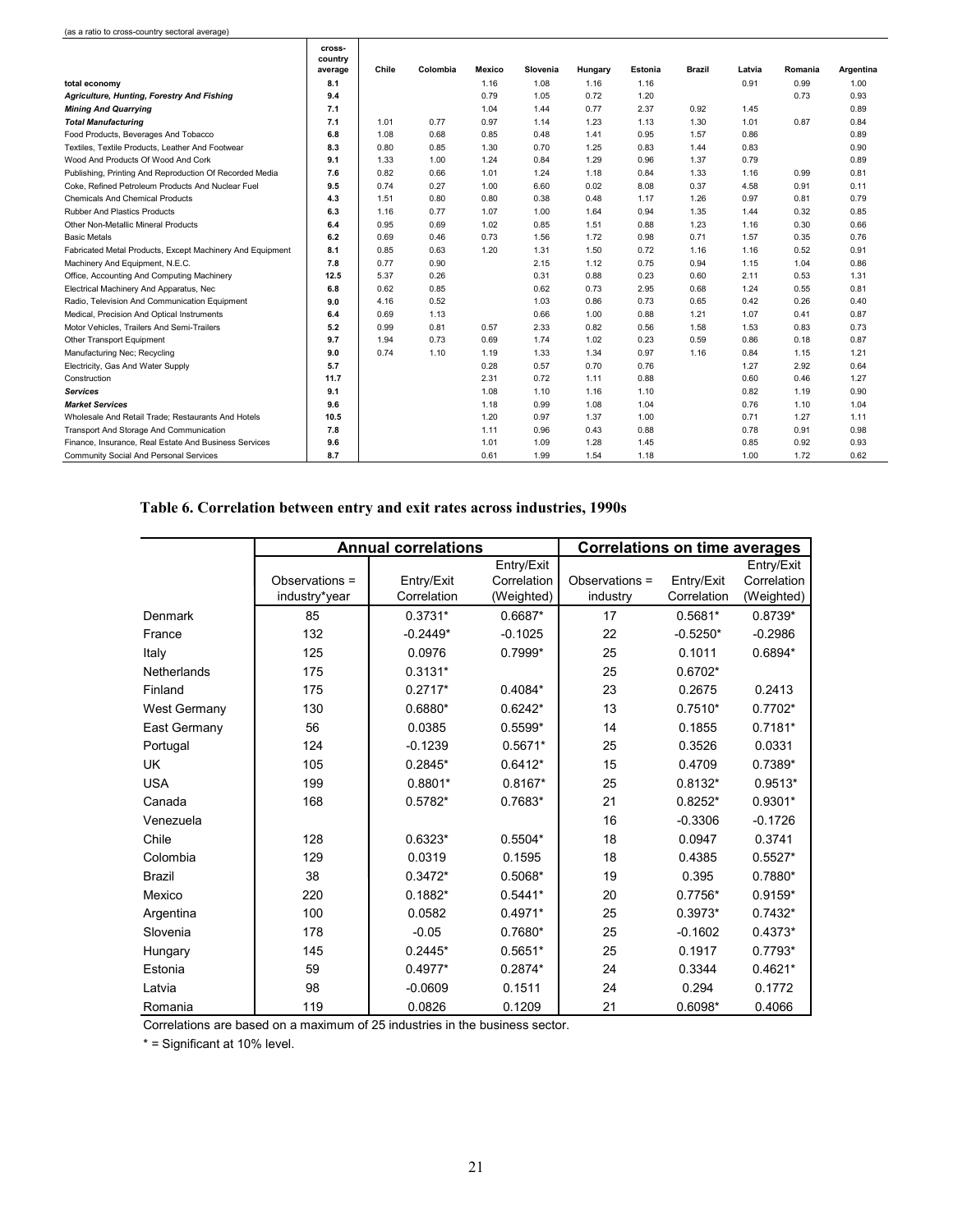#### *The post-entry performance of firms*

 The evidence provided in the previous section clearly indicates that firm dynamics (the entry and exit of firms) is not necessarily associated with changes in the size of the population of firms or in the number of products in the market but rather with continuous changes in the characteristics of firms in each market. In this context, what happens to firms subsequent to their entry seems at least as important as the entry process itself. Understanding the post-entry performance sheds light on the market selection process that separates successful entrant firms that survive and prosper from others that stagnate and eventually exit. We examine the post-entry performance of firms sequentially: we start by presenting simple survivor functions across countries and main sectors and then move to non-parametric and semi-parametric analyses of survival.

 Figure 4 presents non-parametric (graphic) estimates of survivor rates for firms that entered the market in the late 1980s and1990s. The survivor rate specifies the proportion of firms from a cohort of entrants that still exist at a given age In the figure, the survival rates are averaged over different entry cohorts and do not take into account differences in the industry composition across countries.



**Figure 4. Firm survival at different lifetimes, 1990s Panel A: Manufacturing**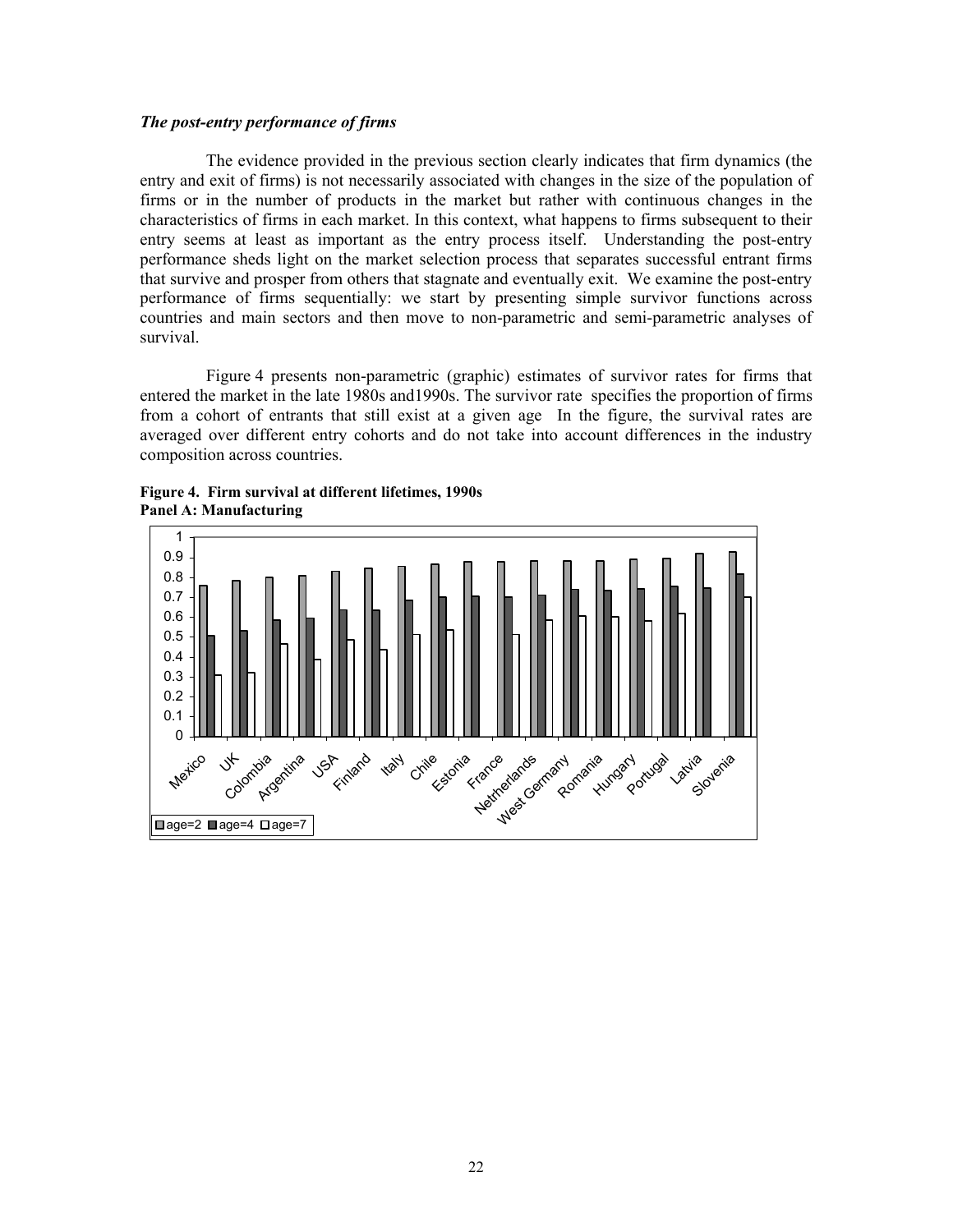



 Looking at cross-country differences in survivor rates, about 10 per cent (Slovenia) to more than 30 per cent (in Mexico) of entering firms fail within the first two years (Figure 4). Conditional on overcoming the initial years, the prospect of firms improves in the subsequent period: firms that remain in the business after the first two years have a 40 to 80 per cent chance of surviving for five more years. Nevertheless, only about 30-50 percent of total entering firms in a given year survive beyond the seventh year in industrial and Latin American countries, while higher survival rates are found in transition economies.

 For most countries, the rank ordering of survival is similar whether using a 2-year, 4-year or 7-year horizon suggesting that there is an important country effect that impacts the survival function. However, there are a few interesting exceptions. The U.S. has relatively low survival rates at the 2-year horizon but relatively higher survival rates at the 7-year horizon. This pattern might reflect the relatively rapid cleansing of poorly performing firms in the U.S. In the next section, we explore the productivity implications of the turnover patterns that we observe across countries and industries.

 Table 7 provides details on the survival rates at age four across industries and countries. The structure of the Table is similar to that in Table 4 above: the first column presents the cross-country average survival rate for each industry; the second and third columns report the deviations from this average for industrial and other countries respectively; while the other columns present the deviations for each country individually. Notably, the variation across countries is more systematic than that across industries. Across industries, after four years between 60 and 80 percent of firms survive, while for example the survival rate in office and computing equipment deviates from 40 percent below to 40 percent above the cross-country average of 70 percent. We will return to this in the parametric analysis of survival.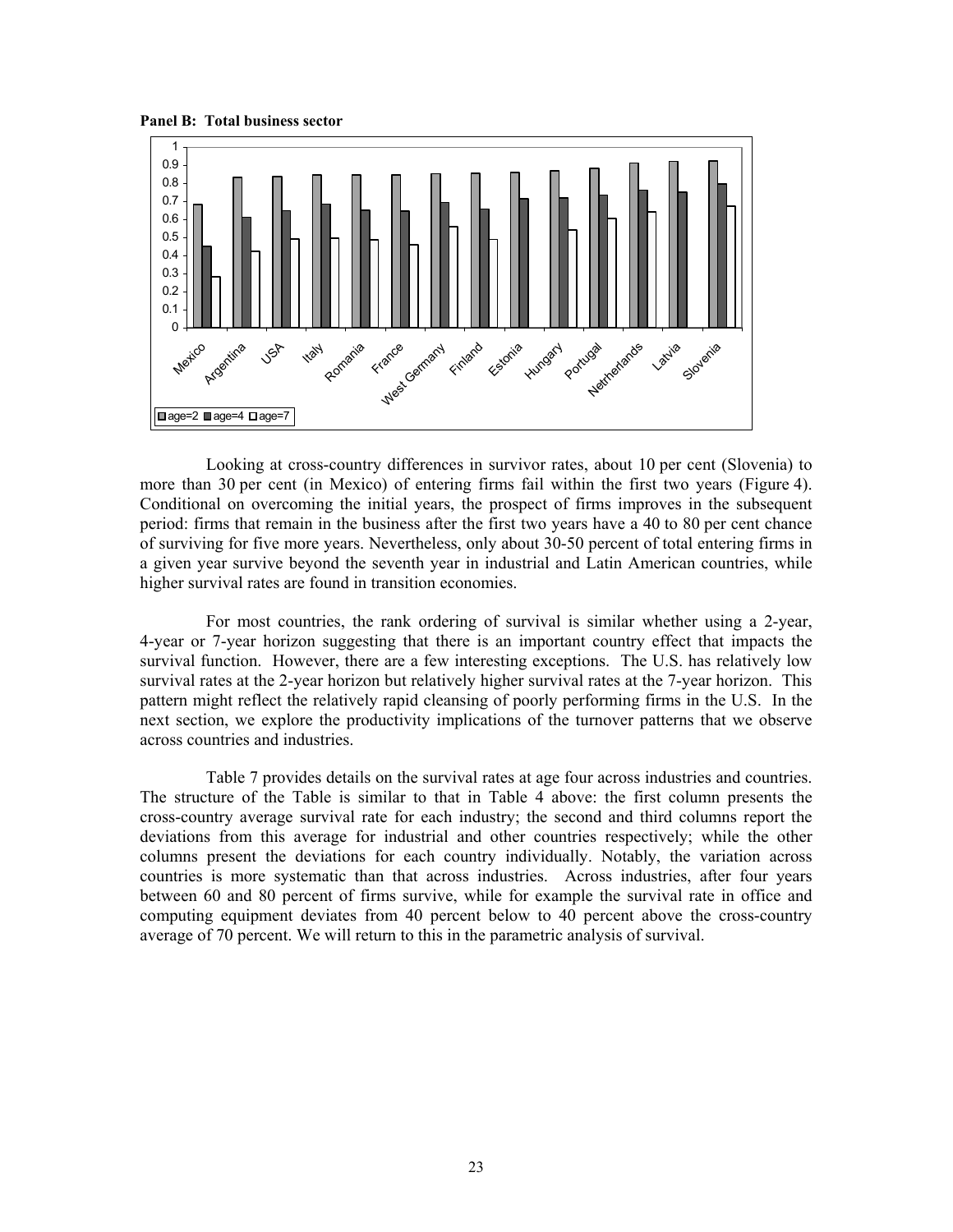### **Table 7. Survival rate (4 years of age) across countries and industries**

(as a ratio to cross-country sectoral average)

|                                                           | cross-  |            |           |                |               |           |             |       |                    |          |            |
|-----------------------------------------------------------|---------|------------|-----------|----------------|---------------|-----------|-------------|-------|--------------------|----------|------------|
|                                                           | country |            | Other     |                |               |           | <b>West</b> |       |                    |          |            |
|                                                           | average | Industrial | countries | <b>Finland</b> | <b>France</b> | <b>UK</b> | Germany     | Italy | <b>Netherlands</b> | Portugal | <b>USA</b> |
| <b>Mining And Quarrying</b>                               | 0.69    | 1.05       | 0.94      | 1.07           | 0.91          |           | 1.14        | 1.10  | 1.15               | 1.11     | 0.85       |
| <b>Total Manufacturing</b>                                | 0.67    | 1.00       | 1.00      | 0.94           | 1.02          | 0.79      | 1.10        | 1.04  | 1.07               | 1.12     | 0.95       |
| Food Products, Beverages And Tobacco                      | 0.69    | 1.02       | 0.98      | 0.92           | 1.10          | 0.69      | 1.10        | 1.08  | 1.01               | 1.35     | 0.91       |
| Textiles, Textile Products, Leather And Footwear          | 0.59    | 0.96       | 1.03      | 0.95           | 0.98          | 0.75      | 0.99        | 1.04  | 1.02               | 1.14     | 0.81       |
| Wood And Products Of Wood And Cork                        | 0.64    | 1.04       | 0.97      | 0.95           | 1.10          | 0.86      | 1.12        | 1.09  | 1.19               | 1.04     | 0.99       |
| Publishing, Printing And Reproduction Of Recorded Media   | 0.69    | 0.98       | 1.01      | 0.97           | 0.92          | 0.82      | 1.04        | 1.03  | 1.03               | 1.13     | 0.94       |
| Coke, Refined Petroleum Products And Nuclear Fuel         | 0.73    | 1.05       | 0.96      | 1.05           | 1.05          | 0.67      | 1.20        | 1.23  | 1.13               | 1.37     | 0.79       |
| <b>Chemicals And Chemical Products</b>                    | 0.69    | 1.02       | 0.99      | 0.89           | 0.96          | 0.88      | 1.09        | 1.11  | 1.04               | 1.14     | 1.01       |
| <b>Rubber And Plastics Products</b>                       | 0.73    | 0.98       | 1.01      | 0.91           | 0.97          | 0.96      | 1.00        | 1.00  | 1.06               | 1.06     | 0.90       |
| <b>Other Non-Metallic Mineral Products</b>                | 0.68    | 1.02       | 0.98      | 0.96           | 1.08          | 0.76      | 1.11        | 1.10  | 1.08               | 1.16     | 0.97       |
| <b>Basic Metals</b>                                       | 0.69    | 0.99       | 1.01      | 0.94           |               | 0.85      |             | 1.08  | 1.15               | 1.01     | 0.93       |
| Fabricated Metal Products, Except Machinery And Equipment | 0.69    | 1.01       | 0.99      | 0.95           |               | 0.90      |             | 1.05  | 1.08               | 1.12     | 1.00       |
| Machinery And Equipment, N.E.C.                           | 0.73    | 1.01       | 0.99      | 0.96           | 1.03          | 0.70      |             | 1.00  | 1.09               | 1.29     | 0.99       |
| Office, Accounting And Computing Machinery                | 0.70    | 0.88       | 1.10      | 0.92           |               | 0.61      |             | 1.05  | 1.03               | 1.13     | 0.80       |
| Electrical Machinery And Apparatus, Nec                   | 0.74    | 0.93       | 1.06      | 0.90           | 1.01          | 0.71      |             | 1.00  | 1.00               | 0.99     | 0.91       |
| Radio, Television And Communication Equipment             | 0.71    | 0.92       | 1.08      | 0.99           | 0.86          | 0.73      |             | 1.00  | 0.91               | 1.00     | 0.95       |
| Medical, Precision And Optical Instruments                | 0.77    | 0.96       | 1.04      | 1.03           | 0.88          | 0.70      |             | 0.92  | 1.08               | 1.15     | 0.95       |
| Motor Vehicles, Trailers And Semi-Trailers                | 0.70    | 0.99       | 1.01      | 0.87           | 1.03          | 0.72      |             | 1.08  | 1.05               | 1.29     | 0.92       |
| <b>Other Transport Equipment</b>                          | 0.65    | 0.98       | 1.01      | 0.78           | 1.00          | 0.77      |             | 1.05  | 1.14               | 1.25     | 0.95       |
| Manufacturing Nec; Recycling                              | 0.66    | 1.02       | 0.98      | 0.93           | 0.99          | 0.78      | 1.14        | 1.04  | 1.11               | 1.29     | 0.92       |
| Electricity, Gas And Water Supply                         | 0.82    | 1.01       | 0.99      | 1.14           | 0.98          |           | 1.01        | 1.00  | 0.99               | 1.01     | 0.95       |
| Construction                                              | 0.64    | 1.07       | 0.94      | 1.00           | 1.00          |           | 1.10        | 1.03  | 1.18               | 1.18     | 0.98       |
| <b>Market Services</b>                                    | 0.66    | 1.02       | 0.98      | 0.99           | 0.96          |           | 1.01        | 1.02  | 1.14               | 1.09     | 0.96       |
| Wholesale And Retail Trade; Restaurants And Hotels        | 0.64    | 1.02       | 0.98      | 0.91           | 1.01          |           | 1.02        | 1.03  | 1.07               | 1.12     | 0.96       |
| Transport And Storage And Communication                   | 0.66    | 0.98       | 1.02      | 1.22           | 1.05          |           | 1.00        | 1.04  | 1.07               | 0.45     | 0.94       |
| Finance, Insurance, Real Estate And Business Services     | 0.70    | 1.01       | 0.99      | 1.01           | 0.85          |           | 1.00        | 1.01  | 1.16               | 1.10     | 0.95       |
| Total non-agricultural business sector                    | 0.65    | 1.02       | 0.99      | 1.00           | 0.99          | 0.82      | 1.05        | 1.04  | 1.16               | 1.13     | 0.97       |

#### (as a ratio to cross-country sectoral average)

|                                                           | cross-  |            |           |         |         |        |         |          |           |              |          |               |
|-----------------------------------------------------------|---------|------------|-----------|---------|---------|--------|---------|----------|-----------|--------------|----------|---------------|
|                                                           | country |            | Other     |         |         |        |         |          |           |              |          |               |
|                                                           | average | Industrial | countries | Estonia | Hungary | Latvia | Romania | Slovenia | Argentina | <b>Chile</b> | Colombia | <b>Mexico</b> |
| <b>Mining And Quarrying</b>                               | 0.69    | 1.05       | 0.94      | 0.49    | 1.11    | 0.98   |         | 1.40     | 0.84      |              |          | 0.69          |
| <b>Total Manufacturing</b>                                | 0.67    | 1.00       | 1.00      | 1.05    | 1.10    | 1.11   | 1.09    | 1.22     | 0.89      | 1.04         | 0.87     | 0.76          |
| Food Products, Beverages And Tobacco                      | 0.69    | 1.02       | 0.98      | 1.02    | 1.03    | 1.09   |         | 1.15     | 0.86      | 1.03         | 0.95     | 0.80          |
| Textiles, Textile Products, Leather And Footwear          | 0.59    | 0.96       | 1.03      | 1.19    | 1.21    | 1.30   |         | 1.20     | 0.91      | 1.08         | 0.87     | 0.80          |
| Wood And Products Of Wood And Cork                        | 0.64    | 1.04       | 0.97      | 1.01    | 1.08    | 1.04   |         | 1.26     | 0.83      | 1.13         | 0.77     | 0.69          |
| Publishing, Printing And Reproduction Of Recorded Media   | 0.69    | 0.98       | 1.01      | 0.95    | 1.04    | 1.08   | 1.06    | 1.23     | 0.93      | 1.09         | 1.02     | 0.77          |
| Coke, Refined Petroleum Products And Nuclear Fuel         | 0.73    | 1.05       | 0.96      |         | 0.97    | 1.14   | 1.37    | 1.37     | 0.83      | 0.93         | 1.11     | 0.92          |
| <b>Chemicals And Chemical Products</b>                    | 0.69    | 1.02       | 0.99      | 0.95    | 1.04    | 1.07   | 1.09    | 0.95     | 1.02      | 1.00         | 1.00     | 0.86          |
| <b>Rubber And Plastics Products</b>                       | 0.73    | 0.98       | 1.01      | 1.14    | 1.10    | 1.12   | 1.05    | 1.20     | 0.94      | 1.02         | 0.90     | 0.81          |
| <b>Other Non-Metallic Mineral Products</b>                | 0.68    | 1.02       | 0.98      | 1.11    | 1.04    | 1.17   | 1.09    | 1.22     | 0.89      | 0.98         | 0.83     | 0.74          |
| <b>Basic Metals</b>                                       | 0.69    | 0.99       | 1.01      |         | 0.97    | 1.35   | 1.03    | 1.32     | 0.90      | 1.13         | 0.92     | 0.78          |
| Fabricated Metal Products, Except Machinery And Equipment | 0.69    | 1.01       | 0.99      | 1.12    | 1.12    | 1.21   | 1.09    | 1.27     | 0.85      | 1.00         | 0.82     | 0.70          |
| Machinery And Equipment, N.E.C.                           | 0.73    | 1.01       | 0.99      | 1.01    | 1.09    | 0.96   | 1.03    | 1.20     | 0.86      | 0.97         | 0.75     |               |
| Office, Accounting And Computing Machinery                | 0.70    | 0.88       | 1.10      | 1.42    | 1.16    | 1.10   | 1.02    | 1.22     | 0.60      | 1.42         | 1.42     |               |
| Electrical Machinery And Apparatus, Nec                   | 0.74    | 0.93       | 1.06      | 1.02    | 1.06    | 1.05   | 1.10    | 1.13     | 0.93      | 1.14         | 0.98     |               |
| Radio, Television And Communication Equipment             | 0.71    | 0.92       | 1.08      | 0.95    | 1.07    | 1.27   | 1.07    | 1.22     | 0.86      | 1.06         | 1.04     |               |
| Medical, Precision And Optical Instruments                | 0.77    | 0.96       | 1.04      | 1.30    | 1.07    | 1.15   | 1.01    | 1.12     | 0.99      | 1.04         | 0.81     |               |
| Motor Vehicles, Trailers And Semi-Trailers                | 0.70    | 0.99       | 1.01      | 1.07    | 1.14    | 1.43   | 1.14    | 1.16     | 0.95      | 0.96         | 0.83     | 0.81          |
| <b>Other Transport Equipment</b>                          | 0.65    | 0.98       | 1.01      | 1.37    | 1.13    | 1.43   | 1.21    | 1.06     | 0.83      | 0.88         | 0.88     | 0.76          |
| Manufacturing Nec; Recycling                              | 0.66    | 1.02       | 0.98      | 1.05    | 1.11    | 1.20   | 1.11    | 1.17     | 0.89      | 1.07         | 0.78     | 0.70          |
| Electricity, Gas And Water Supply                         | 0.82    | 1.01       | 0.99      | 0.95    | 0.98    | 1.12   | 1.05    | 1.06     | 0.95      |              |          | 0.88          |
| Construction                                              | 0.64    | 1.07       | 0.94      | 1.16    | 1.16    | 1.21   | 1.17    | 1.31     | 0.66      |              |          | 0.32          |
| <b>Market Services</b>                                    | 0.66    | 1.02       | 0.98      | 1.07    | 1.06    | 1.12   | 0.96    | 1.19     | 0.89      |              |          | 0.73          |
| Wholesale And Retail Trade; Restaurants And Hotels        | 0.64    | 1.02       | 0.98      | 1.06    | 1.07    | 1.13   | 0.98    | 1.20     | 0.87      |              |          | 0.74          |
| Transport And Storage And Communication                   | 0.66    | 0.98       | 1.02      | 1.15    | 1.11    | 1.22   | 1.04    | 1.14     | 0.98      |              |          | 0.78          |
| Finance, Insurance, Real Estate And Business Services     | 0.70    | 1.01       | 0.99      | 1.06    | 1.06    | 1.13   | 1.00    | 1.20     | 0.91      |              |          | 0.75          |
| Total non-agricultural business sector                    | 0.65    | 1.02       | 0.99      | 1.09    | 1.10    | 1.15   | 1.00    | 1.23     | 0.88      | 1.07         | 0.90     | 0.67          |

 Each given cohort tends to increase in the initial years because failures are highly concentrated amongst its smallest units and because of the significant growth of survivors. These facts are best presented by looking at survival rates expressed in terms of total employment of a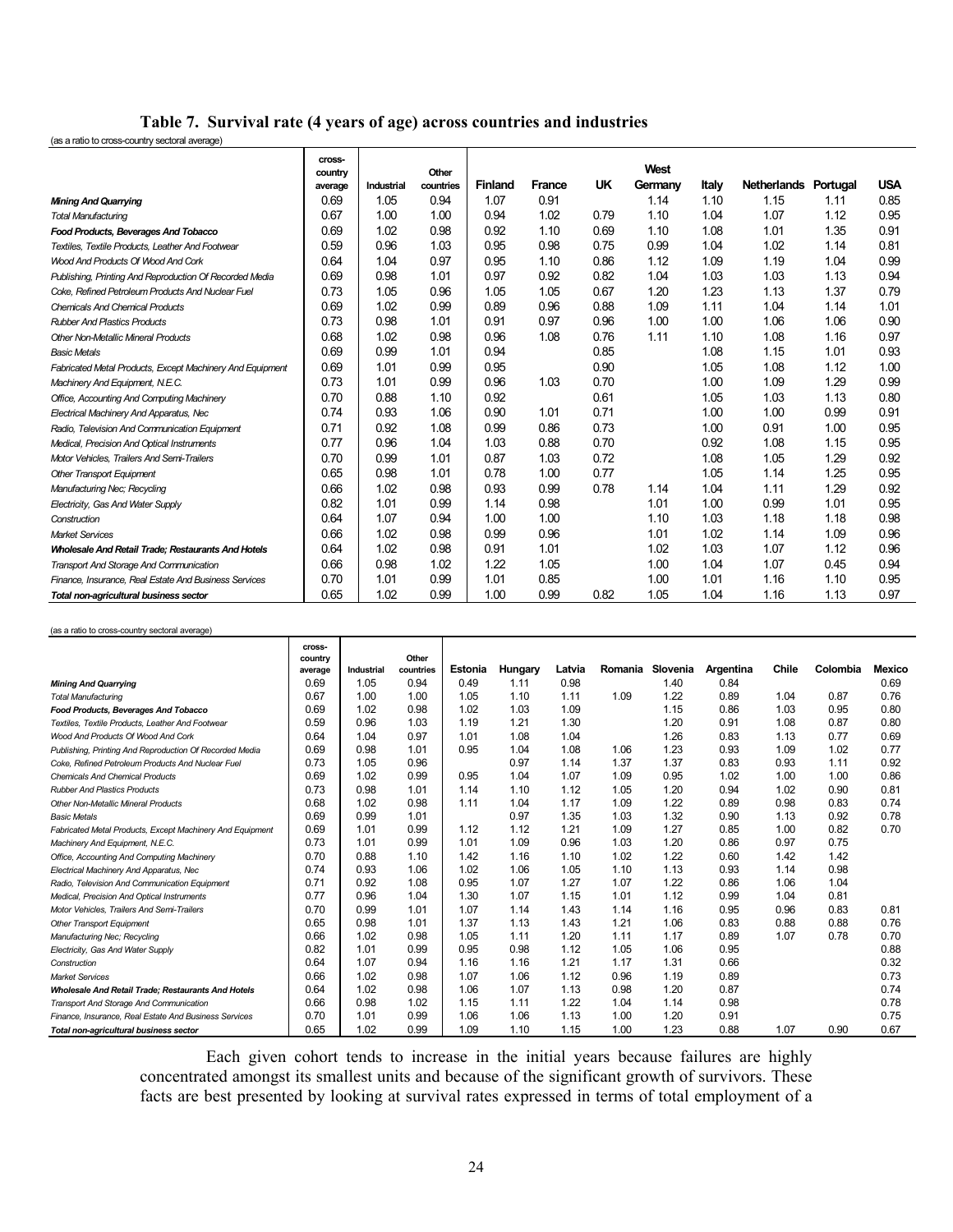given cohort and in terms of gains in average firm size amongst surviving firms (Figures 5 and 6). The time profile of the survivor function expressed in terms of employment is shifted upward and is flatter compared with the survival function of firms, due to the exit of predominantly smaller units. On average employment in a given cohort remains in the 80-120 per cent range of its initial level after the first two years of its life.

 Figure 6 shows the evolution in average firm size of survivors as they age, corrected for possible changes in entry size of the actual survivors by age. In the Figure the average size of survivors at different duration is compared with that at entry.<sup>18</sup> The difference in post-entry behavior of firms in the United States<sup>19</sup> compared with the West European countries is partially due to the larger gap between the size at entry and the average firm size of incumbents, *i.e.* there is a greater scope for expansion amongst young ventures in the US markets than in Europe. In turn, the smaller relative size of entrants, can be taken to indicate a greater degree of experimentation, with firms starting small and, if successful, expanding rapidly to approach the minimum efficient scale  $^{20}$ 

 Latin American countries also offer a wide range of post-entry performance of firms. Argentina has very limited post-entry expansion of successful firms in manufacturing, while in Mexico selection of small firms is stronger than in all other countries, but post-entry growth of successful firms is also very strong, pointing to a strong market selection process but also strong rewards to successful new firms.

 $\overline{a}$ 18. Given differences in data collection, the reference average size of entrants is that at duration one for industrial countries and duration zero for other countries, but excluding firms with zero employment. The choice for the industrial countries is dictated by the fact that entrant firms include zero-employee firms. This, however, may represent an over-correction as it eliminates employment growth in firms with positive employment at registration. Earlier estimates (Bartelsman, Scarpetta and Schivardi, 2003) which did not make this correction show larger increase in surviving firms in some countries (e.g. the United States). In the United States, the time when the firm is registered and when its employment is recorded differ giving rise to the possibility that firms are recorded as having zero employees in the entry year and positive employment in the second year. However, recent work by Jarmin (2003), shows that even after correcting for the zero-employee problem, the size expansion of entrant firms in the U.S. exceeds that in other industrial countries by a wide margin. The growth in firm size in the ensuing years shows that the United States continues to perform much better than other OECD countries.

<sup>19.</sup> The results for the United States are consistent with the evidence in Audretsch (1995). He found that the four-year employment growth amongst surviving firms was about 90 per cent.

<sup>20.</sup> This greater experimentation of small firms in the US market may also contribute to explain the evidence of a lower than average productivity at entry, as discussed below.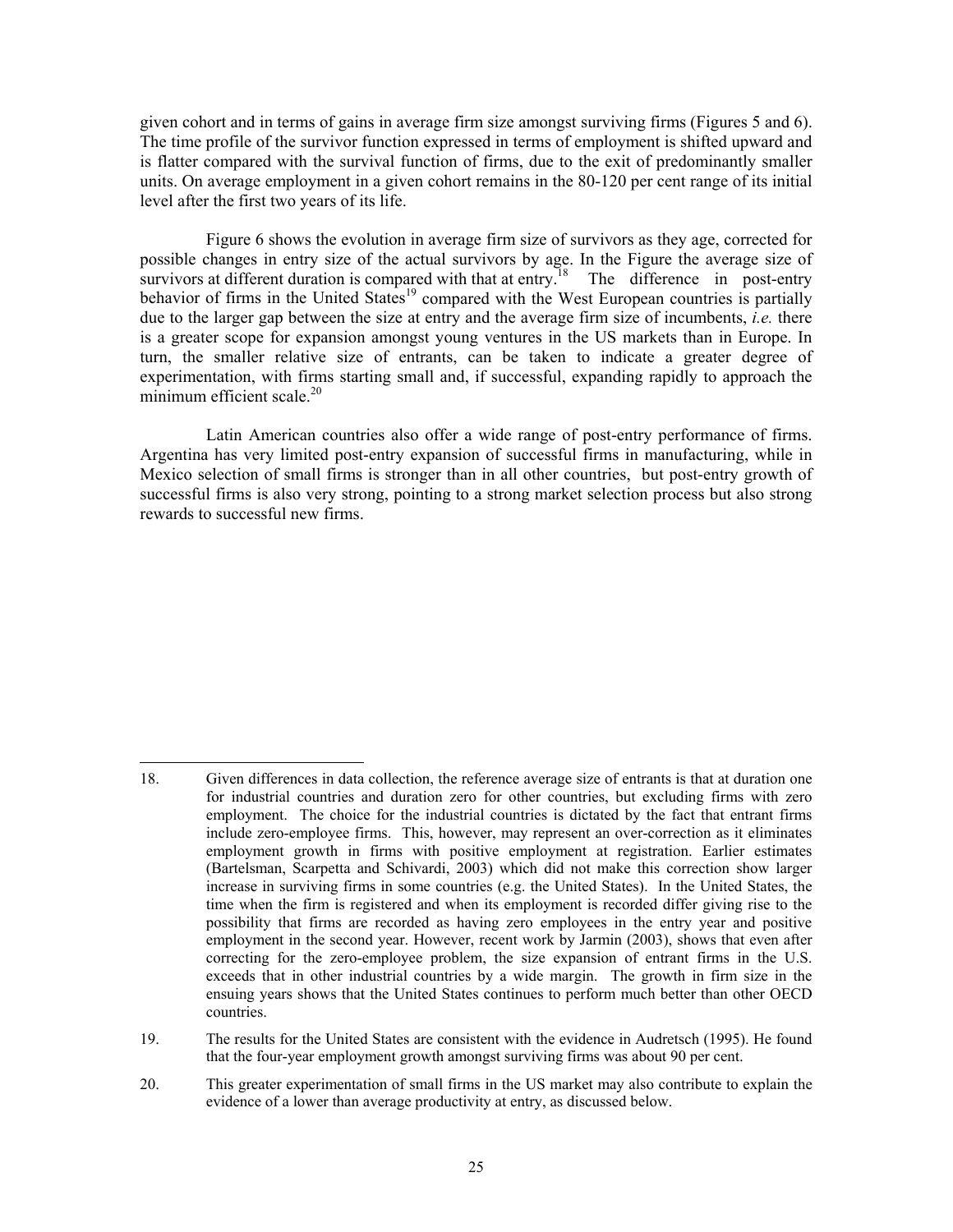

**Figure 5 Employment-based survival rates at different lifetimes, Total employment, 1990s Panel A: Manufacturing** 

**Panel B: Total Business sector** 



 Transition economies show a different behavior from most other countries also on firm survival. They tend to show higher survivor rates and large post entry growth of successful firms which confirm the hypothesis that new firms enjoyed a period of relatively low market contestability especially in new low populated markets. Romania is obviously an outlier amongst transition economies: not only are failure rates higher than in the other countries, but even successful entrants have more limited opportunities of expanding.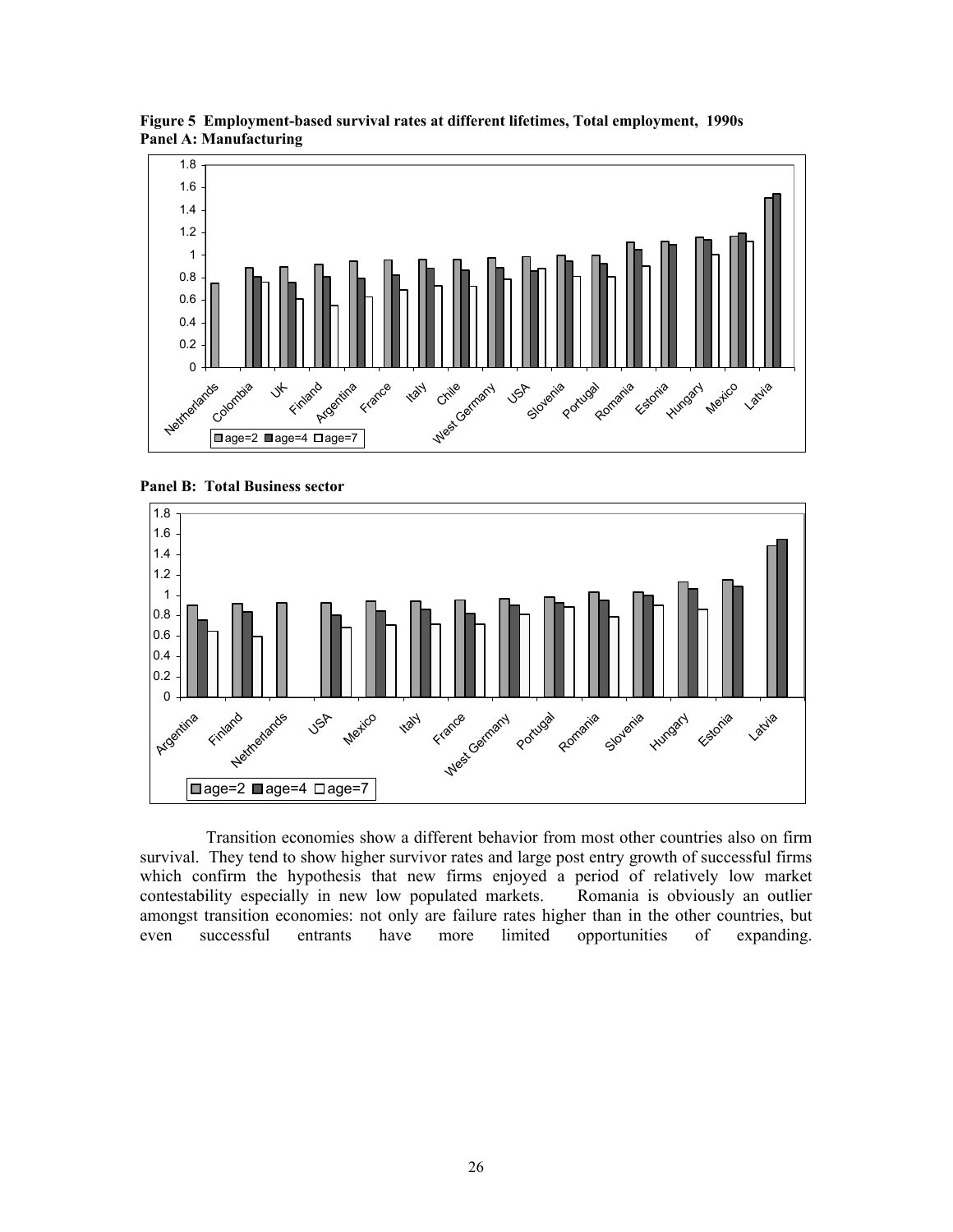**Figure 6. Average firm size relative to entry, by age** 

**Panel A: Manufacturing** 



**Panel B: Total Business sector** 



 Table 8 presents the post entry growth of entrant cohorts at age seven across countries and industries. As in the previous tables, the first column shows the cross-country average for each industry, and the value for each industry and country relative to the industry average. In high tech manufacturing industries (ICT, radio and TV) and some service industries (communication and finance), successful firms have high post entry employment, while traditional manufacturing industries show only moderate size increases.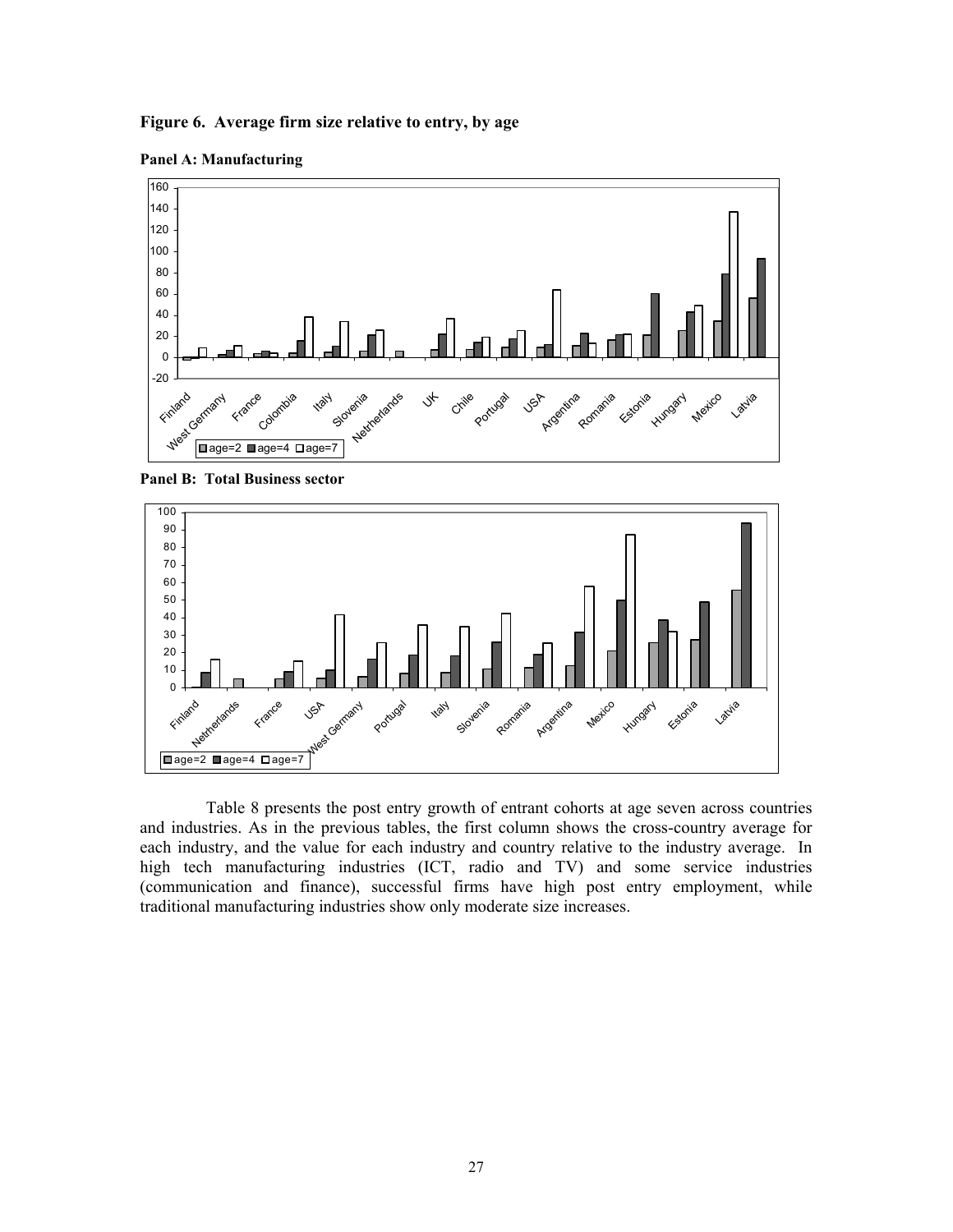# **Table 8. Post entry (employment) growth (at 7 years of age) across countries and industries**

(as a ratio to cross-country sectoral average)

|                                                           | cross-<br>country<br>average | Industrial | Other<br>countries | <b>Finland</b> | <b>France</b> | <b>UK</b> | West<br>Germany | Italy | Portugal | <b>USA</b> |
|-----------------------------------------------------------|------------------------------|------------|--------------------|----------------|---------------|-----------|-----------------|-------|----------|------------|
| <b>Mining And Quarrying</b>                               | 43.9                         | 0.1        | 1.6                |                | 0.6           |           | 1.0             |       | 0.3      |            |
| <b>Total Manufacturing</b>                                | 34.9                         | 0.8        | 1.4                | 0.3            | 0.1           | 1.1       | 0.3             | 1.0   | 0.7      | 1.8        |
| Food Products, Beverages And Tobacco                      | 30.6                         | 0.5        | 1.5                |                | 0.0           | 1.7       | 0.7             | 0.7   | 0.4      | 0.7        |
| Textiles. Textile Products. Leather And Footwear          | 38.1                         | 0.4        | 1.8                |                |               | 1.4       |                 | 0.8   | 0.7      | 1.1        |
| Wood And Products Of Wood And Cork                        | 28.2                         | 0.8        | 1.4                | 0.4            | 1.3           | 1.3       | 0.8             | 1.6   | 0.3      | 0.2        |
| Publishing, Printing And Reproduction Of Recorded Media   | 35.8                         | 0.7        | 1.4                |                | 0.2           | 1.2       | 1.0             |       | 0.9      | 2.0        |
| Coke, Refined Petroleum Products And Nuclear Fuel         | 70.6                         | 1.6        | 0.5                | 0.2            | 0.1           |           |                 | 1.6   |          | 6.0        |
| <b>Chemicals And Chemical Products</b>                    | 68.7                         | 0.7        | 1.1                | 1.7            | 0.4           |           | 0.2             | 1.3   | 0.2      | 0.4        |
| <b>Rubber And Plastics Products</b>                       | 59.3                         | 0.6        | 1.4                | 0.2            | 0.5           |           | 0.4             | 1.0   | 0.5      | 1.2        |
| <b>Other Non-Metallic Mineral Products</b>                | 30.0                         | 0.9        | 1.2                |                | 0.9           | 1.0       | 0.9             | 1.6   | 1.3      | 1.0        |
| <b>Basic Metals</b>                                       | 36.7                         | 0.6        | 1.4                | 0.3            |               | 0.6       |                 |       | 0.9      | 2.0        |
| Fabricated Metal Products, Except Machinery And Equipment | 38.4                         | 1.2        | 0.9                | 1.6            |               | 0.7       |                 | 1.4   | 0.3      | 2.2        |
| Machinery And Equipment, N.E.C.                           | 37.2                         | 1.0        | 1.0                | 1.2            | 0.4           | 0.5       |                 | 1.1   | 1.1      | 1.7        |
| Office, Accounting And Computing Machinery                | 93.1                         | 0.8        | 1.3                | 0.4            |               | 0.8       |                 | 1.0   | 0.8      | 0.9        |
| Electrical Machinery And Apparatus, Nec                   | 73.7                         | 1.1        | 1.0                | 2.4            | 0.2           | 0.5       |                 | 0.7   | 2.1      | 0.8        |
| Radio, Television And Communication Equipment             | 93.4                         | 0.6        | 1.4                | 0.5            | 0.3           | 0.6       |                 | 0.1   | 0.8      | 1.5        |
| Medical, Precision And Optical Instruments                | 66.1                         | 0.7        | 1.5                | 1.1            | 0.8           | 0.3       |                 | 0.9   |          | 0.9        |
| <b>Motor Vehicles, Trailers And Semi-Trailers</b>         | 77.5                         | 0.9        | 1.4                | 1.8            | 0.1           | 0.7       |                 | 0.4   | 0.8      | 1.4        |
| Other Transport Equipment                                 | 34.0                         | 1.3        | 0.9                | 0.3            | 0.8           |           |                 | 1.4   |          | 6.4        |
| Manufacturing Nec: Recycling                              | 46.3                         | 0.8        | 1.1                | 0.1            | 0.3           | 1.2       | 0.7             | 1.0   | 0.7      | 1.6        |
| <b>Electricity, Gas And Water Supply</b>                  | 19.1                         | 1.5        | 0.8                |                | 2.6           |           | 2.0             | 0.1   | 7.2      |            |
| <b>Construction</b>                                       | 32.5                         | 0.8        | 1.1                | 1.2            | 0.4           |           | 1.0             | 0.8   | 0.6      | 1.0        |
| <b>Market Services</b>                                    | 49.1                         | 0.7        | 1.2                | 0.4            | 0.5           |           | 0.7             | 0.8   | 1.1      | 0.9        |
| Wholesale And Retail Trade: Restaurants And Hotels        | 44.9                         | 0.6        | 1.4                | 0.1            | 0.5           |           | 0.5             | 1.0   | 0.9      | 0.3        |
| <b>Transport And Storage And Communication</b>            | 57.5                         | 1.2        | 0.7                | 0.7            | 0.6           |           | 0.6             | 0.4   | 4.2      | 1.0        |
| Finance, Insurance, Real Estate And Business Services     | 67.4                         | 0.9        | 1.0                | 0.7            | 0.4           |           | 0.7             | 0.6   | 1.2      | 1.5        |
| Total non-agricultural business sector                    | 36.3                         | 0.8        | 1.1                | 0.4            | 0.4           | 1.0       | 0.7             | 1.0   | 1.0      | 1.1        |
| (as a ratio to cross-country sectoral average)            |                              |            |                    |                |               |           |                 |       |          |            |

|                                                           | cross-<br>country |                   | Other     |         |         |          |           |       |          |        |
|-----------------------------------------------------------|-------------------|-------------------|-----------|---------|---------|----------|-----------|-------|----------|--------|
|                                                           | average           | <b>Industrial</b> | countries | Hungary | Romania | Slovenia | Argentina | Chile | Colombia | Mexico |
| <b>Mining And Quarrying</b>                               | 43.9              | 0.1               | 1.6       |         |         | 5.1      | 4.2       |       |          | 1.2    |
| <b>Total Manufacturing</b>                                | 34.9              | 0.8               | 1.4       | 1.4     | 0.6     | 0.7      | 0.4       | 0.5   | 1.1      | 3.9    |
| Food Products, Beverages And Tobacco                      | 30.6              | 0.5               | 1.5       | 0.7     |         | 2.0      | 2.2       | 0.9   | 1.1      | 2.8    |
| Textiles, Textile Products, Leather And Footwear          | 38.1              | 0.4               | 1.8       | 1.2     |         | 2.2      | 0.9       | 0.3   | 1.3      | 4.1    |
| Wood And Products Of Wood And Cork                        | 28.2              | 0.8               | 1.4       | 1.8     |         | 0.9      | 0.1       | 0.9   | 0.3      | 3.1    |
| Publishing, Printing And Reproduction Of Recorded Media   | 35.8              | 0.7               | 1.4       | 0.4     | 0.7     | 2.5      | 0.4       | 0.6   | 1.9      | 2.6    |
| Coke, Refined Petroleum Products And Nuclear Fuel         | 70.6              | 1.6               | 0.5       |         |         |          | 1.1       | 0.5   | 2.5      | 0.9    |
| <b>Chemicals And Chemical Products</b>                    | 68.7              | 0.7               | 1.1       | 0.4     | 1.6     | 1.8      | 2.4       | 0.6   | 0.6      | 1.6    |
| <b>Rubber And Plastics Products</b>                       | 59.3              | 0.6               | 1.4       | 1.3     | 1.9     | 0.7      | 0.9       | 0.7   | 0.8      | 2.9    |
| <b>Other Non-Metallic Mineral Products</b>                | 30.0              | 0.9               | 1.2       | 0.8     | 1.4     | 0.5      | 0.1       | 0.6   | 1.3      | 2.9    |
| <b>Basic Metals</b>                                       | 36.7              | 0.6               | 1.4       | 1.0     | 0.6     | 0.7      | 0.5       | 2.0   | 0.4      | 4.2    |
| Fabricated Metal Products, Except Machinery And Equipment | 38.4              | 1.2               | 0.9       | 1.4     |         | 1.1      | 0.4       | 0.8   | 0.3      | 2.0    |
| Machinery And Equipment, N.E.C.                           | 37.2              | 1.0               | 1.0       | 1.9     | 0.6     | 1.3      | 1.0       | 0.3   | 0.8      |        |
| Office, Accounting And Computing Machinery                | 93.1              | 0.8               | 1.3       | 1.8     | 2.3     | 1.1      | 0.8       |       | 0.1      |        |
| Electrical Machinery And Apparatus, Nec                   | 73.7              | 1.1               | 1.0       | 2.4     | 1.3     | 0.5      | 0.1       | 0.9   | 0.1      |        |
| Radio, Television And Communication Equipment             | 93.4              | 0.6               | 1.4       | 3.0     | 0.3     | 3.1      | 1.4       | 1.0   |          |        |
| Medical, Precision And Optical Instruments                | 66.1              | 0.7               | 1.5       | 0.4     | 2.9     | 2.0      | 0.6       | 1.7   | 0.5      |        |
| Motor Vehicles, Trailers And Semi-Trailers                | 77.5              | 0.9               | 1.4       | 2.4     | 1.1     | 0.5      |           | 0.8   | 0.4      | 3.2    |
| <b>Other Transport Equipment</b>                          | 34.0              | 1.3               | 0.9       | 0.3     | 0.9     |          |           |       | 2.7      | 3.0    |
| Manufacturing Nec; Recycling                              | 46.3              | 0.8               | 1.1       | 1.6     | 0.7     | 0.7      | 1.4       | 0.8   | 0.2      | 2.9    |
| <b>Electricity, Gas And Water Supply</b>                  | 19.1              | 1.5               | 0.8       |         |         | 1.6      |           |       |          | 3.8    |
| <b>Construction</b>                                       | 32.5              | 0.8               | 1.1       | 0.2     |         | 1.8      | 1.6       |       |          | 2.6    |
| <b>Market Services</b>                                    | 49.1              | 0.7               | 1.2       | 0.7     | 1.2     | 1.6      | 1.8       |       |          | 1.3    |
| Wholesale And Retail Trade: Restaurants And Hotels        | 44.9              | 0.6               | 1.4       | 1.4     | 1.4     | 1.8      | 1.9       |       |          | 1.2    |
| Transport And Storage And Communication                   | 57.5              | 1.2               | 0.7       |         | 0.6     | 0.7      | 0.9       |       |          | 1.4    |
| Finance, Insurance, Real Estate And Business Services     | 67.4              | 0.9               | 1.0       | 0.6     | 0.5     | 1.6      | 1.8       |       |          | 1.4    |
| Total non-agricultural business sector                    | 36.3              | 0.8               | 1.1       | 0.9     | 0.7     | 1.2      | 1.6       | 0.5   | 1.1      | 2.4    |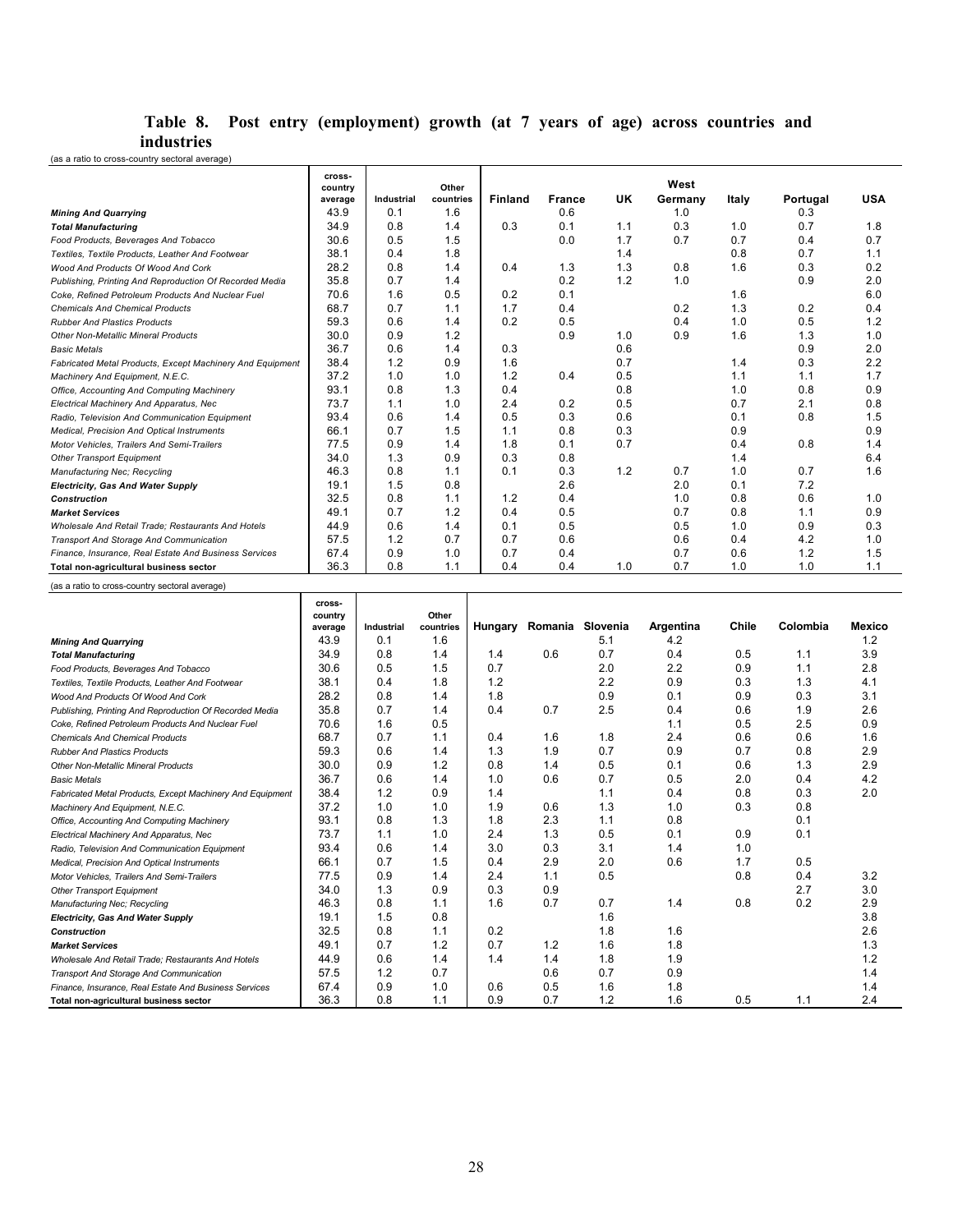#### *Controlling for sectoral composition and right-censoring*

 The survival analysis discussed so far suffers from two problems: i) as in the case of firm size and firm turnover, differences in sectoral composition are likely to influence the observed cross-country differences in survival rates; and ii) right censoring makes comparisons problematic especially for countries for which we have short longitudinal series. In order to compare survival and exit hazards across countries and sectors, and to cope with the rightcensoring and other problems in the data (in some countries, non-monotonic survival rates), we complement non-parametric counts with a statistical survival analysis. The survival distribution function (SDF) is used to describe the lifespan of the population of interest. The SDF evaluated at *t* is the probability that an experimental unit from the population will have a lifetime, T, of at least *t*, that is:

$$
S(t) = \Pr(T \ge t) \tag{2}
$$

where  $S(t)$  denotes the survival function and T is the lifetime of a randomly selected experimental unit.

 Some functions closely related to the SDF are the cumulative distribution function (CDF), the probability density function (PDF) and the hazard function (HF). These are defined as:

$$
CDF : F(t) = 1 - S(t)
$$
  
\n
$$
PDF : f(t) = \frac{\partial F(t)}{\partial t}
$$
  
\n
$$
HF : h(t) = \frac{f(t)}{S(t)}
$$
 [3]

 We have used the Cox' proportional hazard model to study firm survival. This model assumes a *p* parametric form of the effects of the explanatory variables on syurvival, but it allows an unspecified form for the underlying survival function. The survival time of each member of a population is assumed to follow its own hazard function:

$$
h_i(t) = h(t; z_i) = h_0(t)e^{z_i/\beta}
$$
 [4]

with  $h_0(t)$  an arbitrary and unspecified baseline hazard function,  $z_i$  the vector of measured explanatory variables for the *i*th individual and *β* the vector of unknown regressions parameters associated with the explanatory variables (this vector is assumed to be the same for all individuals).

The survival function can be expressed as:

$$
S(t; zi) = S0(t)ez'i\beta
$$
  
\n
$$
S0(t) = e-i/0h0(u)du
$$
  
\n
$$
S0(t) = e-i the baseline survival function
$$
 [5]

*β* is estimated using the partial likelihood function, which eliminates the unknown baseline hazard  $h<sub>0</sub>(t)$  and accounts for censored survival times.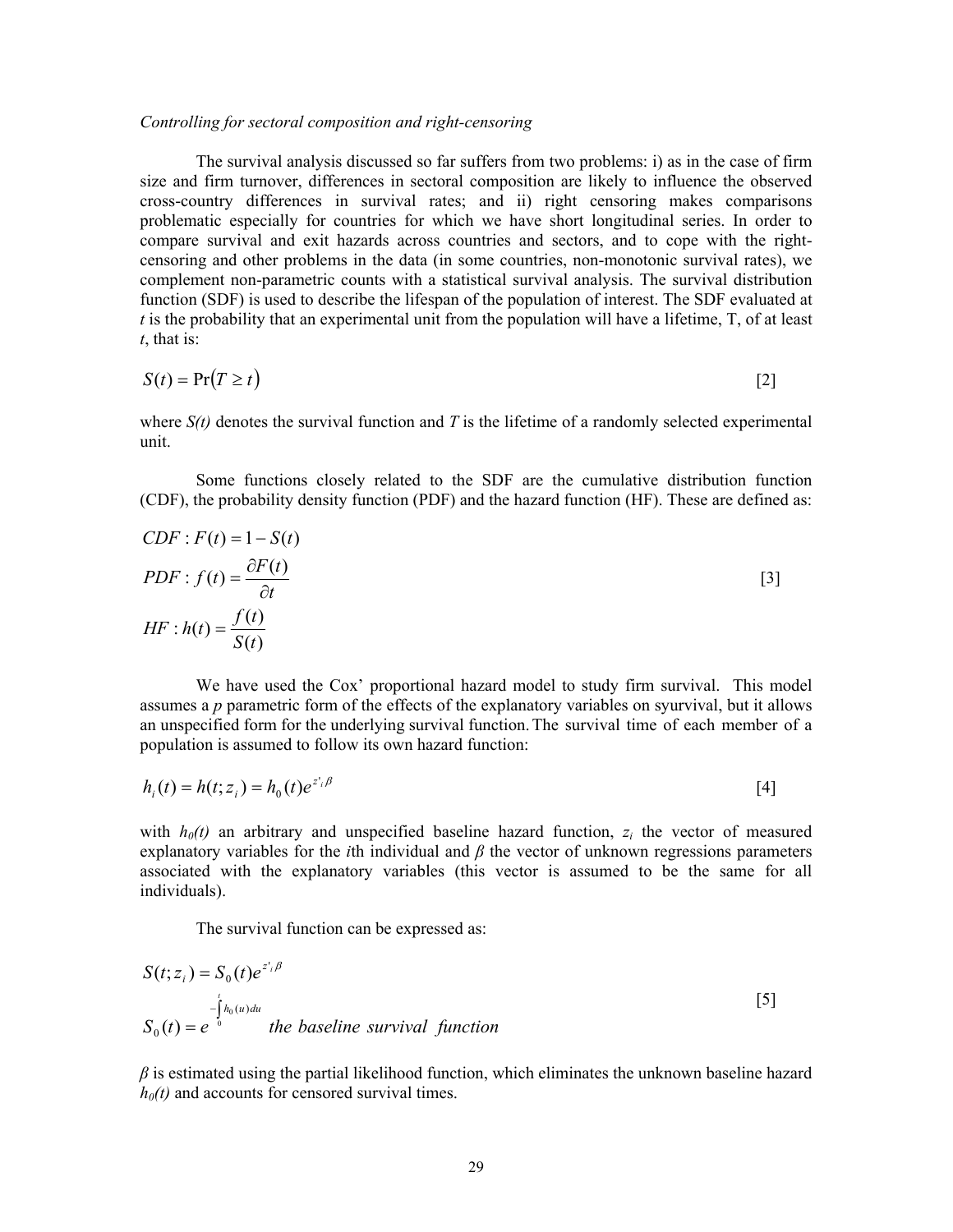The population under study may consist of a number of subpopulations, each of which has its own baseline hazard function. To adjust for such subpopulation differences a stratified analysis can be performed. Under the stratified model, the hazard function for the *j*th individual in the *i*th stratum is expressed as:

$$
h_{ij}(t) = h_{i0}(t)e^{z_{ij}^* \beta}
$$
 [6]

with hi0(t) the baseline hazard function for the ith stratum, zij the vector of measured explanatory variables for the jth individual, and β the vector of unknown regressions parameters associated with the explanatory variables (this vector is assumed to be the same for all individuals).

The hazard ratios, computed by calculating the exponential of the parameter coefficients, are useful in interpreting the results of the analysis. If the hazard ratio of a prognostic factor is larger than 1, an increment in the factor increases the hazard rate. If the hazard ratio is less than 1, an increment in the factor decreases the hazard rate.

 One of the main assumptions of the Cox proportional hazard model is proportionality. We checked for this by including time-dependent covariates in the model (interactions of the variables with age). If a time-dependent covariate is significant this indicates a violation of the proportionality assumption for that variable. If one of the variables is not proportional there are various solutions to consider: (1) change from using a semi-parametric Cox regression model to using a parametric regression model; (2) include the time-dependent variable for the nonproportional variables; (3) use a model, which stratifies on the non-proportional variables. The last option assumes that we are fitting separate models for each stratum under the constraint that the coefficients are equal, but the baseline hazard functions are not equal.

 The explanatory variables included in the model are: (1) dummies for country; (2) dummies for industry (the lowest level available). The tests of all the time-dependent variables were not significant either individually or collectively so we do not have enough evidence to reject proportionality and will assume that we have satisfied the assumption of proportionality for this model.

By aggregating the survival probabilities over the industries, the survival function for each country can be computed: these are shown in figure 7 below: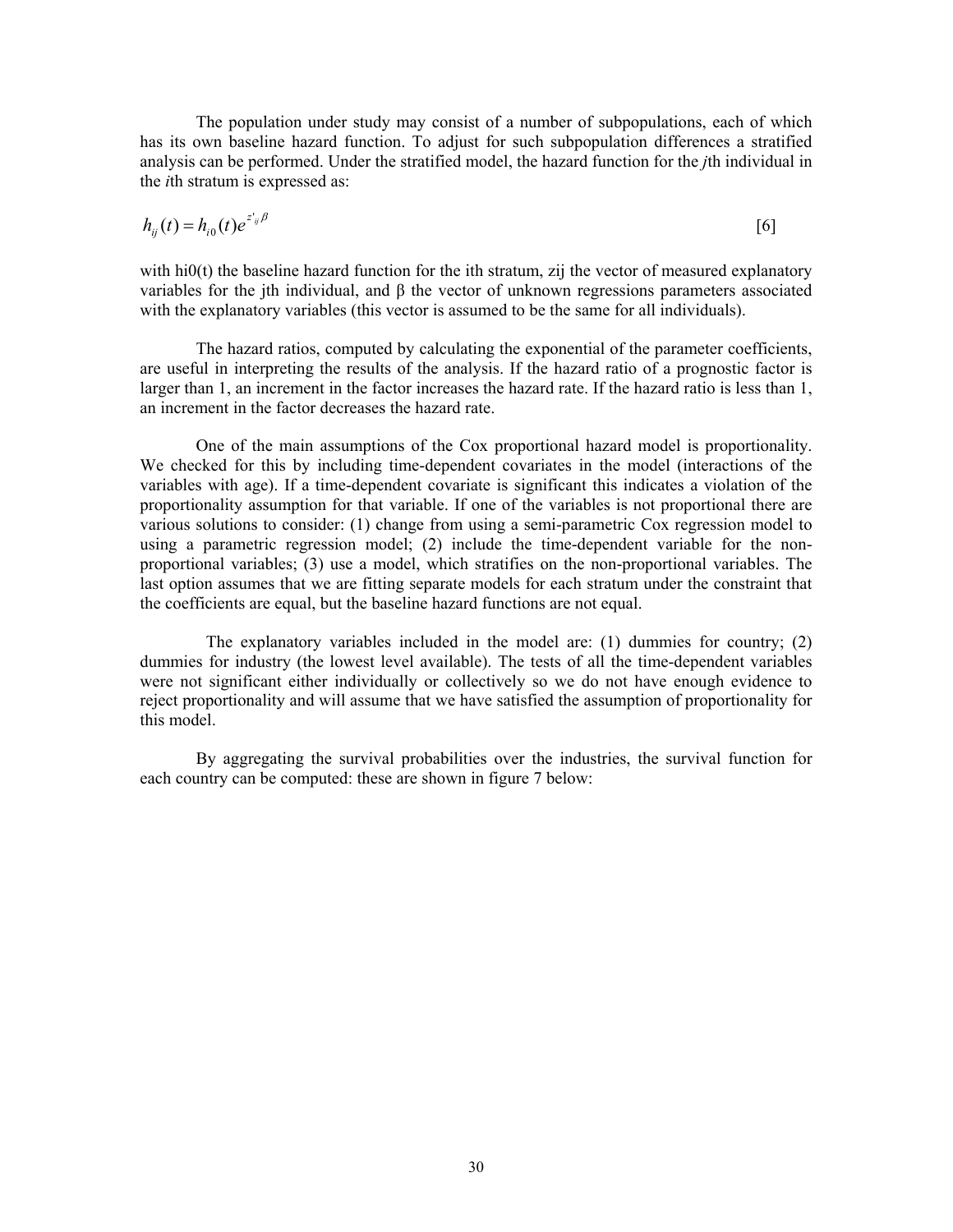**Figure 7. Semi-parametric survivor function by duration, 1990s** 



 Controlling for industry composition and for right-censoring reduces the country differences in survivor rates. Amongst industrial countries, the United Kingdom shows lower survivor rates, while Netherlands and Portugal show the highest survivor rates. In Latin America, Mexico stands as the country with the lowest survivor rate, while both Colombia and Chile have higher rates. The survivor rates in transition countries seem to be shifted up-ward but Romania stands with relatively low rates compared with other countries in the group.

 Another pattern of interest reflects countries with more convex survival functions so that exit rates are especially high for young businesses but decrease for older businesses so that the rank ordering of the country in terms of survival rates changes over the horizon. Countries that exhibit more convex survival functions include the U.S., Hungary and Argentina. Without more analysis, it is difficult to interpret these patterns as reflecting a more efficient "cleansing process" for poorly performing entrants. The analysis in the next section takes us in the direction of such analysis.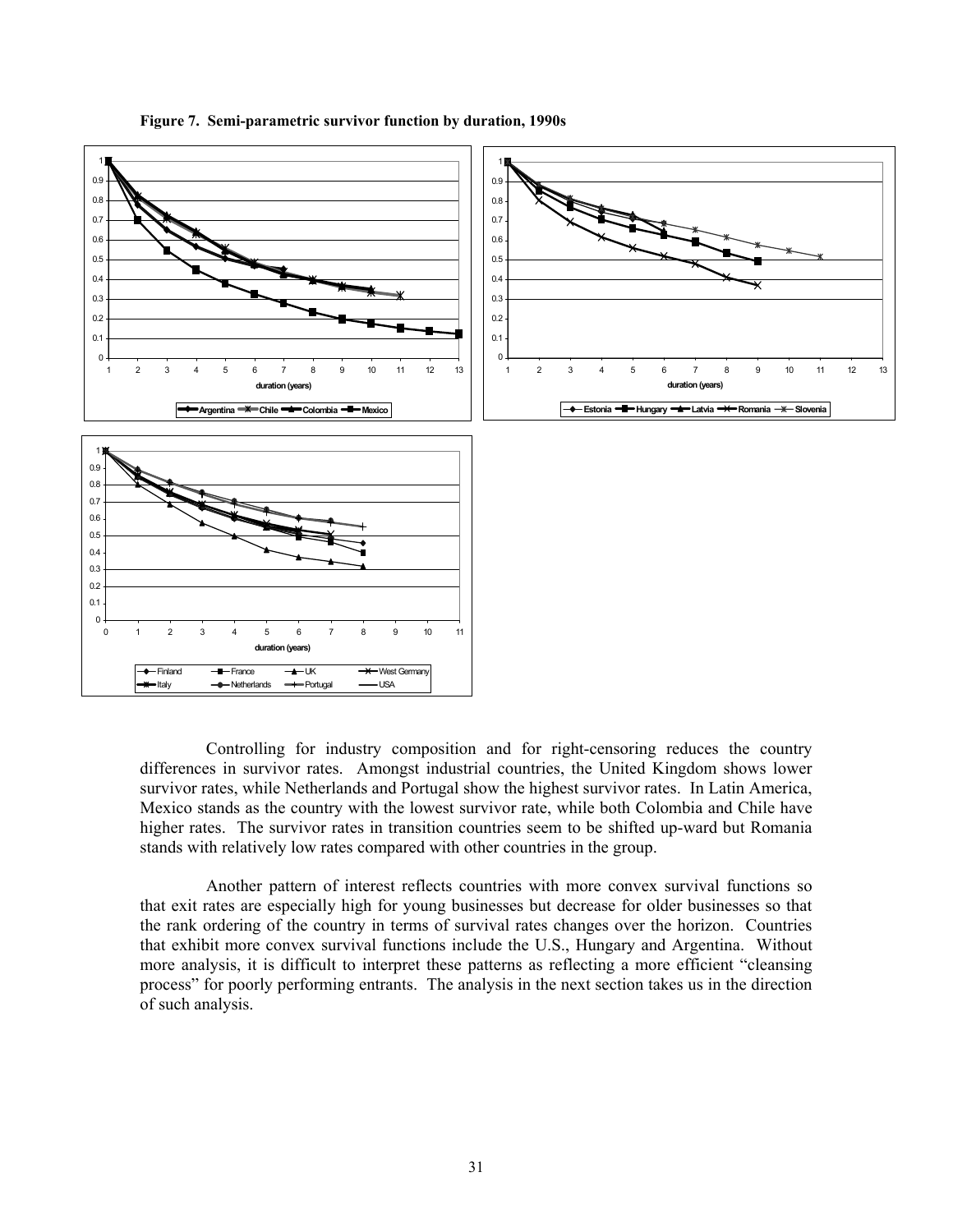### **5. The effects of creative destruction on productivity**

### *Reallocation and Productivity: Growth vs. Level Comparisons*

 In the previous two sections we have presented evidence of significant cross-country differences in firm characteristics, their market dynamics and post-entry performance which cannot be fully explained by differences in sectoral composition of the economy but rather points to salient differences in market characteristics and in business environment. The next obvious question is: do these differences matter for aggregate performance? We address this question in a number of ways. First, we examine the connection between productivity growth and the reallocation dynamics that we have documented in the prior sections. We are particularly interested in the contribution of entering and exiting businesses as well as the contribution of the reallocation of activity amongst continuing businesses. However, such analysis of the contribution of reallocation to productivity growth across countries, while inherently interesting, is fraught with interpretational difficulties given our discussion in section 2 and also potentially problematic due to measurement difficulties given our discussion in section 3. We attempt to overcome some aspects of these difficulties by exploiting sectoral variation within countries in this analysis and then in turn comparing such sectoral differences between countries (i.e., a difference-in-difference approach). In addition, we explore a cross sectional decomposition of productivity that turns out to be simpler and more robust in terms of theoretical predictions and measurement.

### **Reallocation and Productivity Growth**

l

 Using as building blocks productivity at the firm level, as well as the inputs used in production, productivity for each industry can be decomposed into the contribution of continuing firms, entrants and exiting  $\text{firms}^{21}$ 

Let's define the sector-wide productivity level in year  $t$ ,  $P_t$  as:

$$
P_t = \sum_i \theta_{it} p_{it} \tag{7}
$$

where  $\theta_i$  is the employment share of firm *i* and  $P_t$  and  $p_{it}$  are a productivity measure (in this analysis, labor productivity).

 We have used three different methods for the decomposition of productivity growth. The first by Foster, Haltiwanger and Krizan (FHK henceforth,  $2001$ )<sup>22</sup> decomposes aggregate productivity growth into five components, commonly called the 'within effect', 'between effect', 'cross effect', 'entry effect', and 'exit effect', as follows:

<sup>21.</sup> Besides the industry decompositions of productivity, data also are collected on aggregate industry productivity levels and growth rates, un-weighted average productivity of continuing firms, entrants and exiters, and on the standard deviation of the distribution of productivity of continuers, entrants and exiters.

<sup>22.</sup> Bartelsman and Doms (2000) also use this equation but date the exiters productivity in t; this is an unfortunate typographical error.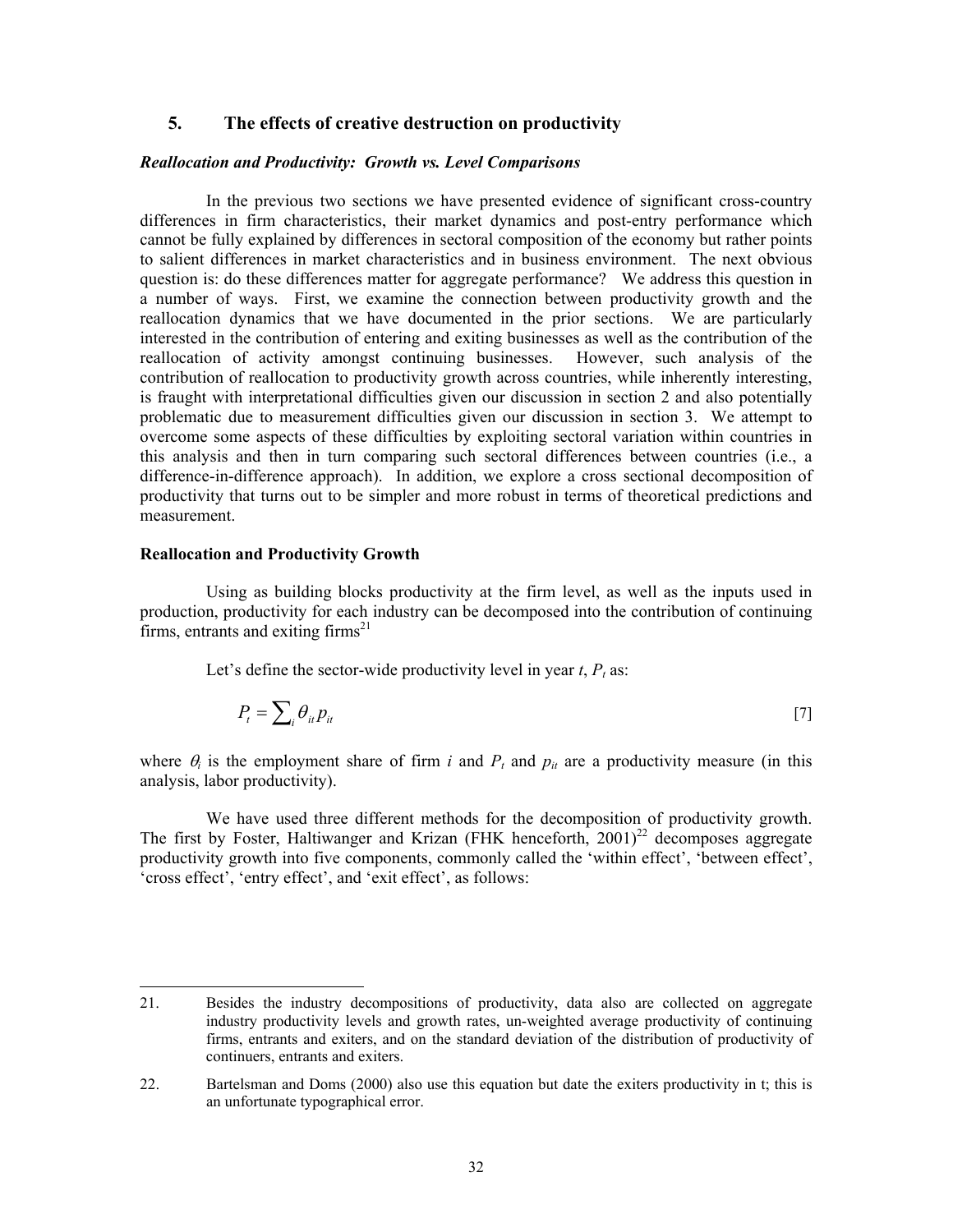$$
\Delta P_t = \sum_{i \in C} \theta_{it-k} \Delta p_{it} + \sum_{i \in C} \Delta \theta_{it} (p_{it-k} - P_{t-k}) + \sum_{i \in C} \Delta \theta_{it} \Delta p_{it} + \sum_{i \in N} \theta_{it} (p_{it} - P_{t-k}) - \sum_{i \in X} \theta_{it-k} (p_{it-k} - P_{t-k})
$$
\n
$$
(8)
$$

where ∆ means changes over the *k*-years' interval between the first year (*t* − *k*) and the last year (*t*);  $\theta_i$  is as before; C, N, and X are sets of continuing, entering, and exiting firms, respectively; and *Pt-k* is the aggregate (*i.e.*, weighted average) productivity level of the sector as of the first year  $(t - k)^{23}$ 

The components of the FHK decomposition are defined as follows:

- The *within-firm effect* is within-firm productivity growth weighted by initial output shares.
- The *between-firm effect* captures the gains in aggregate productivity coming from the expanding market of high productivity firms, or from low-productivity firms' shrinking shares weighted by *initial* shares.
- The '*cross effect*' reflects gains in productivity from high-productivity *growth* firms' expanding shares or from low-productivity *growth* firms' shrinking shares.
- The *entry effect* is the sum of the differences between each entering firm's productivity and *initial* productivity in the industry, weighted by its market share.
- The *exit effect* is the sum of the differences between each exiting firm's productivity and *initial* productivity in the industry, weighted by its market share.

 The FHK method uses the first year's values for a continuing firm's share (θit-k), its productivity level (pit-k) and the sector-wide average productivity level (Pt-k). One potential problem with this method is that, in the presence of measurement error in assessing market shares and relative productivity levels in the base year, the correlation between changes in productivity and changes in market share could be spurious, affecting the within- and between-firm effects.

 To tackle these potential problems, we have also used a second approach proposed by Griliches and Regev (GR henceforth, 1995) which uses the time averages of the first and last years for them  $(\theta_i, P_i)$ , and  $\overline{P}$ ). As a result the 'cross-effect', or 'covariance' term, disappears from the decomposition.<sup>24</sup> The averaging of market shares in the GR method reduces the influence of possible measurement errors, but the interpretation of the different terms of the decomposition is less clear-cut as the time averaging makes the within effect term affected by changes in the firms' shares over time and the between effect term affected by changes in productivity over time.

 $\overline{a}$ 

<sup>23.</sup> The shares are usually based on employment in decompositions of labour productivity and on output in decompositions of total factor productivity.

<sup>24.</sup> Similarly, in case of total factor productivity decomposition using output shares, random measurement errors in output could yield a positive covariance between productivity changes and share changes, and hence, within effect could be spuriously low.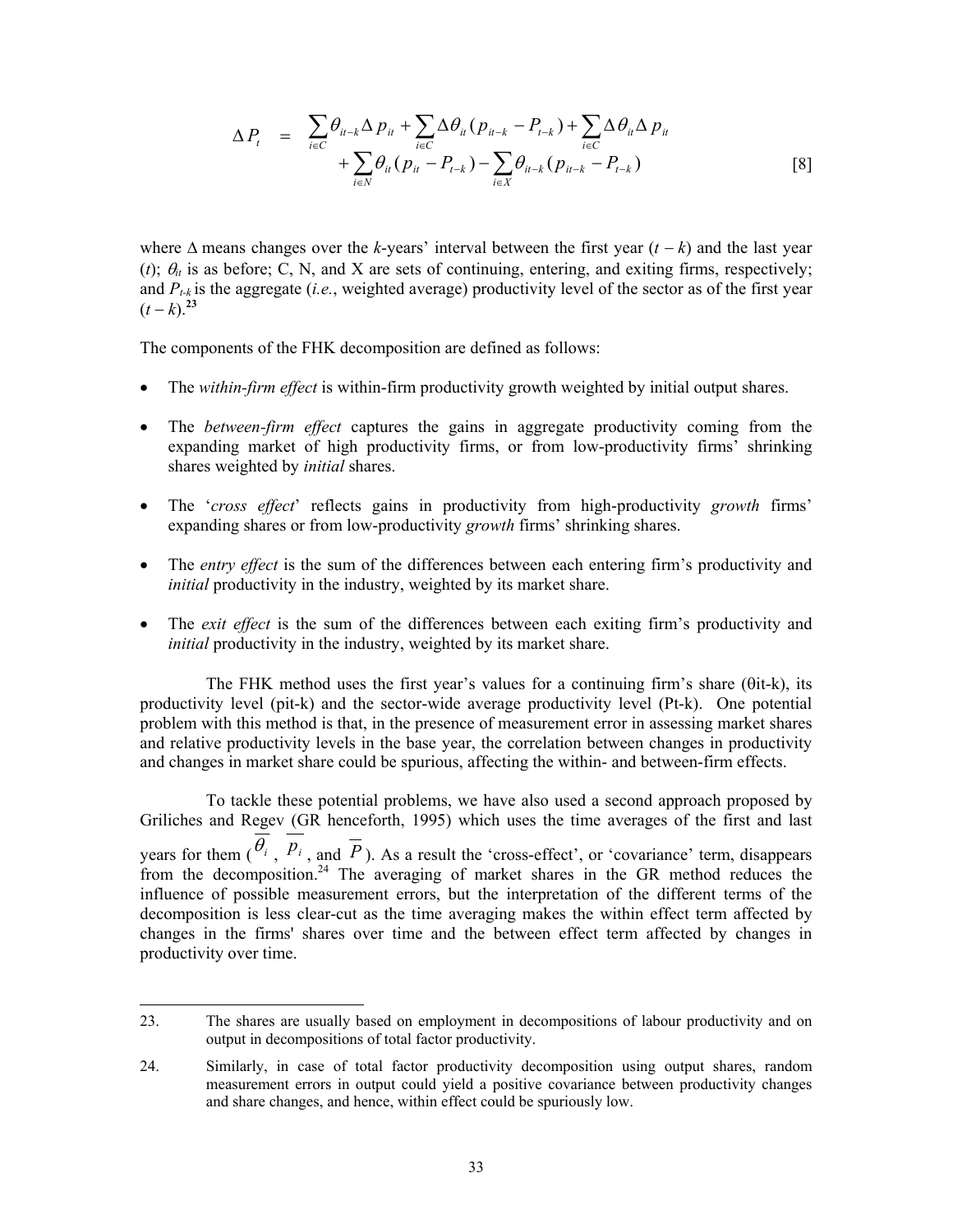The third method proposed by Baldwin and Gu (BG henceforth, 2003), uses as a reference for the calculations of the relative productivity of the different groups the average productivity of exiting firms. With this method, the contribution from exiting firms disappears and the entry component is positive if, on average, their productivity is higher than those of firms they are supposed to replace, the exiting firms.

 In our analysis we focus much of our discussion on the FHK method, but also use the other two methods for sensitivity analysis and to better qualify some of the key results. As part of sensitivity analysis, we also explore, for a sub-set of countries, productivity decompositions over different time horizons. The baseline analysis is based on 5-year rolling windows for all periods and industries for which data are available. However we also present results for a three-year rolling windows and test the hypothesis that the contribution from entry changes with the time horizon considered. As discussed above, if new entrants undergo a significant process of learning and selection, moving from three to five years should lead to a stronger effect of entry to overall productivity.25 We also focus our discussion on results using labor productivity measured using real gross output per worker. While multi-factor productivity is conceptually preferred, it is also much more difficult to measure and the number of countries/sectors for which we have reliable measures of the evolution of multi-factor productivity is quite limited.

 Figure 8 presents the decomposition of labor productivity growth in the total business sector and Figure 9 presents the decomposition of labor productivity for the manufacturing over the 1990s. Due to data availability the analysis for the total business sector is confined to a few countries, while data for manufacturing are available for a larger sample of countries.

A number of elements emerge from these decompositions:

- o Productivity growth is largely driven by *within-firm performance*. In industrial and emerging economies (outside transition) productivity within each firm accounted for the bulk of overall labor productivity growth. This is particularly the case if one focuses on the three-year horizon (not reported); over the longer run (i.e. 5-year horizon) reallocation and, in particular, the entry component plays a stronger role to promote productivity growth.
- o The impact on productivity via the *reallocation of output across existing enterprises* (the "between" effect) varies significantly across countries. It is generally positive but small. This factor should be combined with the covariance (or cross) term, which combined changes in productivity with changes in employment shares. The *covariance term* is negative in most countries, including the transition economies (in Latvia it is particularly large in the total business sector). This implies that firms experiencing an increase in productivity were also losing market shares, i.e. their productivity growth was associated with restructuring and downsizing rather than expansion. This negative cross term in a related way is potentially associated with adjustment costs of labor. That is, in any given cross section there are some businesses that have recently had a productivity shock but due to adjustment costs have not adjusted their labor inputs (at least fully). For businesses with a recent positive shock, the higher productivity will lead to a higher desired demand for labor and thus we will see such businesses increase employment but

l

<sup>25.</sup> Evidence for the United States suggests that moving from a five to a ten-year makes the entry contribution to aggregate productivity growth stronger (see Baily *et al.* 1996, 1997; and Haltiwanger, 1997).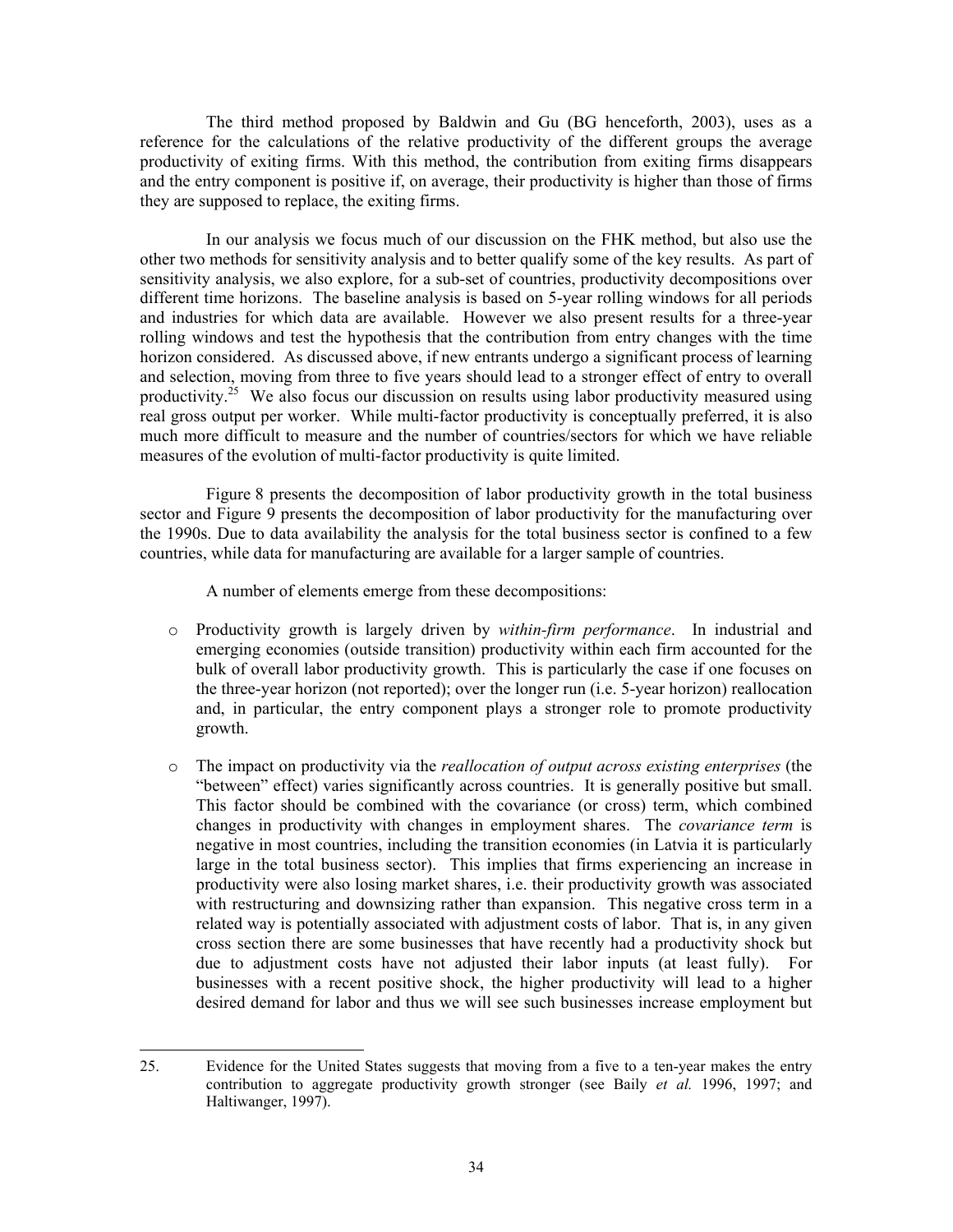due to diminishing returns (in the presence of any fixed factors at the micro level) a decrease in productivity.

o Finally, the net contribution to overall labor productivity growth of the entry and exit of firms (net entry) is generally positive in most countries, accounting for between 20 per cent and 50 per cent of total productivity growth. While the exit effect is always positive, i.e. the least productive firms exit the market contributing to raise the productivity average of those that survive, the entry contribution tend to be negative in most OECD countries and in the non-transition emerging economies. In transition economies, in all but one country (Hungary over the three-year horizon) the entry of new firms makes a positive and often strong contribution to productivity. For most countries, while the contribution of net entry is positive, it is less than proportionate relative to the share of employment accounted for by firm turnover.

 An open question is whether the observed differences across countries are accounted for by differences in market institutions and policies or whether they reflect different circumstances and/or problems of measurement. As discussed in section 2 and section 3, drawing such inferences from cross country evidence is difficult given that the policy environment may impact in a variety of ways and given the measurement problems. Still, there are some patterns worth noting. In the transition economies in particular, there is a very high rate of firm turnover as a share of total employment and entry accounts for a large (but less than proportionate to the share of turnover) share of productivity growth. The large contribution of entry partly reflects the large rate of firm turnover but it also reflects by construction a positive gap between entrants and incumbents productivity. In interpreting the latter finding, it is useful to put it in the context of the high pace of turnover. In general, it is difficult to interpret differences across countries in the magnitude of the gap between entering and exiting businesses. For example, it might reflect fundamentals driving market selection with new businesses adopting the latest business practices (or in transition economies, new businesses adopting market business practices relative to incumbents) or it might reflect a very high entry barrier so that only very productive new businesses enter. However, the latter explanation might suggest that firm turnover rates should be reduced which does not appear to be the case for the transition economies. Still, for the transition economies the contribution of net entry is far from proportionate suggesting that there is substantial churning of businesses via entry and exit that is not productivity enhancing in transition economies.

 It is also interesting to note that the entry of new firms has variable effects on overall productivity growth in OECD countries. On the whole, data for European countries show that new firms typically make a positive contribution to overall productivity growth, although the effect is generally of small magnitude. By contrast, entries make a negative contribution in the United States for most industries and a stronger than average contribution tends to come from the exit of low productivity firms. Interpreting these findings without more information is difficult. The weak performance of entrants in the U.S. might reflect greater experimentation in the U.S. so that for each entering cohort of entrants there is more selection and potentially more learning by doing. Some evidence in favor of this interpretation is provided in Haltiwanger, Jarmin and Schank (2003), Foster, Haltiwanger and Krizan (2001, 2002) and Bartelsman and Scarpetta (2004). The former paper provides evidence of greater market experimentation in the U.S. relative to Germany. The latter shows that in the U.S. that as the horizon lengthens in the U.S., the contribution of net entry rises disproportionately. Moreover, Foster et. al. show that the increased contribution of net entry is due to both selection of the low productivity entrants and due to learning by doing to successful entrants.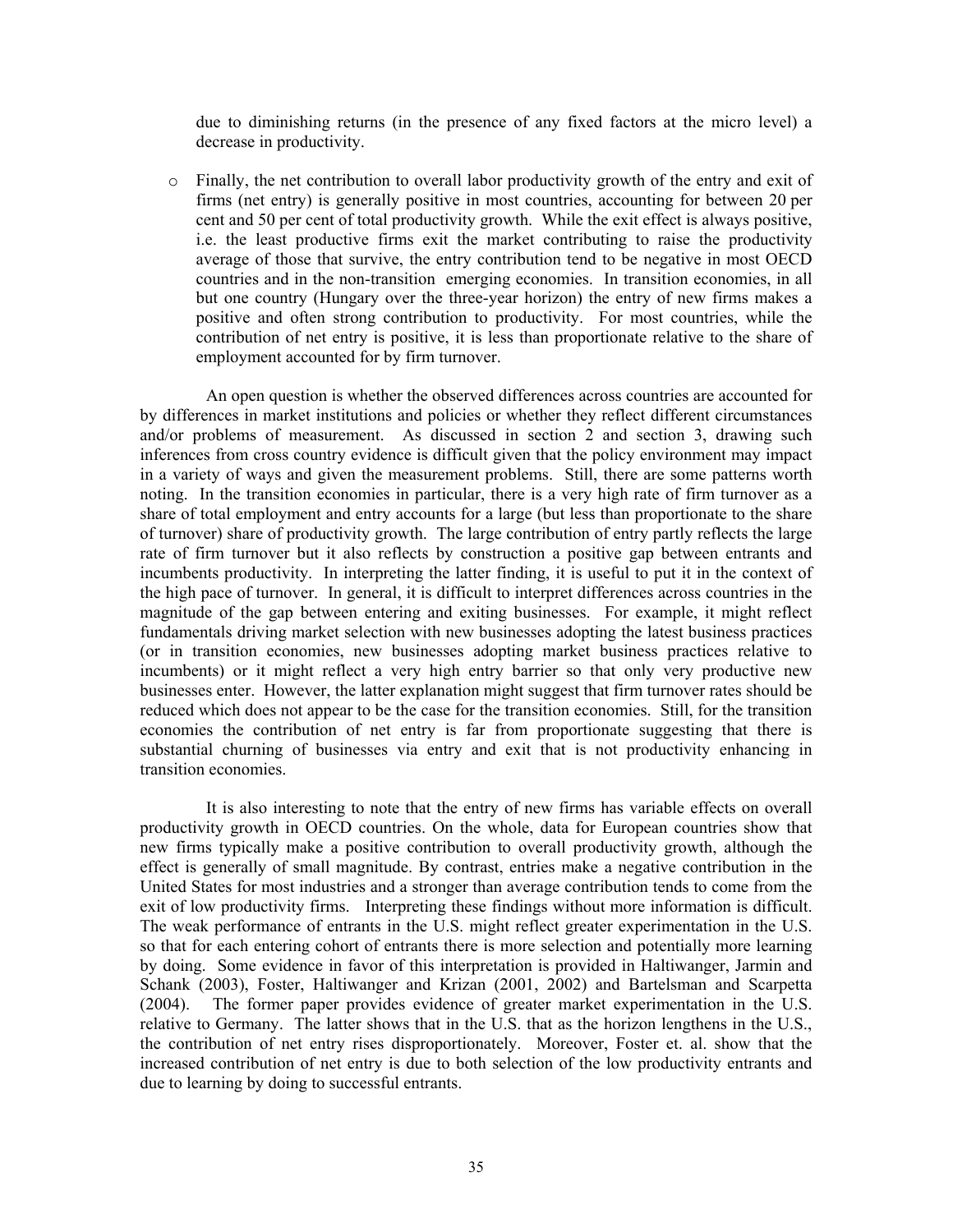

**Figure 8 Firm-level labor productivity decomposition for Total Economy**

#### NB:

| Within $=$<br>$between =$ | within firm productivity growth<br>productivity growth due to reallocation of labor across existing firms |
|---------------------------|-----------------------------------------------------------------------------------------------------------|
| $entry =$                 | productivity growth due to entry of new firms                                                             |
| $\overline{exit}$         | productivity growth due to exit of firms                                                                  |
| $\blacksquare$            | - 1 11 12 12 12 12 13 14 15 17 18 18 1                                                                    |

**Figure 5.2 Firm-level labor productivity decomposition for Manufacturing**



Finland: 2000-2002. France: 1990-1995. West Germany: 2000-2002. Korea: 1988 & 1993.<br>Latvia: 2001-2002. Netherlands: 1992-2001. Portugal: 1991-1994. Slovenia: 1997-2001.<br>Taiwan: 1986, 1991 & 1996. UK: 2000-2001. USA: 1992 Excluding Brazil and Venezuela.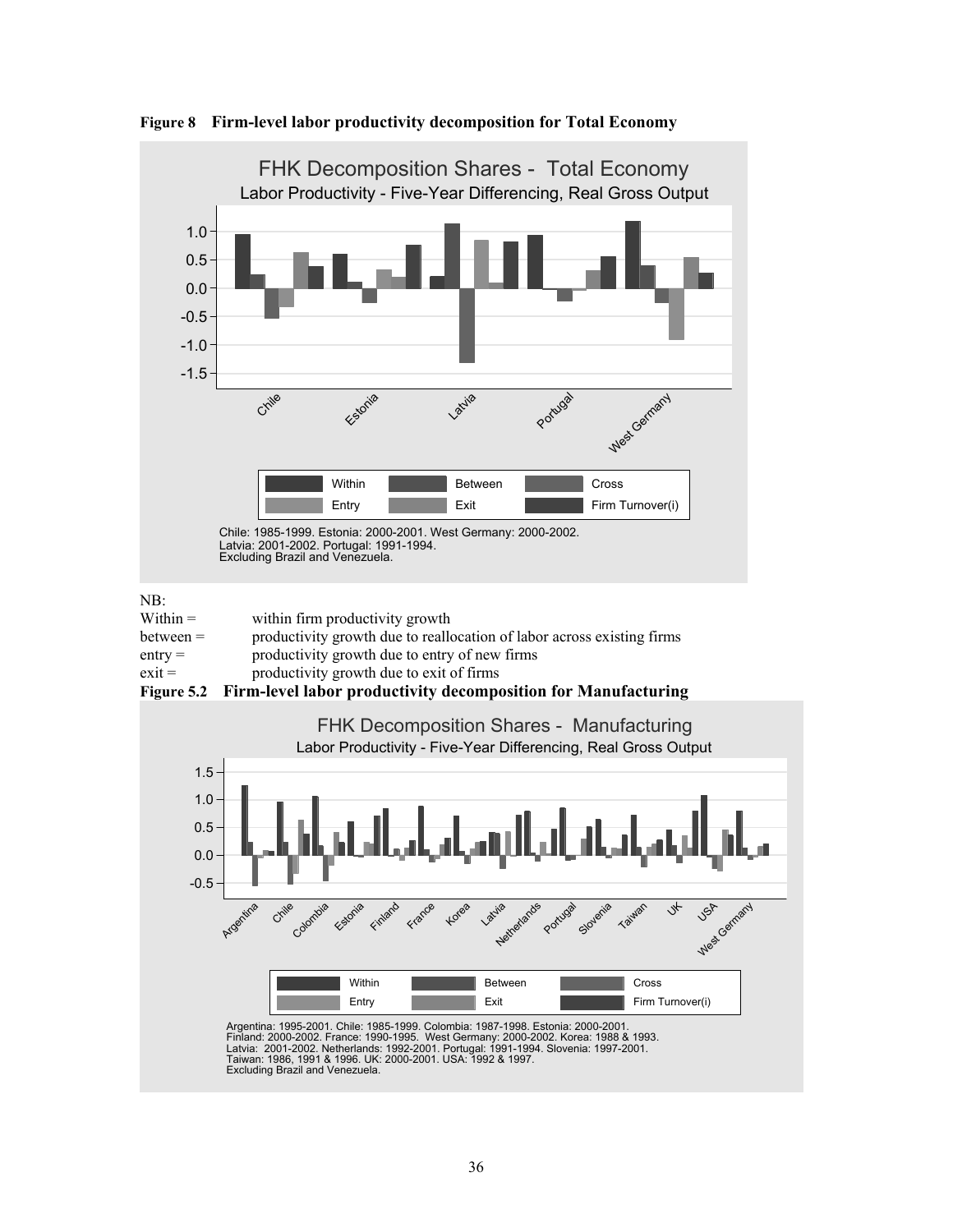To shed some light on the role for such horizon effects for our cross country data, Table 9 presents the difference in the components of the decomposition as the horizon increases from three to five years for selected countries (unfortunately we only have the decomposition at three and five year frequencies for a limited number of countries). To make the three and five year components comparable, the components have all been annualized. For the selected countries, increasing the horizon increases the annual contribution of net entry, decreases the annual contribution of the between component and has a mixed impact on the within component. The increase in the net entry component is largest for the transition economies with a relatively large increase of almost three percent for Estonia. For the transition economies at least, these findings are consistent with the hypothesis that learning and selection effects increase the contribution of net entry over a longer horizon. For Estonia in particular these learning and selection effects are apparently quite important.

| <b>Table 9 Horizon Differences</b>        |       |                          |          |  |  |  |
|-------------------------------------------|-------|--------------------------|----------|--|--|--|
| Difference in Component from 5 to 3 Years |       |                          |          |  |  |  |
| Country                                   |       | Net Entry Between Within |          |  |  |  |
|                                           |       |                          |          |  |  |  |
| Argentina                                 | 0.001 | $-0.001$                 | 0.028    |  |  |  |
| Chile                                     | 0.002 | $-0.005$                 | $-0.007$ |  |  |  |
| Colombia                                  | 0.001 | $-0.005$                 | $-0.004$ |  |  |  |
| Estonia                                   | 0.028 | $-0.006$                 | $-0.007$ |  |  |  |
| Latvia                                    | 0.019 | $-0.009$                 | 0.027    |  |  |  |
| Slovenia                                  | 0.007 | $-0.001$                 | 0.001    |  |  |  |

 $\overline{a}$ 

 There is also an important sectoral dimension to the process of restructuring, reallocation and creative destruction. Figure 10 presents the productivity decompositions for two groups of industries in manufacturing: (i) the low technology industries; and (ii) the medium-high technology industries. The large negative cross-term discussed above, i.e. the fact that firms with strong productivity growth downsized, is evident in low-tech industries, while in medium high-tech industries this effect, albeit still present, seems to be smaller. Even more interestingly, the contribution of new firms to productivity growth is modest in low-tech industries, and even largely negative in a few countries including the US. But the entry effect is strongly positive in medium high-tech industries. This result suggests an important role for new firms in an area characterized by stronger technological opportunities.

 One methodological issue that turns out not to be especially important in most cases is the form of the decomposition used for this analysis. To investigate the sensitivity to the decomposition methodology used, Table 10 presents the difference in the net entry component (annualized) for the FHK and BG methodologies. Recall that a key difference is that FHK use the initial average productivity of all plants as the base from which to deviate the entering and exiting plants productivity while BG use the exiters productivity. FHK motivate their approach as having desirable accounting properties – i.e., entering plants contribute positively to industry productivity growth over time if they are above the initial average while exiting plants contribute positively to industry productivity growth if they are below the initial average. BG motivate their approach as being more appropriate to the extent that entrants are displacing exiting plants so the correct reference group for entrants are the exiting businesses they are displacing.<sup>26</sup> For most countries the difference is small and for virtually all the difference is positive. There are a couple of countries where the difference is large and positive (Korea, Slovenia and Taiwan (China)).

<sup>26.</sup> One technical limitation of this alternative is that this implies in turn that the between component uses the exiters as the base for that component and this is difficult to motivate.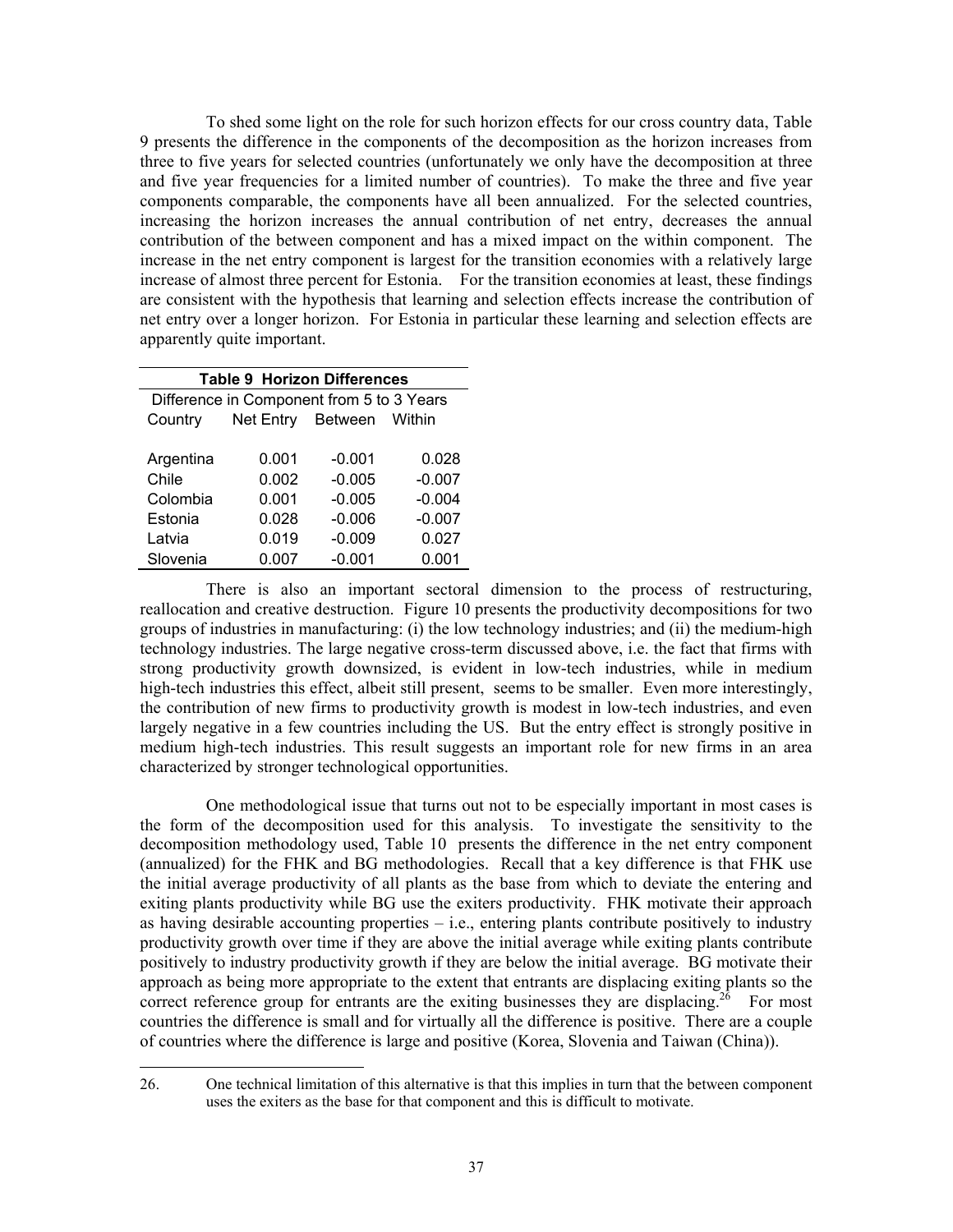

**Figure 10 Productivity decomposition by technology groups** 

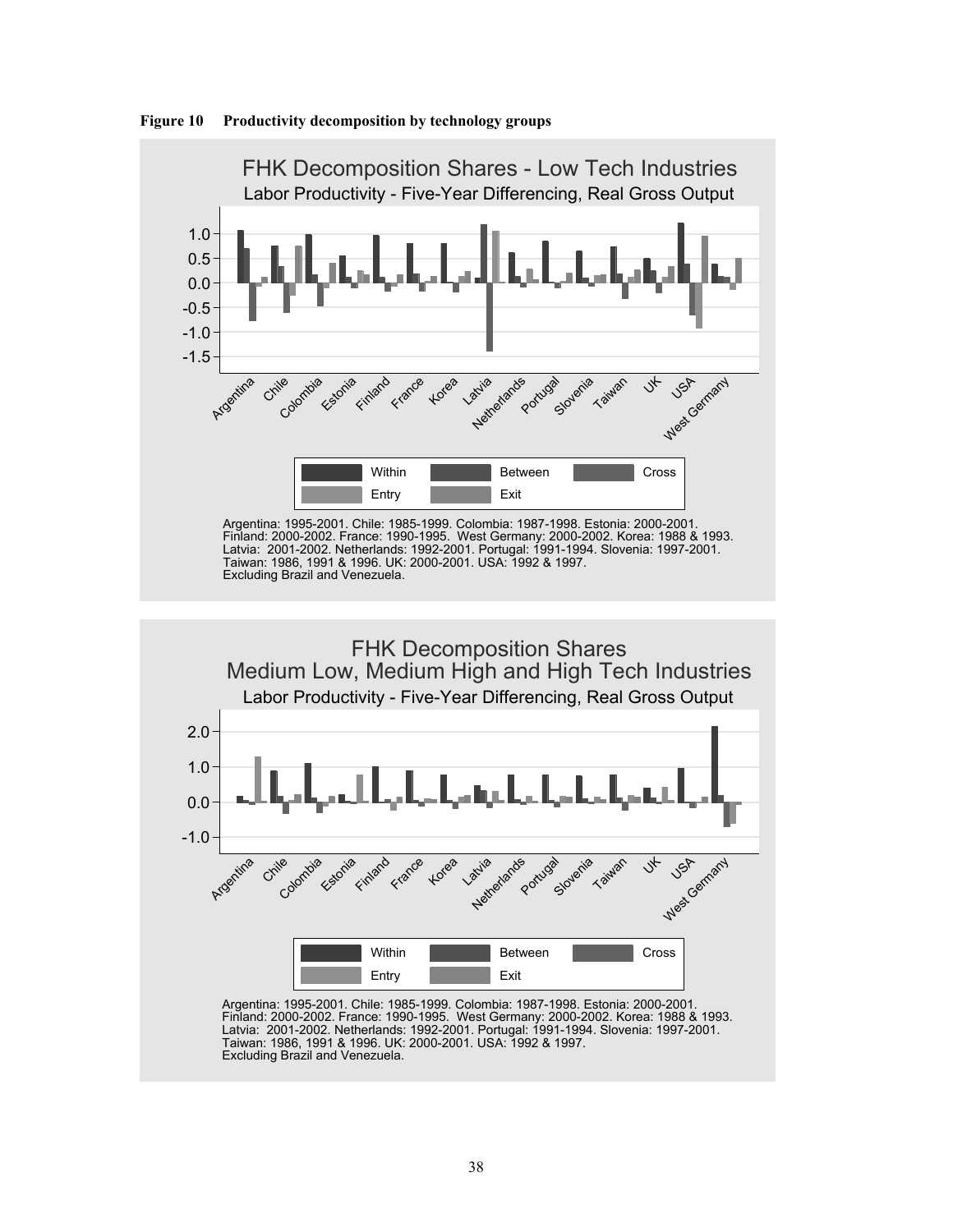It is intuitive that the effects should in general be small because for both methods the net entry term depends critically on the difference between average productivity of entering and exiting businesses. Put differently, both the entry and the exit term subtract off whatever base is used, so at first glance it might appear that the base is irrelevant (the base term in each component cancels out in the net). Consistent with this perspective, computing the difference between the FHK and BG net entry terms yields:

$$
FHK - BG = \left(\sum_{i \in X} \theta_{it-k} - \sum_{i \in N} \theta_{it}\right) (P_{t-k} - P_{t-k}^X) \tag{9}
$$

where  $P_{t-k}$  is the average productivity of incumbents and  $P_{t-k}^{X}$  is the average productivity of exiting businesses in the base year. Thus, if the share of activity (in this case employment) accounted for by entering and exiting businesses is the same then the difference is zero. As seen in section 4, for most countries the share of activity accounted for by entry is about the same as that for exit with the latter typically slightly larger since exiting businesses tend to be larger than entering businesses. Thus, this difference in weights does not matter for most countries. However, for Korea and to a lesser extent Portugal and Taiwan (China), the share of employment accounted for by exit is substantially less than the share of employment accounted for by entry - hence the sensitivity for these countries.

| Table 10:                      |            |                   |                |
|--------------------------------|------------|-------------------|----------------|
| <b>FHK-BG</b><br>Difference in |            |                   |                |
| <b>Net</b>                     |            |                   |                |
| entryCountry                   | Net Entry  | Exit/ Entry Share | Incumbent/Exit |
|                                |            |                   | Productivity   |
|                                | Difference | Difference        | Difference     |
| Argentina                      | 0.006      | $-0.012$          | 0.098          |
| <b>Chile</b>                   | $-0.015$   | $-0.022$          | 0.432          |
| Colombia                       | 0.005      | 0.008             | 0.627          |
| <b>Estonia</b>                 | $-0.008$   | $-0.031$          | 0.28           |
| Finland                        | $-0.003$   | $-0.013$          | 0.251          |
| <b>France</b>                  | 0.004      | 0.034             | 0.107          |
| Korea, Rep.                    | $-0.06$    | $-0.122$          | 0.495          |
| Latvia                         | 0.01       | $-0.001$          | $-0.037$       |
| <b>Netherlands</b>             | 0.003      | 0.028             | 0.025          |
| Portugal                       | $-0.016$   | $-0.039$          | 0.394          |
| Slovenia                       | 0.014      | 0.059             | 0.252          |
| Taiwan                         |            |                   |                |
| (China)                        | $-0.019$   | $-0.077$          | 0.264          |
| UK                             | 0.008      | 0.148             | 0.051          |
| <b>USA</b>                     | 0.004      | 0.012             | 0.299          |
| West                           |            |                   |                |
| Germany                        | 0          | 0.001             | 0.274          |

Notes: The reported figures are the time series averages. The first column is the product of the second and third column. However, since the reported figures are averages over time, the identity may appear not to hold (the product of the averages is not the same as the average of the product).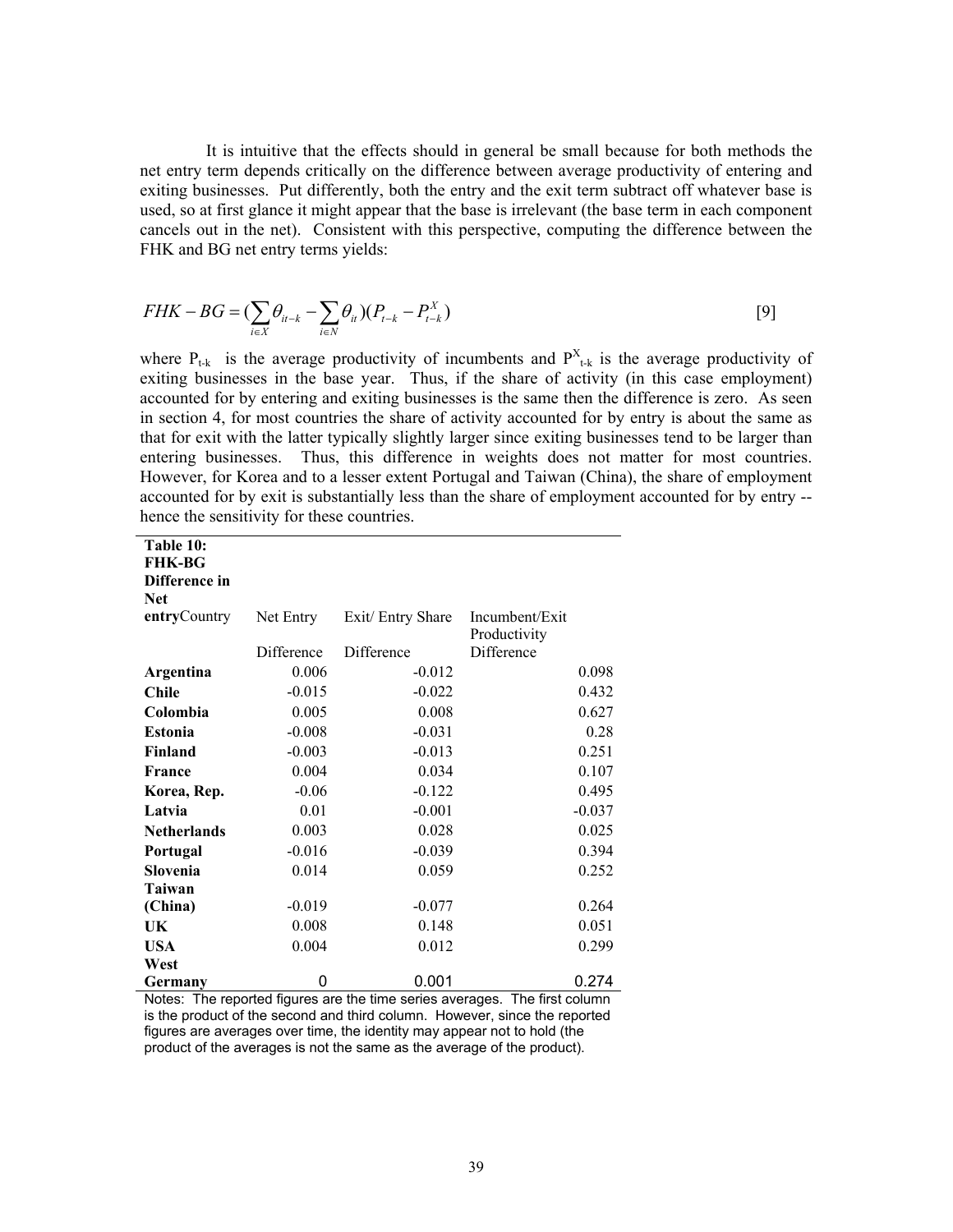#### **The cross-sectional efficiency of the allocation of activity**

 So far, the creative destruction process has been discussed mostly from the point of view of productivity growth. This is natural in this context since the creative destruction process is inherently dynamic. However, as discussed above and in section 2 at some length, distortions in market structure and institutions can distort the entry and exit margins in a variety of ways making the interpretation of the dynamic decompositions discussed above difficult. An alternative simpler and more robust approach is to ask the question – are resources allocated efficiently in a sector/country in the cross section at a given point in time. Dynamics can also be examined here to the extent that the nature of the efficiency of the cross sectional allocation of businesses can vary over time.

 This approach is based upon a simple cross-sectional decomposition of productivity growth developed by Olley and Pakes (1996). They note that in the cross section, the level of productivity for a sector at a point in time can be decomposed as follows:

$$
P_t = (1/N_t)\sum_i P_{it} + \sum_i \Delta \theta_{it} \Delta P_{it}
$$
\n<sup>[10]</sup>

where N is the number of businesses in the sector and  $\Delta$  is the operator that represents the cross sectional deviation of the firm-level measure from the industry simple average. The simple interpretation of this decomposition is that aggregate productivity can be decomposed into two terms involving the unweighted average of firm-level productivity plus a cross term that reflects the cross-sectional efficiency of the allocation of activity. The cross term captures allocative efficiency since it reflects the extent to which firms with greater efficiency have a greater market share.

 This simple decomposition is very easy to implement and essentially involves just measuring the unweighted average productivity vs. the weighted average productivity. Measurement problems make comparisons of the levels of either of these measures across sectors or countries very problematic but taking the difference between these two measures reflects a form of a difference-in-difference approach. Beyond measurement advantages, this approach also has the related virtue that theoretical predictions are more straightforward as well. Distortions to market structure and institutions unambiguously imply that the difference between weighted and unweighted productivity (or equivalently the cross term) should be smaller.

 With these remarks in mind, Figure 11 presents the measure of the gap between weighted and unweighted average productivity for a sample of countries. The Figure shows the difference between the employment-weighted (logarithm of) labor productivity and the un-weighted average (logarithm of) labor productivity, and measures how many percent higher aggregate manufacturing labor productivity is than average labor productivity of firms in manufacturing. The EU countries enjoy a 25 percent productivity boost from rational allocation of resources, but have not seen much change on balance over time. SE Asian economies are on top, followed by the U.S., while the Latin American countries, except Argentina, show higher productivity boosts through resource allocation than the EU, but lower than in SE Asia.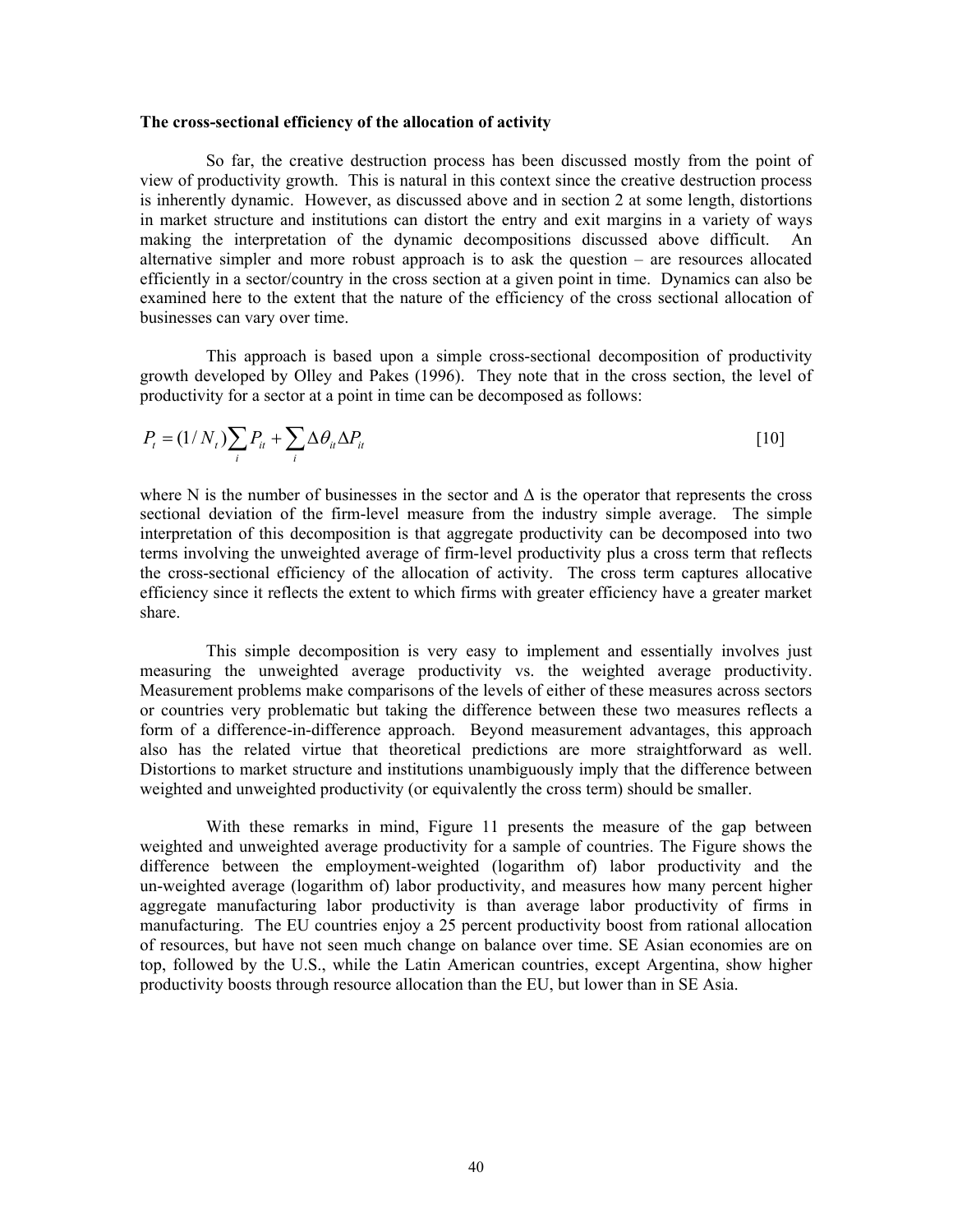

**Figure 11 The gap between weighted and un-weighted labor productivity, 1990s** 

 Figure 12 presents the evolution over the 1990s in the transition economies. As may be seen, the transition economies all start out at very low and sometimes negative allocation effects. A negative effect means that allocation was worse than that resulting from a toss of the dice: for some reason resources were disproportionately allocated towards poor productivity firms. However, the transition countries generally exhibit a rapid increase of this ratio over time consistent with the view that allocative efficiency improved substantially in the transition economies over this time period.



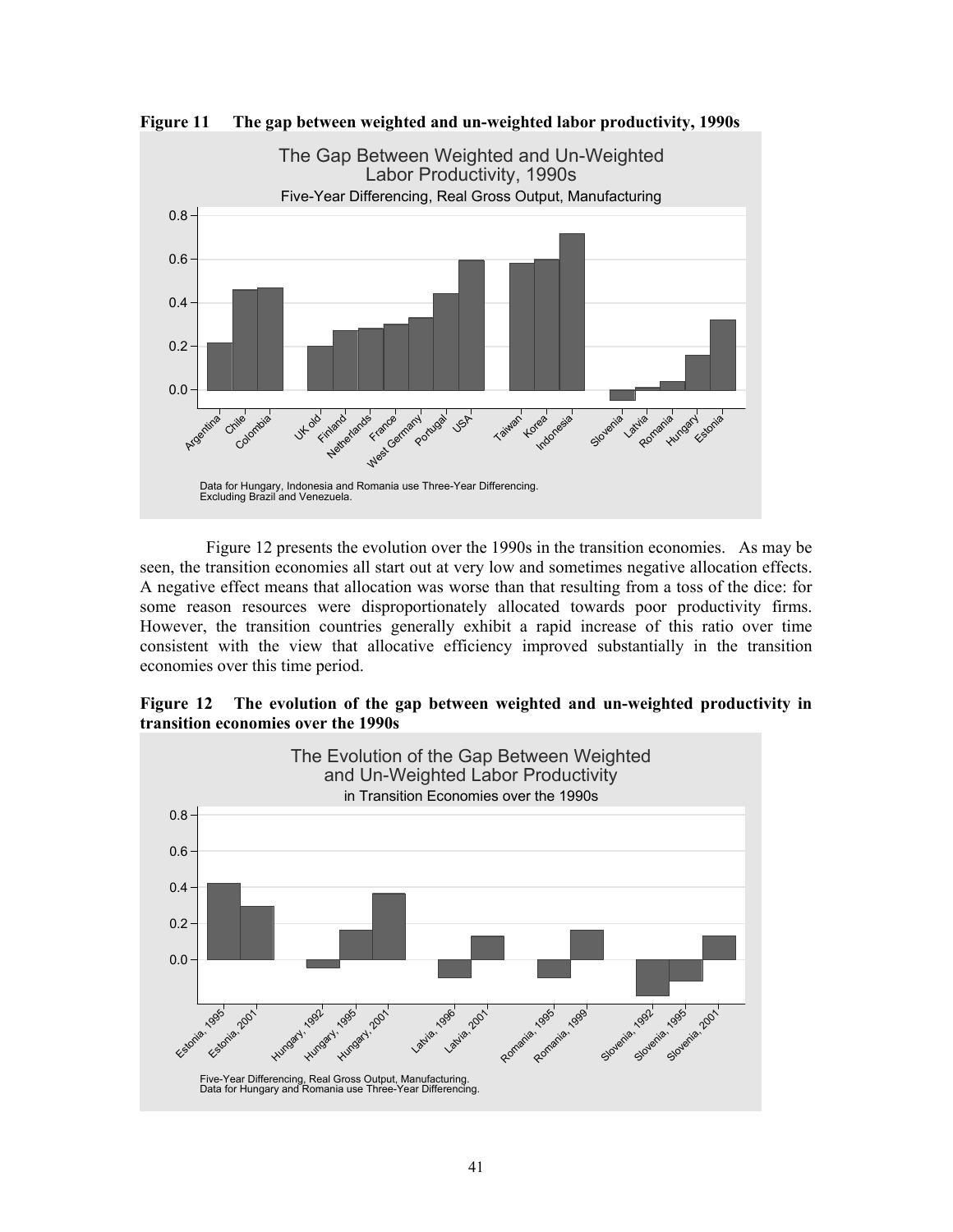### **Contestability Effects: The Relationship Between the Pace of Creative Destruction and Productivity Growth**

 The analysis above focuses on the direct contribution of the reallocation process for productivity growth (either with the dynamic or cross sectional decomposition). These decompositions lead one to think about the reallocation contributions and the within firm contributions as being alternative explanations of productivity growth. The reallocation contributions are often interpreted in the literature as reflecting the creative destruction processes while the within firm are interpreted as reflecting more traditional sources of productivity growth (the average firm becomes more productive with advancing technology. However, rather than being alternatives, these effects (within vs. reallocation) may be closely related. That is, the pace of the creative destruction process might be interpreted as a measure of the c*ontestability or competitive of markets.* As such, greater competitive pressures may induce incumbents to perform more efficiently.

A first look at such *contestability effects* is provided in Figure 13. In this figure, we exploit not only the cross country variation but the variation across industries in order to be able to increase the number of observations (and since in principle the above arguments should apply across sectors as well as countries). In particular, we examine the relationship between the contribution of net entry in a country/sector (using time averages from the country/sector/year data) and the productivity growth from incumbents (the within term in the FHK decomposition). Interestingly, we find a strong positive and statistically significant correlation between the net entry contribution and the productivity growth of incumbents.

This finding is suggestive that there is a relationship between the creative destructive and within firm sources of productivity growth. If nothing else, this strong correlation suggests that these components are not orthogonal alternatives but rather closely related. It might be, however, that the correlation in Figure 13 is readily explained as reflecting the impact of technological advances for both continuing firms and for the creative destruction process. That is, it may be that with technological advances we observe incumbents who survive increase productivity and also observe entering businesses (who presumably adopt the latest advances) more productive that the exiting businesses.

To focus more on the contestability hypothesis directly, in Figure 14 we examine the relationship between the firm turnover rate and the productivity growth of incumbents. We again find a positive and statistically significant correlation. This latter finding provides more direct evidence of a connection between the competitiveness or contestability of markets and the productivity growth within incumbent firms.

A related question is whether the pace of creative destruction is also related to the productivity difference between entering and exiting businesses. Figure 15 shows the relationship between the firm turnover rate and the mean difference (unweighted) between the productivity of entering and exiting businesses. We find a strong and positive relationship here as well.<sup>27</sup>

 $\overline{a}$ 

<sup>27.</sup> Given the discussion in section 2, it is possible to justify either a positive or negative correlation. On the one hand, a higher firm turnover rate might imply greater dynamism and thus competitive forces playing a greater role in determining market selection. From this perspective, the correlation should be positive and since we found this in the data this is the interpretation we are pushing. Alternatively, greater dynamism might also be due to greater randomness in market selection and/or greater market experimentation (which adds a form of endogenous randomness). Such greater randomness in market selection would imply a negative correlation.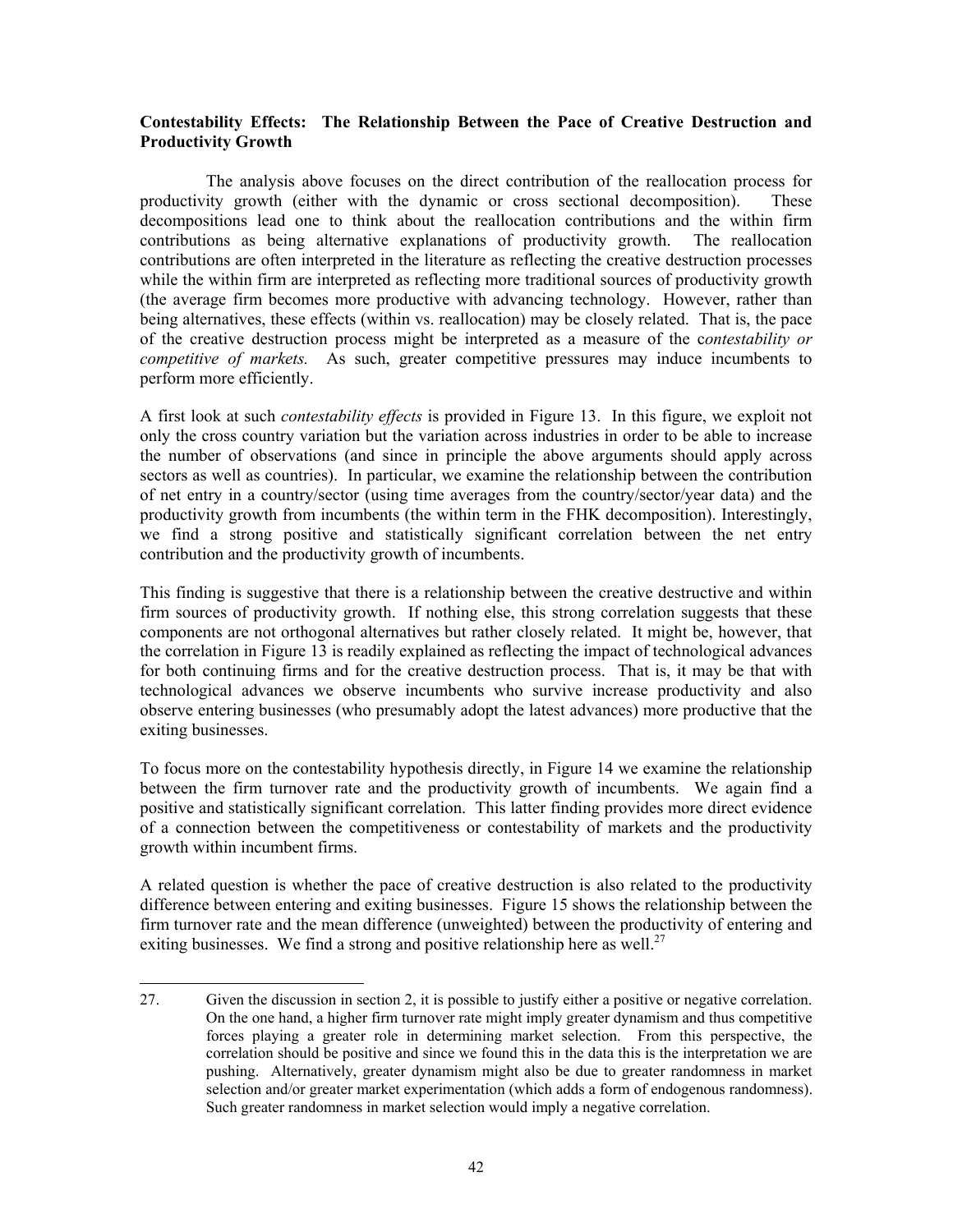These findings together suggest that greater dynamism has a strong payoff in that a higher pace of firm turnover is associated both with a higher rate of productivity growth of incumbents and a larger difference in the productivity gap between entering and exiting businesses. Appropriate caution needs to be used in drawing causal inferences as these results reflect correlations, not causality. Still, these findings suggest that understanding within firm productivity gains is closely connected with understanding the pace of turnover and the gap in productivity between entering and exiting businesses.



**Figure 13 The relationship between net entry contribution and the productivity growth of incumbents.** 

**Figure 14 The relationship between the firm turnover rate and the productivity growth of incumbents**

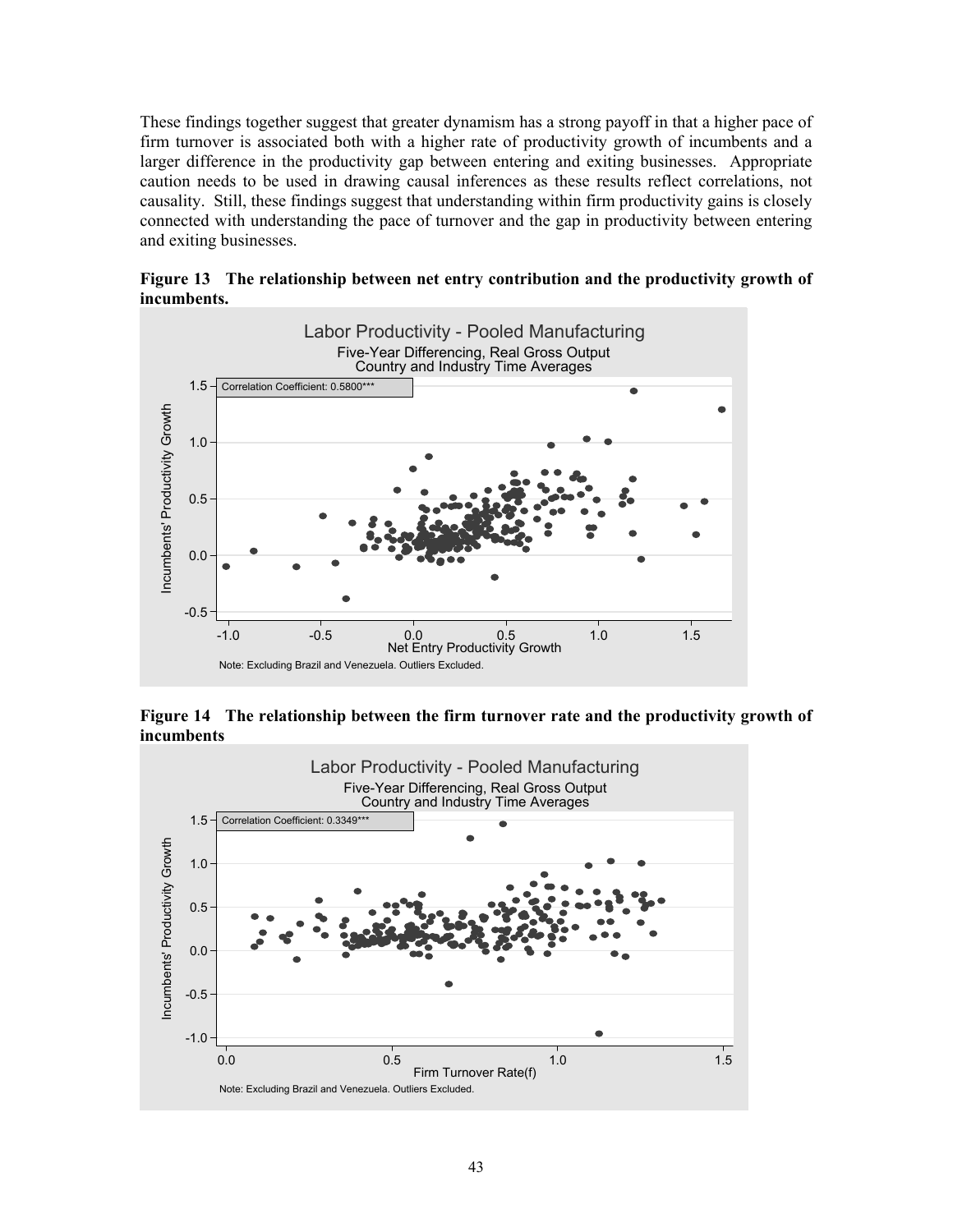

**Figure 15 The relationship between the firm turnover rate and the mean productivity difference between entering and exiting businesses**

# **6. Concluding remarks**

 In this paper we provide an in-depth analysis of the process of creative destruction across 24 countries and 2-digit industries over the past decade. We rely on a newly assembled dataset that draws from different micro data sources (business registers, census, or representative enterprise surveys). The novelty of our approach is in the harmonisation of firm level data across countries, which enables international comparisons and the identification of country-specific factors as opposed to sectoral and time effects. Our main goal is to assess how certain stylised facts presented in the micro-economic literature of creative destruction -- largely relying on U.S. data -- are confirmed by evidence from a range of countries, characterised by different economic structures, institutions and aggregate growth performances over the period analysed.

Overall, our data clearly suggest a significant heterogeneity of firms in each market and country. This heterogeneity is manifested in large disparities in firm size, firm growth and productivity performance. More in detail, we found:

- The *average size* of incumbent firms varies widely across sectors and countries. Differences in firm size are largely driven by within-sector differences, although in some countries sectoral specialization also plays a significant role. Smaller countries tend to have a size distribution skewed towards smaller firms, but the average size of firms as well as the dispersion within and across countries do not map precisely with the overall dimension of the domestic market.
- *Firm churning* is large: gross firm turnover involves 10-20 percent of all firms in industrial countries, and even more in transition and other emerging economies. Entering, but also exiting, firms tend to be small and thus firm flows affect only about 5-10 per cent of total employment. This suggests that the entry of small firms is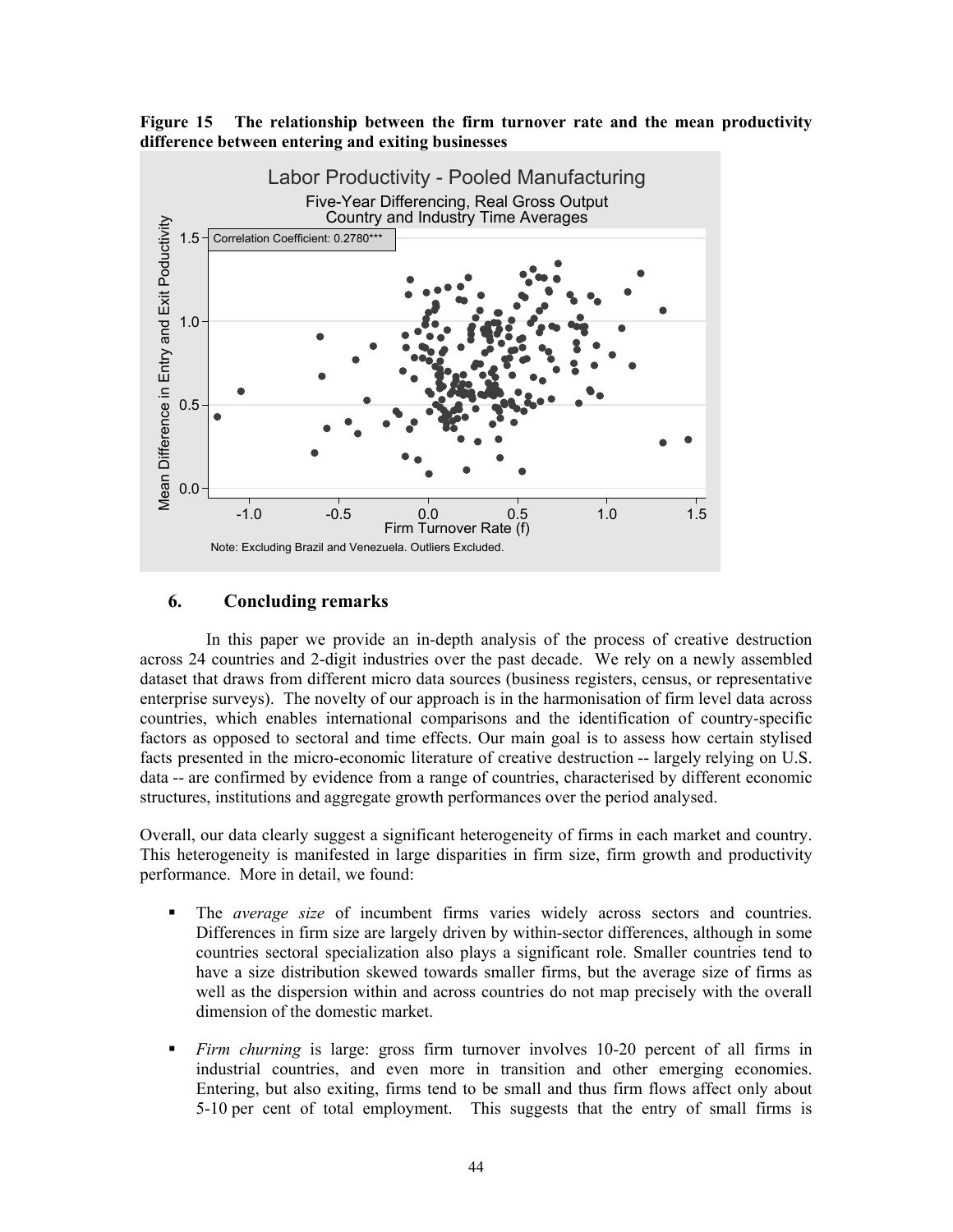relatively easy, while larger-scale entry is more difficult but, survival among small firms is also more difficult and many small new comers fails before reaching the efficient scale of production.

- *Entry and exit rates are part of the same process*. In most countries, entry and exit rates are correlated across industries. They are part of a process in which a large number of new firms displace a large number of obsolete firms (which may themselves be relatively new), without affecting significantly the total number of firms in the market at each point in time. Transition economies and some emerging countries show weaker correlations because of stronger structural changes in their economy with declining traditional sectors and expanding modern sectors.
- *Market selection is pretty harsh*: about 20 to 40 per cent of entering firms fail within the first two years of life. Confirming previous results, failure rates decline with duration: conditional on surviving the first few years, the probability of survival becomes higher. But only about 40-50 per cent of total entering firms in a given cohort survive beyond the seventh year.
- *Successful entrants expand rapidly.* Surviving firms are not only relatively larger but also tend to grow rapidly. The combined effect of exits being concentrated amongst the smallest units and the growth of survivors makes the average size of a given cohort to increase rapidly towards the efficient scale.
- *Creative destruction is important for promoting productivity growth.* While the continuous process of restructuring and upgrading by incumbents is essential to boost aggregate productivity, the entry of new firms and the exit of obsolete units also play an important role. The contribution of firm churning to productivity is particularly important in high-tech industries -- where new technologies are often better harnessed by new firms.
- *Creative destruction also promotes market contestability.* A strong process of creative destruction also promotes productivity-enhancing strategies of incumbents. We have some preliminary evidence of this "contestability" effect: there is a significant correlation between firm turnover rates and incumbent productivity growth across industries and countries; and there is also a significant correlation between the net entry contribution to productivity and incumbent productivity growth. In other words, higher firm turnover is associated with stronger productivity growth of incumbents, and the more effective the process of creative destruction is for productivity, the more it stimulates growth by incumbents.

Our analysis also shows significant differences across countries along the different dimensions of our data: size, firm turnover, survival and productivity growth. These differences can be linked together to form a tentative interpretation of the nature and effectiveness of creative destruction in different contexts.

 *Industrial countries.* All industrial countries show a marked process of creative destruction. There are, however, some distinguishing features. There is a greater heterogeneity of firms in the US compared with European countries, and this heterogeneity is also reflected in the composition of entrant firms. New firms tend to be smaller in relative size than incumbents and with lower productivity levels than their counterparts in Europe. But market selection and learning effects imply that successful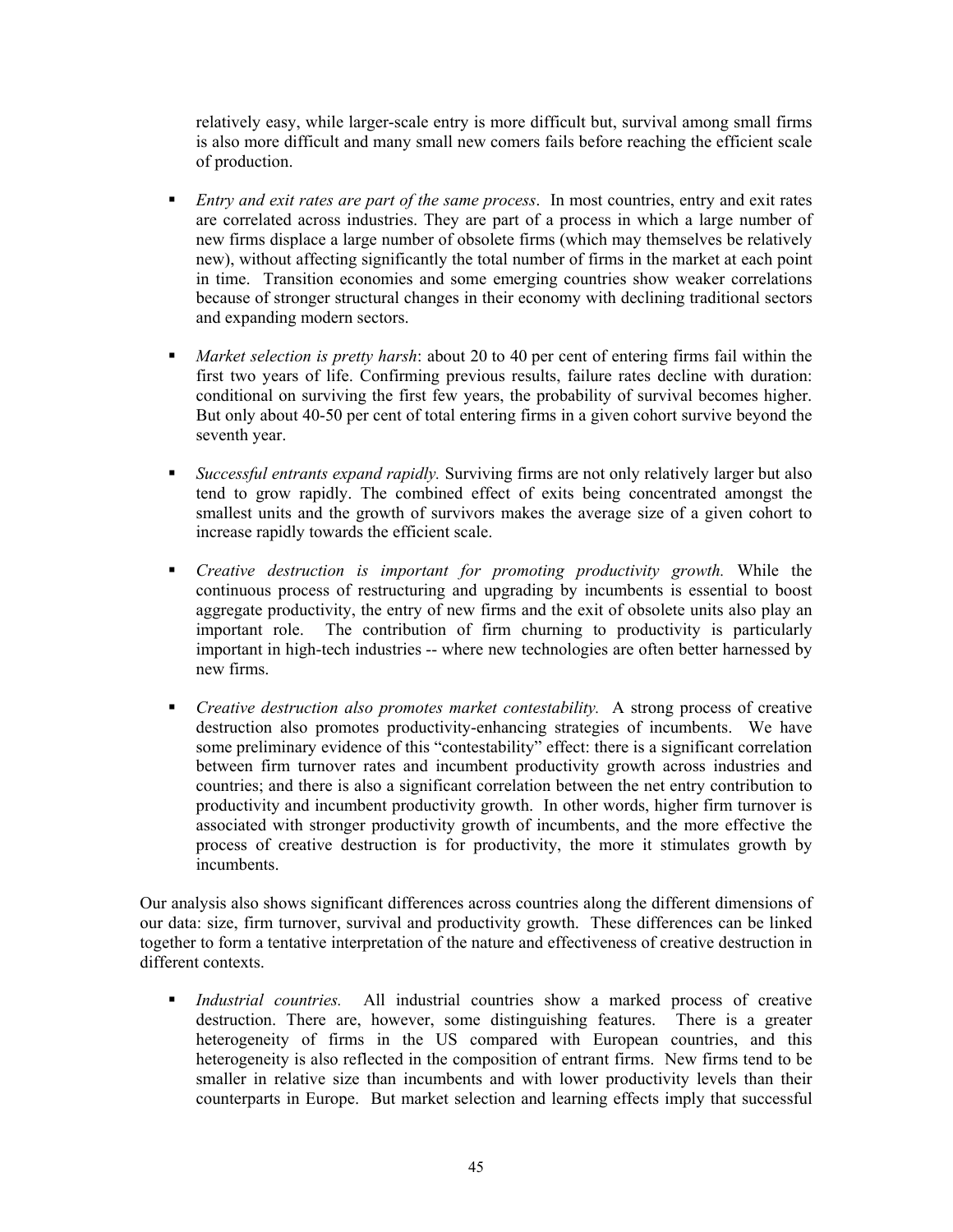surviving entrants expand rapidly generating stronger post-entry growth, while low productivity entrants exit rapidly freeing resources for new ventures. These features may indicate a different degree of *market experimentation* in the United States compared with Europe. Related to this, the European countries exhibit markedly worse static allocation of resources than the U.S.

- *Transition economies.* Creative destruction assumes an even stronger role in the five Central and Eastern European countries in transition. The magnitude of firm creation and destruction is generally larger than that observed in industrial countries: many new smaller firms have been replacing obsolete larger units inherited from the central plan period. Moreover, new firms have filled in new market niches enjoying, especially in the early years of transition, less competition and higher survival rates. But market forces have quickly strengthened, with some stabilization and equilibration in entry and exit rates, as well as with increasing failure rates among new firms. The process of resource reallocation has become increasingly effective over the transition, shifting resources to new but also more productive firms. There are also interesting differences across countries. Hungary as well as some small open economies in transition (Estonia, Latvia and Slovenia) have all experienced a strong creative destruction process, with large post entry growth and a marked contribution of the new entry (as well as exit) to productivity growth. Romania is still dominated by some large firms; entry of new firms have increased rapidly in recent years when market reforms were advanced, but even successful new firms seem to have difficulty in expanding.
- *Emerging economies of Latin America and East Asia.* It is more difficult to trace common patterns for the other emerging economies. Mexico shows strong market dynamism, with large entry and exit flows, strong market selection of new entrants and strong post entry growth of successful entrants. NAFTA likely created an environment that was conducive to such growth. By contrast, Argentina resembles more some continental European countries with somewhat lower firm turnover, yet strong market selection that however is not associated with large post entry growth of successful firms. Moreover, creative destruction seems to play a relatively small role in promoting productivity growth. For the other Latin American countries, data cover only manufacturing and firms above a certain size, making comparisons more difficult. Finally, Korea, Indonesia and Taiwan (China) all show that creative destruction plays a strong role in promoting productivity growth.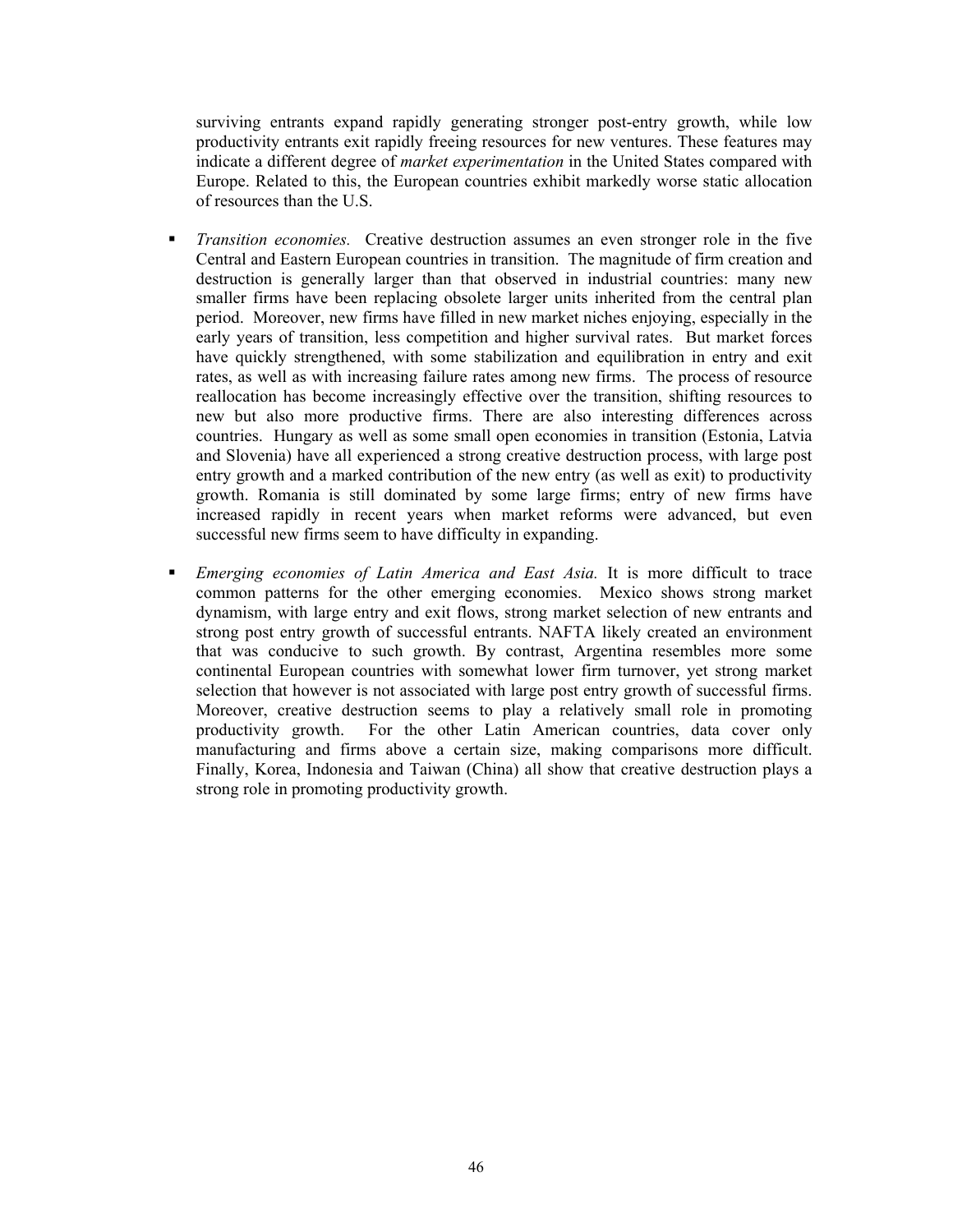### **References**

- Ahn, S. (2000). "Firm dynamics and Productivity Growth: A Review of Micro Evidence from OECD Countries." OECD Economics Department Working Paper No. 297, Paris.
- Aw, B.Y., S. Chung and M. Roberts (2002). "Productivity, Output, and Failure: A Comparison of Taiwanese and Korean Manufacturers." NBER Working Paper 8766, forthcoming in *Economic Journal*.
- Baily, Martin N., Charles Hulten, and David Campbell (1992). "Productivity Dynamics in Manufacturing Establishments." *Brookings Papers on Economic Activity: Microeconomics,*  pp. 187-249.
- Baldwin, J. and W. Gu (2003). "Plant turnover and productivity growth in Canadian manufacturing." Statistics Canada, April.
- Baldwin, J.R. and P.K. Gorecki (1991). "Entry, Exit, and Productivity Growth", in: P.A. Geroski and J. Schwalbach, eds. *Entry and Market Contestability: An International Comparison*, Blackwell, Oxford.
- Bartelsman Eric J. (2004). "The analysis of microdata from an international perspective." OECD Statistics Directorate, STD/CSTAT, 12.
- Bartelsman, Eric and Stefano Scarpetta (2004). "Experimentation within and between firms: Any role for policy and institutions?." Paper presented at the 2004 American Economic Association Meeting, San Diego, January 3-5.
- Bartelsman, Eric J. and Mark Doms (2000). "Understanding Productivity: Lessons from Longitudinal Microdata." *Journal of Economic Literature 38*(3), pp. 569-95.
- Bartelsman, Eric J., Stefano Scarpetta and John Halitwanger (2004). "Distributed Analysis of Firm-level data from Industrial and Developing Countries." mimeo.
- Bastos, F. and J. Nasir (2004). "Productivity and the Investment Climate: What Matters Most?." Working Paper.
- Brown, David J. and John S. Earle (2004). "Economic Reforms and Productivity-Enhancing Reallocation in Post-Soviet Transtion." Upjohn Institute Staff Working Paper No. 04-98.
- Caballero R.J. and M.L. Hammour (1994). "The Cleansing Effect of Creative Destruction." *American Economic Review* 84:5, pp. 1350-68.
- Caballero R.J. and M.L. Hammour (2000). "Creative Destruction and Development: Institutions, Crises, and Restructuring." National Bureau of Economic Research, Inc, NBER Working Papers: 7849.
- Cabral, Luis (1995). "Sunk Costs, Firm Size and Firm Growth." *Journal of Industrial Economics* 43:2 (June), pp. 161-72.
- Cabral,-Luis-M-B; Mata,-Jose (2003). "On the Evolution of the Firm Size Distribution: Facts and Theory." *American-Economic-Review* 93:4 (September), pp. 1075-90.
- Campbell, J. (1998). "Entry, Exit, Embodied Technology, and Business Cycles.**"** *Review of Economic Dynamics* 1:2 (April), pp. 371-408.
- Caves, R.E. (1998). "Industrial Organization and New Findings on the Turnover and Mobility of Firms." *Journal of Economic Literature* 36:4, pp. 1947-82.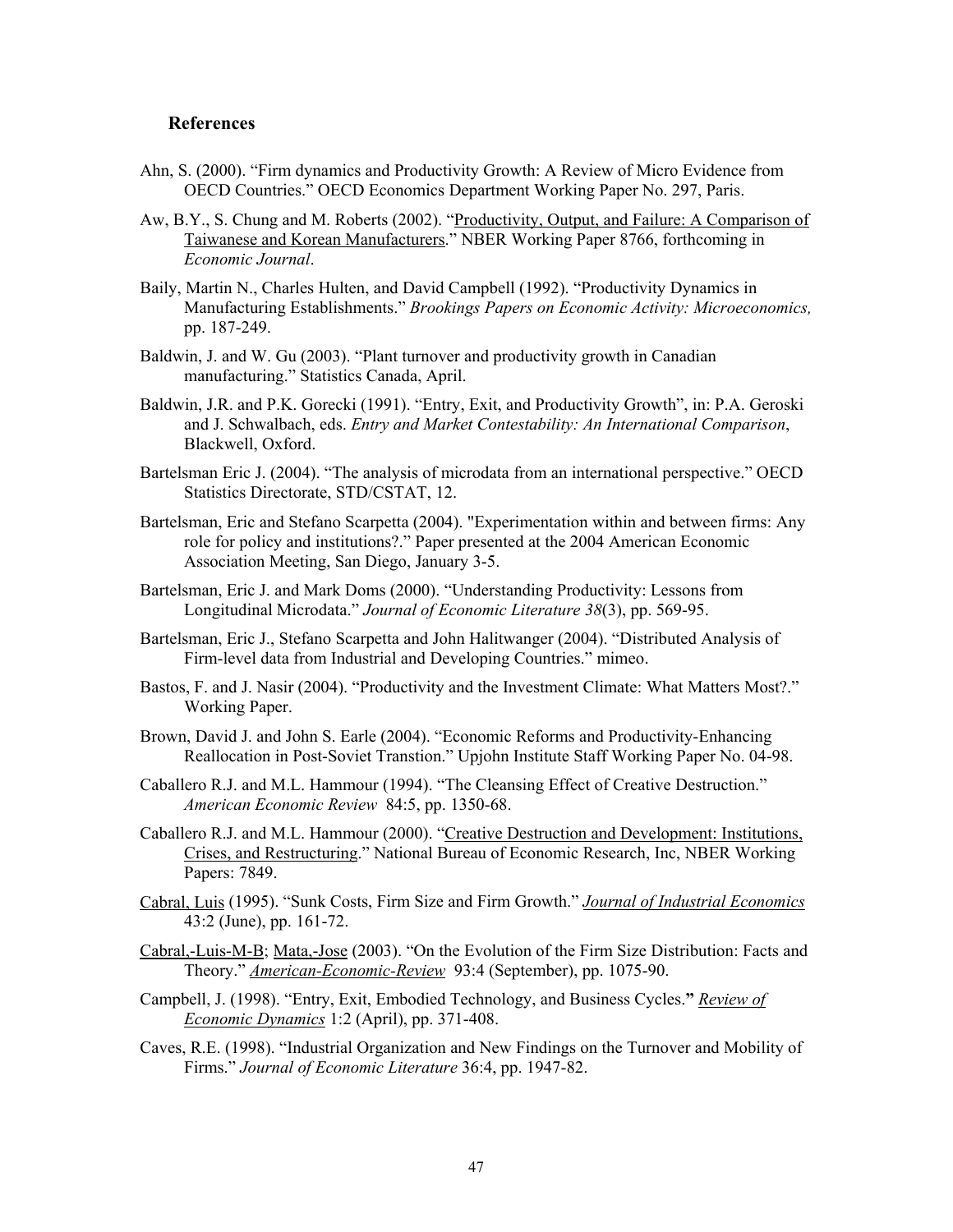- Cooper, R., J. Haltiwanger and L. Power (1997). "Machine replacement and the business cycle: lumps and bumps." NBER Working Paper No. 5260 (revised).
- Davis, Steven and John Haltiwanger (1999). "Gross Job Flows." in David Card and Orley Ashenfelter eds. the *Handbook of Labor Economics*, North-Holland.
- Davis, Steven, John Haltiwanger and Scott Schuh (1996). *Job Creation and Destruction*, MIT Press.
- Davis, S.J. and Henrekson, M. (1999). "Explaining National Differences in the Size and Industry Distribution of Employment." *Small Business Economics* 12, pp. 59-83.
- Dollar, D., M. Hallward-Driemeier, and T. Mengistae (2003). "Investment Climate and Firm Performance in Developing Economies." World Bank, Development Research Group, Washington, D.C.
- Dunne, T., M. Roberts and L. Samuelson (1989). "The Growth and Failure of U.S. Manufacturing Plants." *Quarterly Journal of Economics* 104, pp. 671-98.
- Dunne, T., M. Roberts and L. Samuelson (1988). "Patterns of Firm Entry and Exit in US Manufacturing Industries." *Rand Journal of Economics* 19:4, pp. 495-515.
- Elmeskov, Jorgen, Martin, John P. and Scarpetta, Stefano (1998). "Key Lessons for Labour Market Reforms: Evidence from OECD Countries' Experiences." *Swedish Economic Policy Review* Autumn 5, iss. 2, pp. 205-52.
- Ericson, Richard and Ariel Pakes (1995). "Markov-Perfect Industry Dynamics: A Framework for Empirical Work." *Review of Economic Studies* 62:1, pp. 53-82.
- Eslava, Marcela, John Haltiwanger, Adriana Kugler, and Maurice Kugler (2004). "The Effects of Structural Reforms on Productivity and Profitability Enhancing Reallocation." *Journal of Development Economics* (forthcoming).
- Evans, David (1987a). "The relationship between firm growth, size and age: Estimates for 100 manufacturing industries." *Journal of Industrial Economics* 35:4 (June), pp. 567-581.
- Evans, David (1987b). "Tests for alternative theories of firm growth." *Journal of Political Economy* 95:4 August, pp. 657-674.
- Foster, Lucia, Haltiwanger, John, and C.J. Krizan (2001). "Aggregate Productivity Growth: Lessons from Microeconomic Evidence." in Edward Dean, Michael Harper and Charles Hulten eds. *New Developments in Productivity Analysis*, Chicago: University of Chicago Press.
- Foster, Lucia, John Haltiwanger, and C.J. Krizan (2002). "The Link Between Aggregate and Micro Productivity Growth: Evidence from Retail Trade." NBER Working Paper.
- Geroski, Paul (1991). "Market dynamics and entry", Oxford: Basil Blackwell.
- Geroski, Paul (1995). "What do we Know about Entry?" *International Journal Of Industrial Organization* 13, pp. 421-440.
- Griliches,-Zvi; Regev,-Haim (1995). "Firm Productivity in Israeli Industry: 1979-1988." Journal of Econometrics 65:1 (January), pp.175-203.
- Hallward-Driemeier, Mary, Scott Wallsten, Lixin Collin Xu (2004). "The Investment Climate and the Firm: Firm-Level Evidence from China." mimeo.